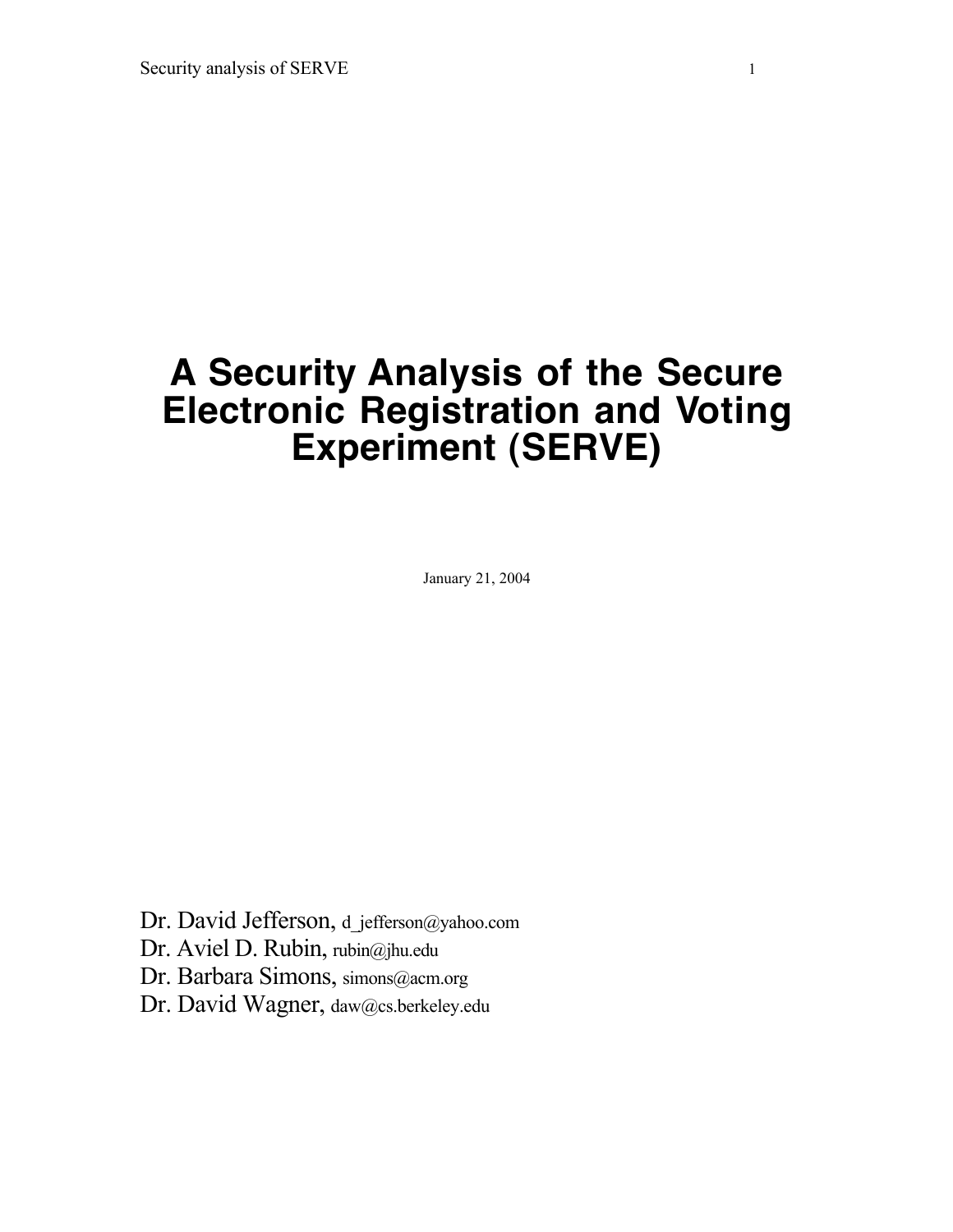### **Executive Summary**

This report is a review and critique of computer and communication security issues in the SERVE voting system (Secure Electronic Registration and Voting Experiment), an Internet-based voting system being built for the U.S. Department of Defense's FVAP (Federal Voting Assistance Program). The program's web site is http://www.serveusa.gov/ . While the system is called an *experiment*, it is going to be used to count real votes in the upcoming general elections. The authors are members of SPRG (the Security Peer Review Group), a panel of experts in computerized election security that was assembled by FVAP to help evaluate SERVE. Our task was to identify potential vulnerabilities the system might have to various kinds of cyber-attack, to evaluate the degrees of risk they represent to the integrity of an election, and to make recommendations about how to mitigate or eliminate those risks.

The SERVE system is planned for deployment in the 2004 primary and general elections, and will allow the eligible voters first to register to vote in their home districts, and then to vote, entirely electronically via the Internet, from anywhere in the world. Besides being restricted to overseas voters and military personnel, SERVE is currently limited to people who vote in one of 50 counties in the seven states (Arkansas, Florida, Hawaii, North Carolina, South Carolina, Utah, and Washington) that are participating. The program is expected to handle up to 100,000 votes over the course of the year, including both the primaries and the general election. (By comparison, approximately 100 million votes were cast in the 2000 general election.) The eventual goal of SERVE is to support the entire population of eligible overseas citizens plus military personnel and their dependents. This population is estimated to number about 6 million, so the 2004 SERVE deployment must be judged as a prototype for a very large possible future system.

Our conclusions are summarized as follows:

- a) DRE (direct recording electronic) voting systems have been widely criticized elsewhere for various deficiencies and security vulnerabilities: that their software is totally closed and proprietary; that the software undergoes insufficient scrutiny during qualification and certification; that they are especially vulnerable to various forms of insider (programmer) attacks; and that DREs have no voter-verified audit trails (paper or otherwise) that could largely circumvent these problems and improve voter confidence. All of these criticisms, which we endorse, apply directly to SERVE as well.
- b) But in addition, because SERVE is an Internet- and PC-based system, it has numerous other fundamental security problems that leave it vulnerable to a variety of well-known cyber attacks (insider attacks, denial of service attacks, spoofing, automated vote buying, viral attacks on voter PCs, etc.), any one of which could be catastrophic.
- c) Such attacks could occur on a large-scale, and could be launched by anyone from a disaffected lone individual to a well-financed enemy agency outside the reach of U.S. law. These attacks could result in large-scale, selective voter disenfranchisement, and/or privacy violation, and/or vote buying and selling, and/or vote switching even to the extent of reversing the outcome of many elections at once, including the presidential election. With care in the design, some of the attacks could succeed and yet go completely undetected. Even if detected and neutralized, such attacks could have a devastating effect on public confidence in elections.
- d) It is impossible to estimate the probability of a successful cyber-attack (or multiple successful attacks) on any one election. But we show that the attacks we are most concerned about are quite easy to perpetrate. In some cases there are kits readily available on the Internet that could be modified or used directly for attacking an election. And we must consider the obvious fact that a U.S. general election offers one of the most tempting targets for cyber-attack in the history of the Internet, whether the attacker's motive is overtly political or simply self-aggrandizement.
- e) The vulnerabilities we describe cannot be fixed by design changes or bug fixes to SERVE. These vulnerabilities are fundamental in the architecture of the Internet and of the PC hardware and software that is ubiquitous today. They cannot all be eliminated for the foreseeable future without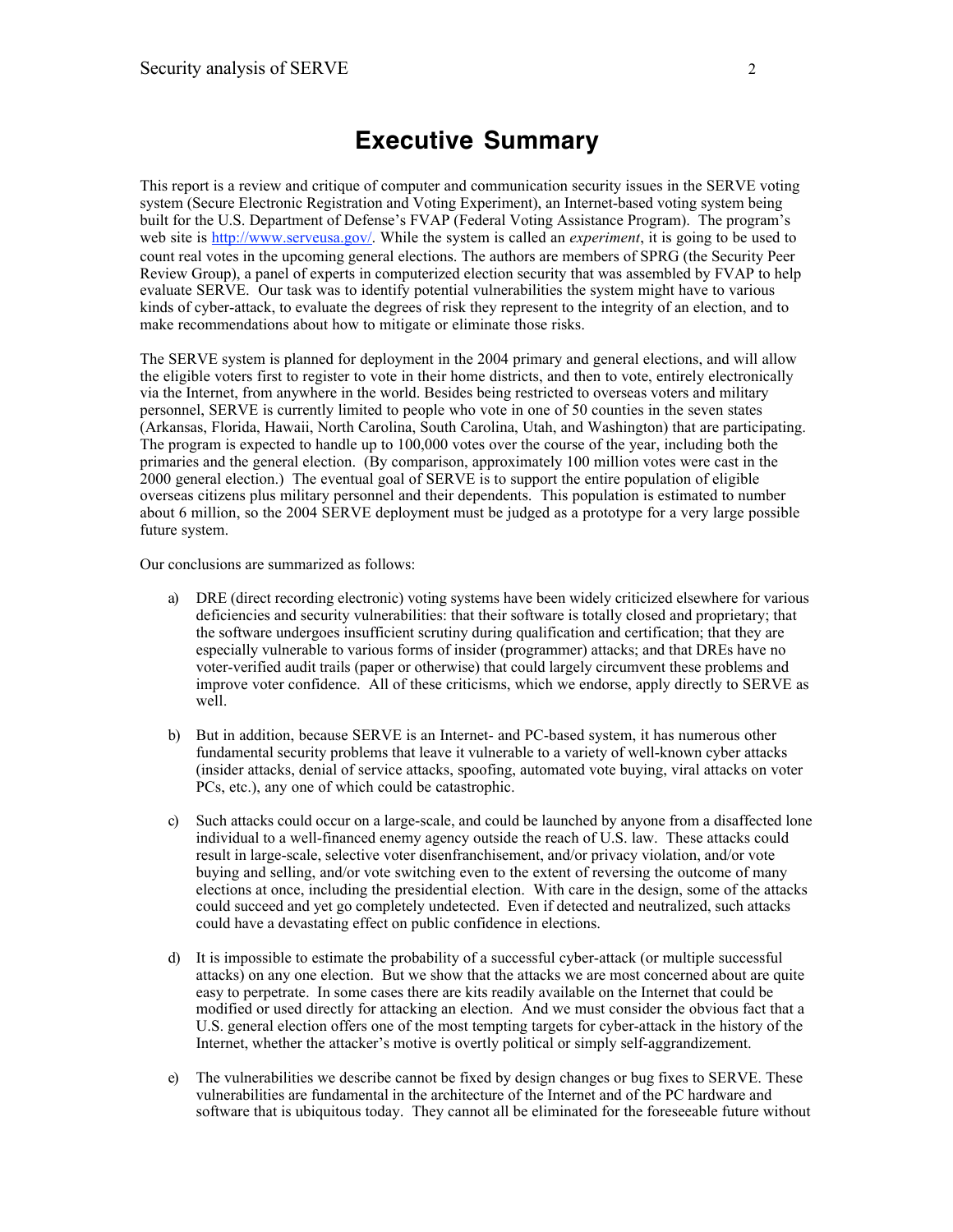some unforeseen radical breakthrough. It is quite possible that they will not be eliminated without a wholesale redesign and replacement of much of the hardware and software security systems that are part of, or connected to, today's Internet.

- f) We have examined numerous variations on SERVE in an attempt to recommend an alternative Internet-based voting system that might deliver somewhat less voter convenience in exchange for fewer or milder security vulnerabilities. However, all such variations suffer from the same kinds of fundamental vulnerabilities that SERVE does; regrettably, we cannot recommend any of them. We do suggest a kiosk architecture as a starting point for designing an alternative voting system with similar aims to SERVE, but which does *not* rely on the Internet or on unsecured PC software (Appendix C).
- g) The SERVE system might appear to work flawlessly in 2004, with no successful attacks detected. It is as unfortunate as it is inevitable that a seemingly successful voting experiment in a U.S. presidential election involving seven states would be viewed by most people as strong evidence that SERVE is a reliable, robust, and secure voting system. Such an outcome would encourage expansion of the program by FVAP in future elections, or the marketing of the same voting system by vendors to jurisdictions all over the United States, and other countries as well.

However, the fact that no successful attack is detected does not mean that none occurred. Many attacks, especially if cleverly hidden, would be extremely difficult to detect, even in cases when they change the outcome of a major election. Furthermore, the lack of a successful attack in 2004 does not mean that successful attacks would be less likely to happen in the future; quite the contrary, future attacks would be more likely, both because there is more time to prepare the attack, and because expanded use of SERVE or similar systems would make the prize more valuable. In other words, a "successful" trial of SERVE in 2004 is the top of a slippery slope toward even more vulnerable systems in the future. (The existence of SERVE has already been cited as justification for Internet voting in the Michigan Democratic caucuses.)

h) Like the proponents of SERVE, we believe that there should be better support for voting for our military overseas. Still, we regret that we are forced to conclude that the best course is not to field the SERVE system at all. Because the danger of successful, large-scale attacks is so great, we reluctantly recommend shutting down the development of SERVE immediately and not attempting anything like it in the future until both the Internet and the world's home computer infrastructure have been fundamentally redesigned, or some other unforeseen security breakthroughs appear.

We want to make clear that in recommending that SERVE be shut down, we mean no criticism of the FVAP, or of Accenture, or any of its personnel or subcontractors. They have been completely aware all along of the security problems we describe here, and we have been impressed with the engineering sophistication and skill they have devoted to attempts to ameliorate or eliminate them. We do not believe that a differently constituted project could do any better job than the current team. The real barrier to success is not a lack of vision, skill, resources, or dedication; it is the fact that, given the current Internet and PC security technology, and the goal of a secure, all-electronic remote voting system, the FVAP has taken on an essentially impossible task. There really is no good way to build such a voting system without a radical change in overall architecture of the Internet and the PC, or some unforeseen security breakthrough. The SERVE project is thus too far ahead of its time, and should not be reconsidered until there is a much improved security infrastructure to build upon.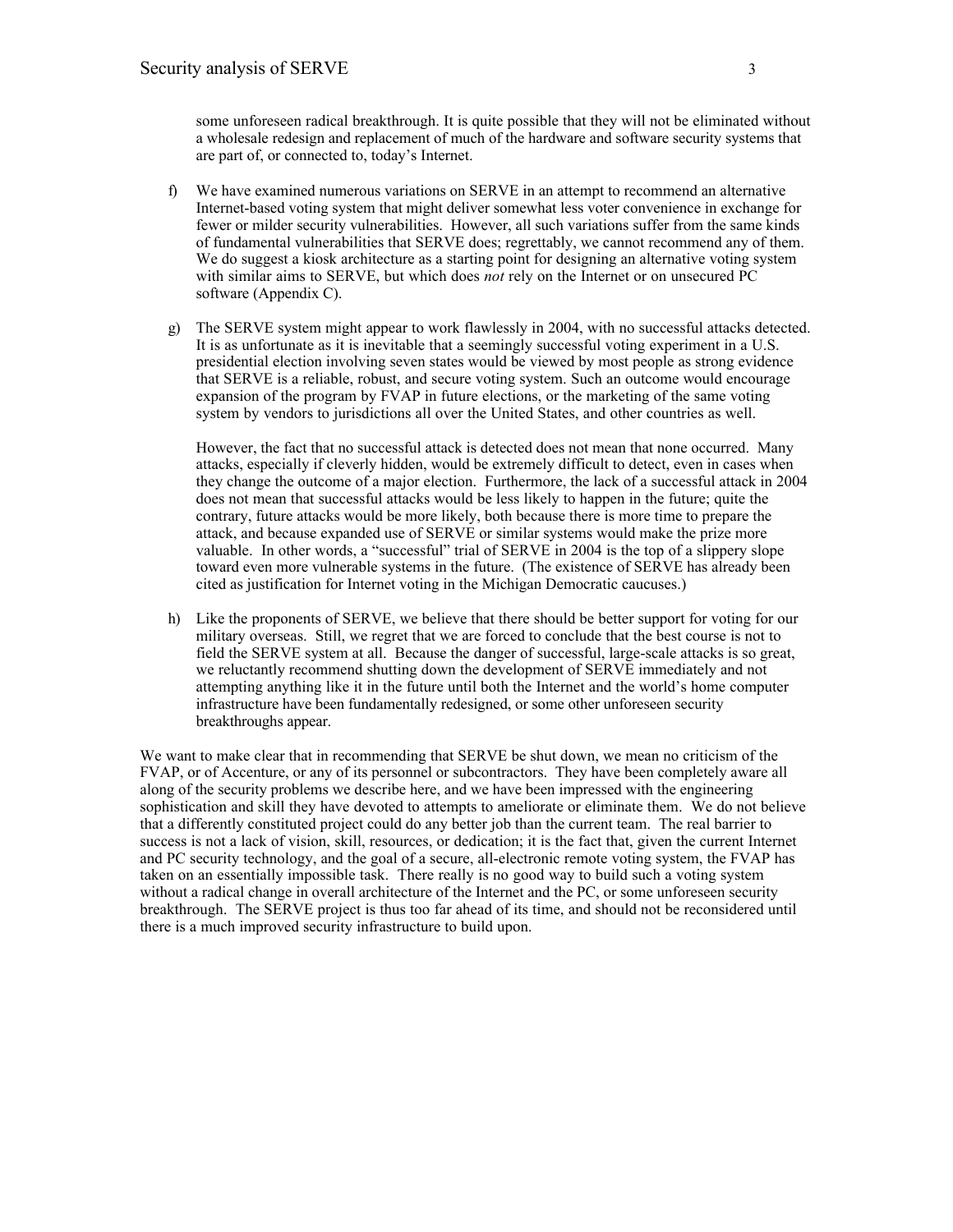# **1. Introduction**

This report is a review and critique of computer and communication security issues in the SERVE voting system (Secure Electronic Registration and Voting Experiment), an Internet-based voting system being built by Accenture and its subcontractors for the U.S. Department of Defense's FVAP (Federal Voting Assistance Program). FVAP's mission is to reduce voting barriers for all citizens covered by the Uniformed and Overseas Citizens Absentee Voting Act (UOCAVA). UOCAVA covers Uniformed Services: U.S. citizens who are members of the Uniformed Services and their family members, and Overseas Citizens: U.S. citizens who reside outside the United States. Uniformed Services are defined as the U.S. Armed Forces (Army, Navy, Marines, Air Force and Coast Guard), merchant marine, commissioned corps of the Public Health Service and the National Oceanic and Atmospheric Administration.

A group of experts in computerized election security, called the Security Peer Review Group (SPRG) was assembled by FVAP to help evaluate SERVE. The task was to identify potential vulnerabilities the system might have under various kinds of cyber-attack, to evaluate the risks these attacks represent to the integrity of an election, and to make recommendations about how to mitigate or eliminate those risks.

The analysis and conclusions outlined here are based on two three-day meetings of the SPRG with the FVAP sponsors and the primary technical architects of SERVE; these were held in July, 2003 at Caltech in Pasadena, California, and in November, 2003 at Accenture in Reston, Virginia. The authors of this report consist of the subset of the SPRG that attended both meetings. Many issues and design improvements were proposed and accepted in those meetings; this report concentrates on the remaining security issues that were not resolved.

### **1.1 What is SERVE?**

Part of the mission of FVAP is to reduce the barriers to registration and voting for two groups of eligible voters: (1) American citizens living outside the U.S., and (2) military personnel and their dependents, regardless of whether they reside in the U.S. or overseas. For Americans living overseas, voting can be a daunting task; it can take five or more trips through U.S. and foreign mail services to request voter registration forms and absentee ballots from the home county, to receive them, and then to send them back—a process that is time-consuming and unreliable at best, and must be accomplished in timely manner to avoid missing legal deadlines. The process is so clumsy for soldiers who are mobile, or who are located where mail service is poor, that their voting rates are believed to be quite low.

The SERVE system is planned for deployment in the 2004 primary and general elections, and is designed to allow UOCAVA voters both to register to vote in their home districts, and also to vote, entirely electronically via the Internet, from anywhere in the world. Although it is referred to by FVAP as an *experiment*, and is thought of that way by its developers, it is important to realize that it is not just a trial or mock voting system. SERVE will be a complete, medium-scale, federally-qualified and state-certified voting system front end, and it will collect real votes.

To participate, an eligible voter first must enroll in the SERVE program, which can be done completely electronically if the voter has suitable military ID (a Common Access Card), or by presenting suitable citizenship and ID documents face-to-face to a trusted agent, e.g. a military officer or other designated official who plays a role similar to that of a notary public. After enrollment, the voter will be able to register to vote, and then to vote, in one or two short sessions from any Internet-connected PC. The PC must run a Microsoft Windows operating system and either the Internet Explorer or Netscape web browser. The browser must be configured to enable JavaScript and either Java or ActiveX scripting, and it must also permit session cookies; however, no additional hardware or software is required.

SERVE is designed as a Web-based service. Voters connect to a central server using a standard browser, as just described. Both registration and voting are accomplished through the web interface. SERVE requires direct interaction between the voting service and the Local Election Official (LEO) in the voters' home precincts. Thus, when people register to vote, their information is stored on the central web server for later download by the LEO, at which point the LEO updates its database. When someone votes in the election, the completed ballot is stored on the central server, and later downloaded by the LEO, who stores it for later canvass.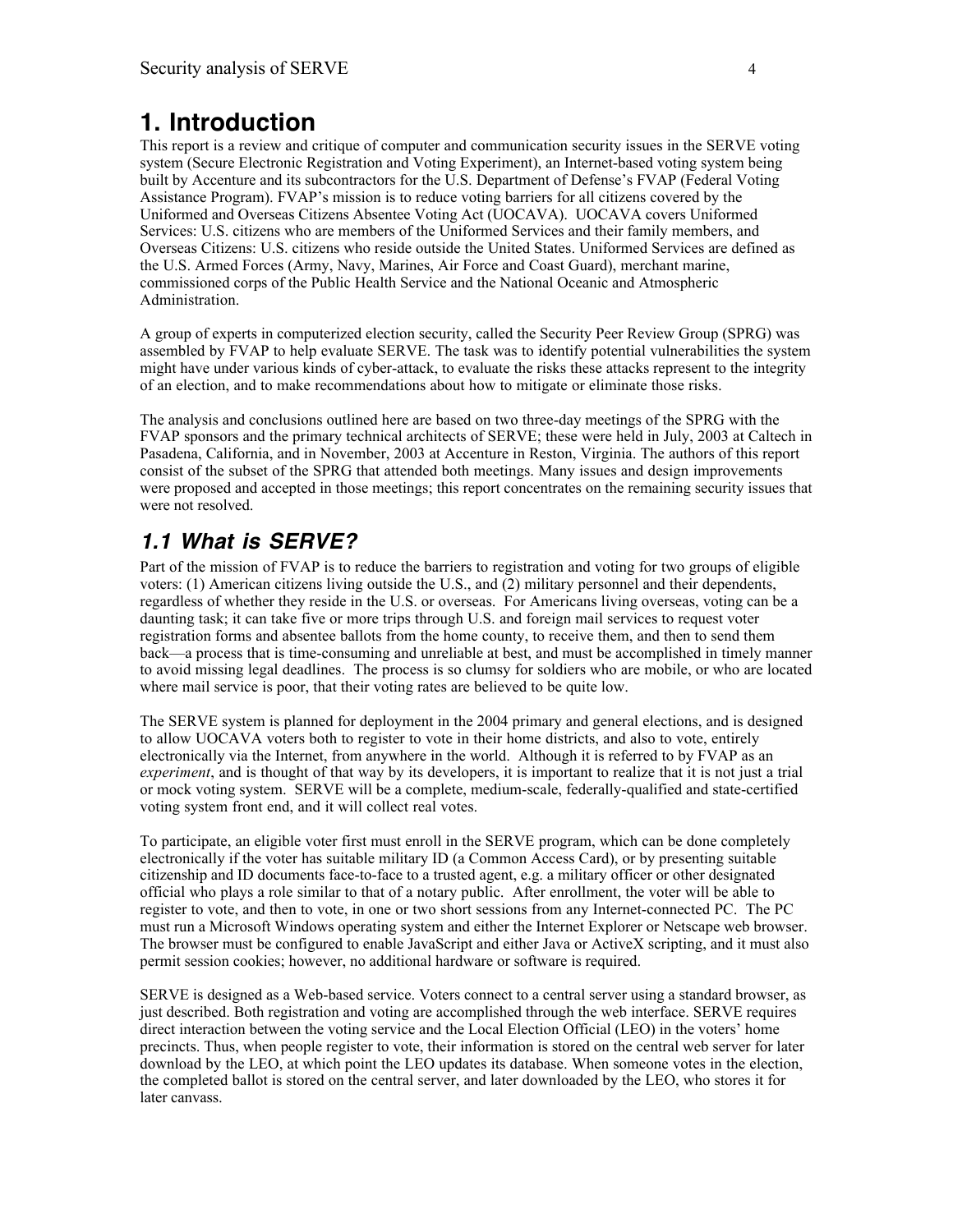The communication between the user's web browser and the voting application on the central server is protected using the encryption and authentication built into the Secure Socket Layer (SSL) protocol. Once that connection is established, an ActiveX control (described later) is downloaded to the voter's PC, because the voting application requires functionality that is not available in current standard browsers. For Netscape users, a Java applet runs that interprets the ActiveX. For Internet Explorer users, the ActiveX control runs natively on the voter's machine.

Besides being restricted to overseas voters and military personnel, in 2004 SERVE will be limited to people who vote in one of 50 counties in the seven states (Arkansas, Florida, Hawaii, North Carolina, South Carolina, Utah, and Washington) that have agreed to participate. The 2004 trial is expected to handle up to 100,000 votes over the course of the year, including both the primaries and the general election. (By comparison, approximately 100 million votes were cast in the 2000 general election.) However, one goal of SERVE is to determine if a similar system might be suitable for expansion in the future to all overseas voters. The total number of eligible overseas citizens plus military and dependents is estimated at about 6 million voters. Furthermore, systems similar to SERVE might eventually be offered by Accenture or other vendors for certification in many more states, and with all voters eligible to use it, instead of just a limited population. For these reasons we analyze SERVE not as an experiment, but as a real voting system whose use could be significantly expanded in future years.

#### **1.2 Brief History of Internet Voting**

The SERVE system is a follow-on to an earlier FVAP voting system called VOI (Voting over the Internet). VOI was built by a different general contractor (Booz-Allen & Hamilton) and used a different architecture and codebase, so VOI and SERVE can be compared only in a general way. VOI was used only in the 2000 general election, handling a total of 84 votes in four states (Florida, South Carolina, Texas, and Utah). All were real votes, not test ballots.

The FVAP office issued a report on the VOI system in June, 2001 (*Voting Over the Internet Pilot Project Assessment Report*). Only a small part of the report is devoted to security issues, but most of the concerns we mention below as applying to SERVE were mentioned in the VOI report. One conclusion of the report is that the VOI experiment was so small that it was not a likely target of any attacks, and that even a successful attack would almost certainly have made no difference in the outcome of any election. (The fact that 50 votes were cast in Florida using VOI, and that a change of 269 votes in the official tally of that state would have resulted in Al Gore becoming President, shows how dangerous such an assumption can be. We note that Florida is participating in 2004 in the SERVE program.)

VOI also ignored key parts of the Internet voting security problem by taking the position that "In the VOI Pilot System the citizen's workstation was outside the security perimeter of the system". In other words, VOI made no attempt to defend against some of the most serious attacks to which it was vulnerable.

However, the VOI report expressed concern about security problems with "remote" Internet voting (i.e., voting from any Internet-connected computer, anywhere in the world, as permitted under SERVE), and it explicitly declined to recommend remote voting until such time in the future when the most serious threats have been resolved:

"[Remote Internet voting] is subject to the same security concerns as the current VOI System. For this reason, we cannot recommend [it] as an immediate follow-on development to the VOI Pilot. …. Therefore, we recommend that research continue on these security issues so that this alternative could be implemented in the future when adequate security measures are available to counteract the malicious software (e.g., virus and Trojan Horse) threat and denial of service attempts." (Section 6.2.4)

In spite of this recommendation, the SERVE program is deploying remote Internet voting as the follow-on to VOI, even though the malicious software, denial of service, and other threats have not been resolved.

In 2000 there were several other experiments with Internet voting in U.S. public elections. In some cases the votes counted officially; in others they did not. The largest and most well-known was the Arizona Democratic presidential primary, conducted by election.com (whose assets were acquired in 2003 by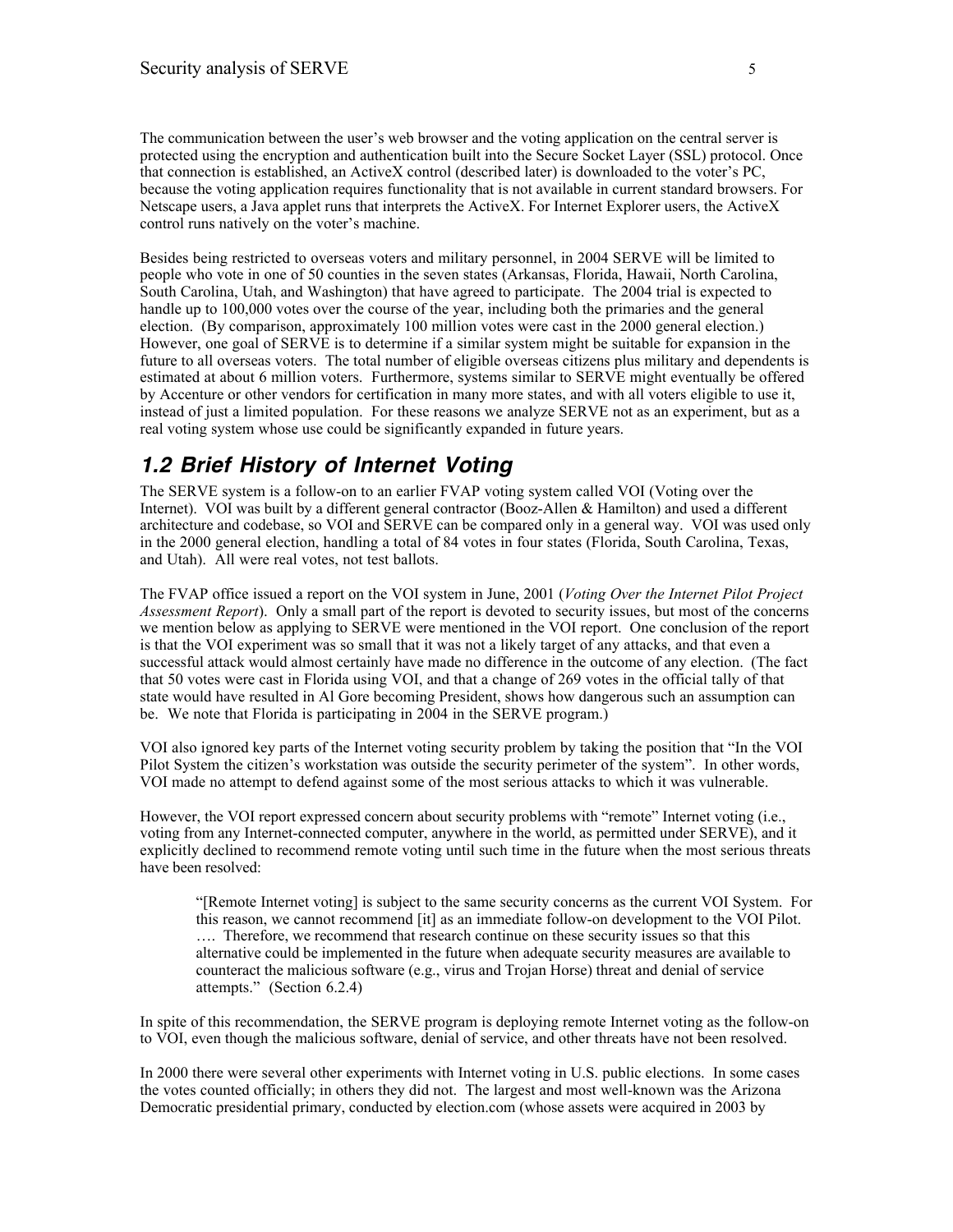Accenture) in March of that year, in which approximately 85,000 votes were cast and counted. The Reform Party national primary was also conducted over the Internet that summer, as were various nonbinding Internet voting experiments in some counties of Washington, California, Arizona and elsewhere.

Several studies of Internet voting, including the security issues, were conducted in 1999-2000. The first was by the California Secretary of State's Task Force on Internet Voting, whose report was issued in January, 2000 and is online at http://www.ss.ca.gov/executive/ivote. That report was the first to clearly articulate most of the technical security issues regarding Internet voting in general, and it conspicuously failed to recommend that the state push ahead with "remote" Internet voting (e.g., from PCs at home, office, schools, libraries, and cybercafes), because of the numerous security problems it detailed. Those security problems had no good solutions at the time, and now, four years later, they remain unsolved.

Another study was conducted by the Internet Policy Institute with funding from the National Science Foundation. Their report (*Report of the National Workshop on Internet Voting: Issues and Research Agenda,* referred to as the NWI Report) was based on a conference held in October, 2000, and was published in March, 2001. The following is a key paragraph from the Executive Summary of that report:

"*Remote Internet voting systems pose significant risk to the integrity of the voting process, and should not be fielded for use in public elections until substantial technical and social science issues are addressed* [italics in the original]. The security risks associated with these systems are both numerous and pervasive, and, in many cases, cannot be resolved using even today's most sophisticated technology.In addition, many of the social science concerns regarding the effects of remote voting on the electoral process would need to be addressed before any such system could be responsibly deployed.For this reason, it is imperative that public officials educate themselves about the dangers posed by remote Internet voting, and the ramifications of failure on the legitimacy of the electoral process."<sup>1</sup>

The "numerous and pervasive" security risks referred to in the NWI Report are similar to those described in the California task force report.

The Caltech/MIT Voting Technology Project published its report (*Voting: What Is, What Could Be*) in July, 2001. It is available online at http://www.vote.caltech.edu/Reports/2001report.html. That report was similarly pessimistic about the security of Internet voting, stating that "Remote Internet voting poses serious security risks. It is much too easy for one individual to disrupt an entire election and commit large-scale fraud."

As we see, all three major studies of Internet voting in 1999-2001 concluded that Internet voting is fraught with major risks that have no short-term solution. We know of no major studies anywhere, then or since, that have come to any different conclusion. Those risks remain as relevant and dangerous today as ever.

In sections 2, 3 and 4 of this paper we argue that all of the security vulnerabilities that were articulated in these 1999-2001 studies are present in the SERVE architecture, along with at least one additional risk that was not emphasized then, namely potential insider fraud. We claim that, given current technology, these vulnerabilities are inherent in any Internet voting architecture that allows people to vote from private computers, and that no technological innovation will change that in the foreseeable future.

#### **1.3 Why security for Internet voting is far more difficult than for e-Commerce**

Many people mistakenly assume that since they can safely conduct commercial transactions over the Internet, that they also can safely vote over the Internet. First, they usually underestimate the hazards of

<sup>&</sup>lt;sup>1</sup> The NWI report added a footnote stating "However, remote Internet voting may be appropriate in the near-term for special populations, such as the military and government employees and their dependents based overseas. Such exceptions should be evaluated on a case-by-case basis." However, the viruses, worms, Trojan horses and spyware that we've seen in recent years are much worse than those prevalent at the time of that report, and many of the concerns over insider fraud and the need for voter-verified audit trails have only been understood and articulated since then.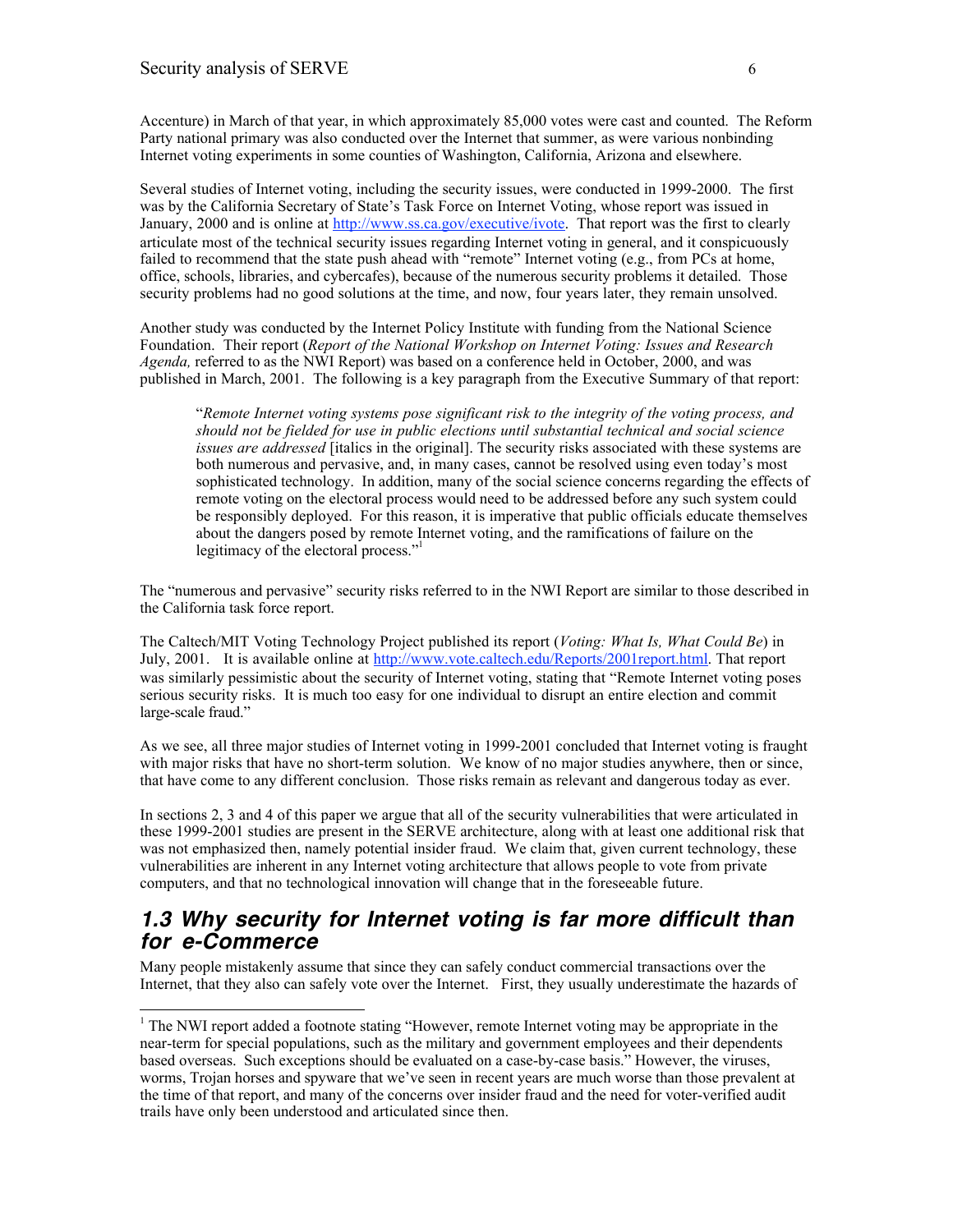online financial transactions, and are unaware of many of the risks they take even if they are careful to deal only with "secure" web sites through the SSL protocol. But they also assume that voting is comparable somehow to an online financial transaction, whereas in fact security for Internet voting is far more difficult than security for e-commerce. There are three reasons for this: the high stakes, the inability to recover from failures, and important structural differences between the requirements for elections and e-commerce.

First, high security is essential to elections. Democracy relies on broad confidence in the integrity of our elections, so the stakes areenormous. We simply cannot afford to get this wrong. Consequently, voting requires a higher level of security than e-commerce. Though we know how to build electronic commerce systems with acceptable security, *e-commerce grade security is not good enough for public elections*.

Second, securing Internet voting is structurally different from—and fundamentally more challenging than—securing e-commerce. For instance, it is not a security failure if your spouse uses your credit card with your consent; it is routine to delegate the authority to make financial transactions. But it *is* a security failure if your spouse can vote on your behalf, even with your consent; the right to vote is not transferable, and must not be delegated, sold, traded or given away. Another distinction between voting and ecommerce is that while a denial of service attack on e-commerce transactions may mean that business is lost or postponed, it does not de-legitimize the other transactions that were unaffected. However, in an election, a denial of service attack can result in irreversible voter disenfranchisement and, depending on the severity of the attack, the legitimacy of the entire election might be compromised.

Third, the special anonymity requirements of public elections make it hard to detect, let alone recover from, security failures of an Internet voting system, while in e-commerce detection and recovery is much easier because e-commerce is not anonymous. In a commercial setting, people can detect most errors and fraud by cross-checking bills, statements, and receipts; and when a problem is detected, it is possible to recover (at least partially) through refunds, insurance, tax deductions, or legal action. In contrast, voting systems must not provide receipts, because they would violate anonymity and would enable vote buying and vote coercion or intimidation. Yet, even though a voting system cannot issue receipts indicating how people voted, it is still vital for the system to be transparent enough that each voter has confidence that his or her individual vote is properly captured and counted, and more generally, that everyone else's is also. There are no such requirements for e-commerce systems. In general, designing an Internet voting system that can detect and correct any kind of vote fraud, without issuing voters receipts for how they voted, and without risking vote privacy by associating voters with their votes, is a deep and complex security problem that has no analog in the e-commerce world. For these reasons, the existence of technology to provide adequate security for Internet commerce does not imply that Internet voting can be made safe.

#### **1.4 Criteria for assessing the security of SERVE: How much security is enough?**

In evaluating the security of SERVE, we need a standard against which to compare it, i.e. an answer to the question "How much security is enough?" We recognize that no security system is perfect, and it would be irresponsible and naive to demand perfection. However, since we must not allow unacceptable risks of election fraud to taint our national elections, we must have some set of criteria for deciding what risks are acceptable.

On the one hand, election security has to be viewed as a component of national security, since the very legitimacy of democratic government depends on elections that are fair, open, trustworthy, and seen to be so. This would argue for the very highest security standards—ideally that not a single vote be lost, forged, spoiled, miscounted, bought, or sold, and that the voter not be coerced or have his/her privacy compromised under any credible threat scenario, even if the attacker has significant resources, full knowledge of the SERVE architecture, and an inside confederate.

On the other hand, the SERVE system is designed to be a form of absentee voting for UOCAVA citizens. Absentee voters vote from somewhere other than the precinct polling location, traditionally by marking or punching a paper ballot and mailing it back to the county officials, although faxing is sometimes permitted. In some western states 30% or more of all votes are absentee; Oregon in particular has eliminated its precinct polling places, so all votes there are absentee. Since the goal of SERVE is to facilitate absentee voting, arguably the security level of absentee voting should be the baseline against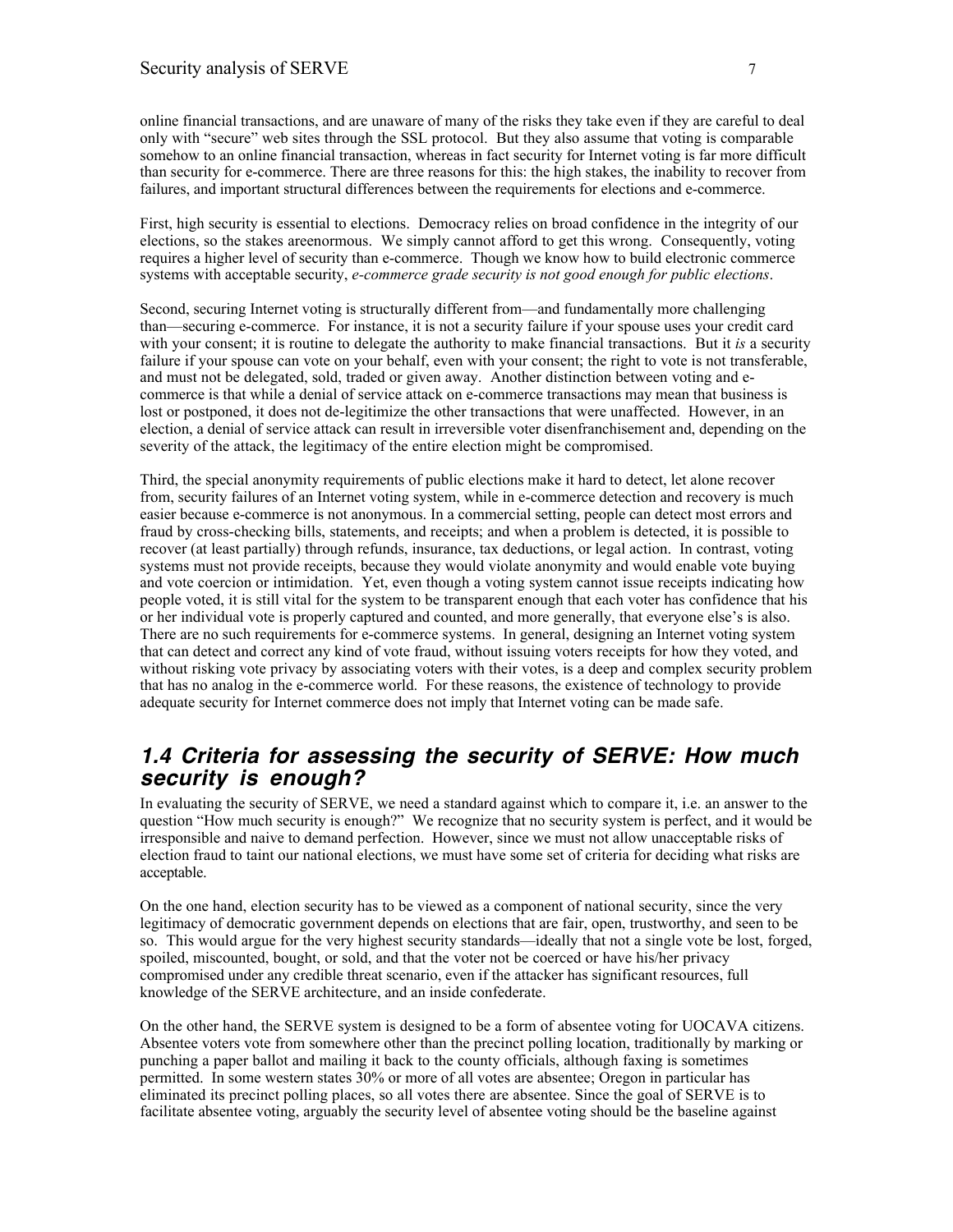which SERVE is compared. Our analysis is therefore premised on the following principle: *At the very least, any new form of absentee voting should be as secure as current absentee voting systems.*

While absentee voting procedures offer a fair degree of security and privacy, there are some inherent vulnerabilities of which everyone is aware and that we as a society have agreed to tolerate. There are many ways for an attacker to compromise a *small* number of absentee votes without detection, e.g. by spying on or coercing voters, especially in institutional situations like nursing homes; or by paying voters; or by interfering with the transport of ballots through the mail, etc. However, the key point that makes absentee voting tolerable in spite of its many vulnerabilities is that it is very difficult to mount any kind of largescale or automated attack on the process without getting caught. There are no single points of vulnerability through which many absentee votes pass except at the offices of county election officials and their local post offices. In both cases, there are numerous procedural and legal controls that, if adhered to, place perpetrators at great risk of getting caught. Even if a vote fraud scheme were perpetrated in one of those places and somehow escaped detection, its scope would be limited to a single county, and in most states to only the relatively small percentage of absentee ballots cast in that county, so that the risk and penalties for getting caught outweigh the value of the small number of votes that might be compromised.

This security level—some vulnerability to undetected small-scale attacks, but little or none to large-scale attacks—seems a reasonable goal for a new voting system such as SERVE, one that would assure that its addition to the mix of other voting systems already in use would not reduce the overall security that elections currently possess, nor add new vulnerabilities of a different character or scale. What we must avoid at all costs is any system in which it is possible for a successful large-scale or automated (computerized) attack to compromise many votes. It must be essentially *impossible* that any such largescale attacks go undetected; or that such an attack might be so easy and inexpensive that a single person acting alone could carry it out; or that the perpetrator(s) of such an attack might never be identified; or that such an attack might be carried out remotely, from foreign soil, possibly by an foreign agency outside the reach of U.S. law, so that the attackers face little or no risk. Any voting system with any of these vulnerabilities is, we believe, completely unsuitable for use in U.S. public elections. Unfortunately, the SERVE system has all of these vulnerabilities, as we document in the rest of this report.

### **1.5 Voting System Threats**

Any truly democratic voting system must have ways of dealing with five important threats. A first serious threat is disenfranchisement, either of individuals or of classes of voters. A major concern is that particular classes of voters could be disenfranchised, based on the likelihood of their voting a particular way. Internet voting provides opportunities for selective disenfranchisement that can be difficult to detect, and even harder to ameliorate.

A second threat is that a voter's ballot could be modified by a third party. With conventional paper ballots, this could be done by, say, adding a vote for an office for which the voter had not voted or by invalidating the voter's ballot by adding too many additional votes. As we shall see, however, electronic voting creates new opportunities for automated, widespread ballot modification that had not previously existed.

A third threat is the loss of privacy—the undermining of the secret ballot. Voting at a properly-managed precinct polling station on paper ballots that are mixed with others in a physical ballot box is the best protection for privacy. The privacy of a voting station or booth is protected by not allowing two people to enter a polling booth together, even if they want to. (An exception may be made for people with disabilities who are unable to vote unaided). Since the ballot is immediately mixed with other ballots in the box, it is virtually impossible to reconstruct who cast which ballot within a precinct. It is much harder to protect the absentee voter's privacy when voting is done using paper absentee ballots filled out at home or at work and sent through the mail, and harder still when an electronic absentee ballot is processed by a large amount of software on several different computers.

A fourth threat, a well-known type of voter fraud, is that a voter may vote more than once. Quoting from the Florida Department of Law Enforcement: Those inclined to do so can capitalize on others' access to an absentee ballot by voting their ballot for them, often with the actual voter not knowing what has occurred. This offers tremendous opportunity for vote fraud, particularly to those who have access to the ill or infirm or those who do not have the ability to resist the influence of another as they are urged to vote in a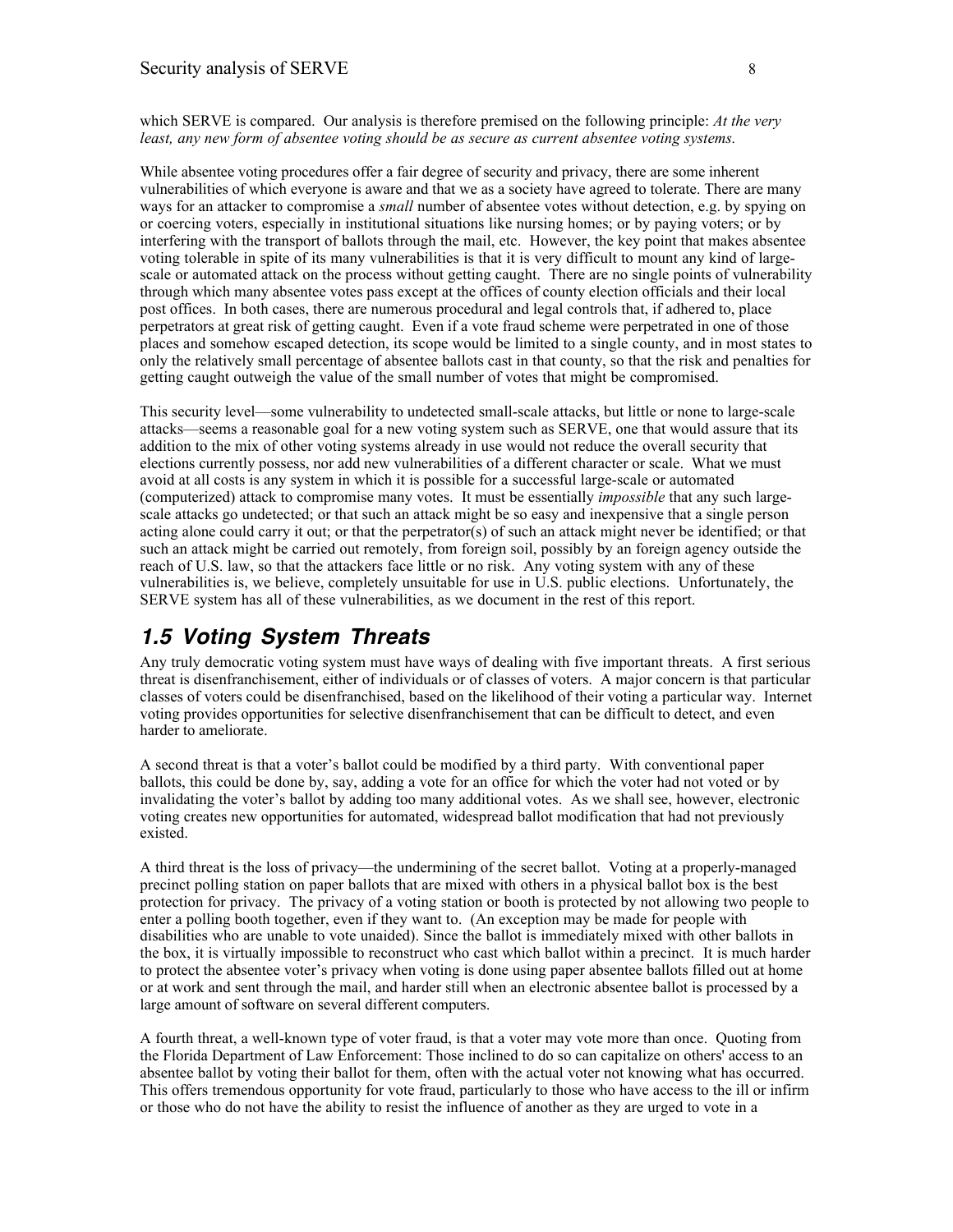"required" manner. It also encourages those inclined to commit voter fraud to seek to utilize absentee ballots provided to those whose interest in voting is marginal or non-existent.<sup>2</sup>

As in the case of ballot modification, Internet voting provides new opportunities for multiple voting by allowing those willing to invest time in social engineering to determine those registered voters who are most unlikely to participate in an election. After obtaining that information, identity theft would allow Internet voting to be automated so as to achieve a significant amount of false participation in any given election.

A fifth threat, intrinsic to absentee voting, is vote buying, selling, and trading. As we show, this threat also is amplified by Internet voting.

Finally, a theme that all these threats have in common is the issue of scale. Computers are extremely good at automating repetitive tasks, but this cuts both ways: It is also easy to use computers to automate attacks. When computer security systems fail, typically they fail on a large scale. A major risk in any centralized Internet voting scheme like SERVE is that a single failure could affect hundreds of thousands of voters.

### **1.6 Vulnerabilities in SERVE**

**Lack of voter-verified audit trail and insider attacks.** DRE (direct recording electronic) voting systems have been widely criticized because they are essentially unauditable. First, there is no way that a voter can verify that the vote recorded inside the machine is the same as the vote that he or she entered and saw displayed on the machine's touchscreen. And later, if serious problems occur in the canvass of the votes (which happens all to frequently with DREs), there is no independent audit trail of the votes to help resolve the problem.

These issues have been debated widely around the nation in the last couple of years, and the computer security community, including all of the authors of this report, nearly unanimously supports the position that no DRE voting system should be permitted that does not have some sort of voter-verified audit trail. Voter verification is the only readily available effective defense against programmed insider attacks. Since so much has been written about this subject we will not repeat the arguments here. For further information see, for example, Prof. David Dill's web site www.verifiedvoting.org, or Prof. Rebecca Mercuri's site www.notablesoftware.com/evote.html, or the California Secretary of State's report and directives on touchscreen voting at www.ss.ca.gov/elections/touchscreen.htm. What we wish to note here is that every argument about the need for voter verification and auditability that have been made about DRE systems also apply essentially unchanged to the SERVE system. Indeed, from a voter's point of view, SERVE can be said to act as one giant DRE machine.

**Privacy.** SERVE aims to provide at least the same levels of privacy and security as conventional absentee voting. Since different states process absentee mail ballots differently, we shall discuss how California attempts to protect the privacy of the mail absentee ballot. The voter inserts the ballot in an inner envelope, which in turn is inserted into an outer envelope. Information identifying the voter, such as the voter's name and signature, is written on the outer envelope. When a mail ballot is received, the name and signature on the outer envelope are checked against the voter list. Assuming they match those of a registered voter who has not yet voted, the outer envelope is opened in the presence of at least two people. The timing of the opening of the inner envelope is determined by state and county regulations. While privacy concerns would dictate that the inner envelope be opened such that it cannot be linked to the outer envelope, this may not always happen. And even if the best precautions are taken, the voter who forgets to put the ballot in the inner envelope will have his/her ballot made visible as soon as the outer envelope is opened.

SERVE attempts to separate the name of the voter from his/her vote through the use of public key cryptography. In public key systems, each participant has a pair of keys consisting of a private key and a public key. The private part is known only to the participant, and, as the name implies, the public portion

 $\overline{a}$ 

<sup>&</sup>lt;sup>2</sup> http://www.fdle.state.fl.us/publications/voter\_fraud.asp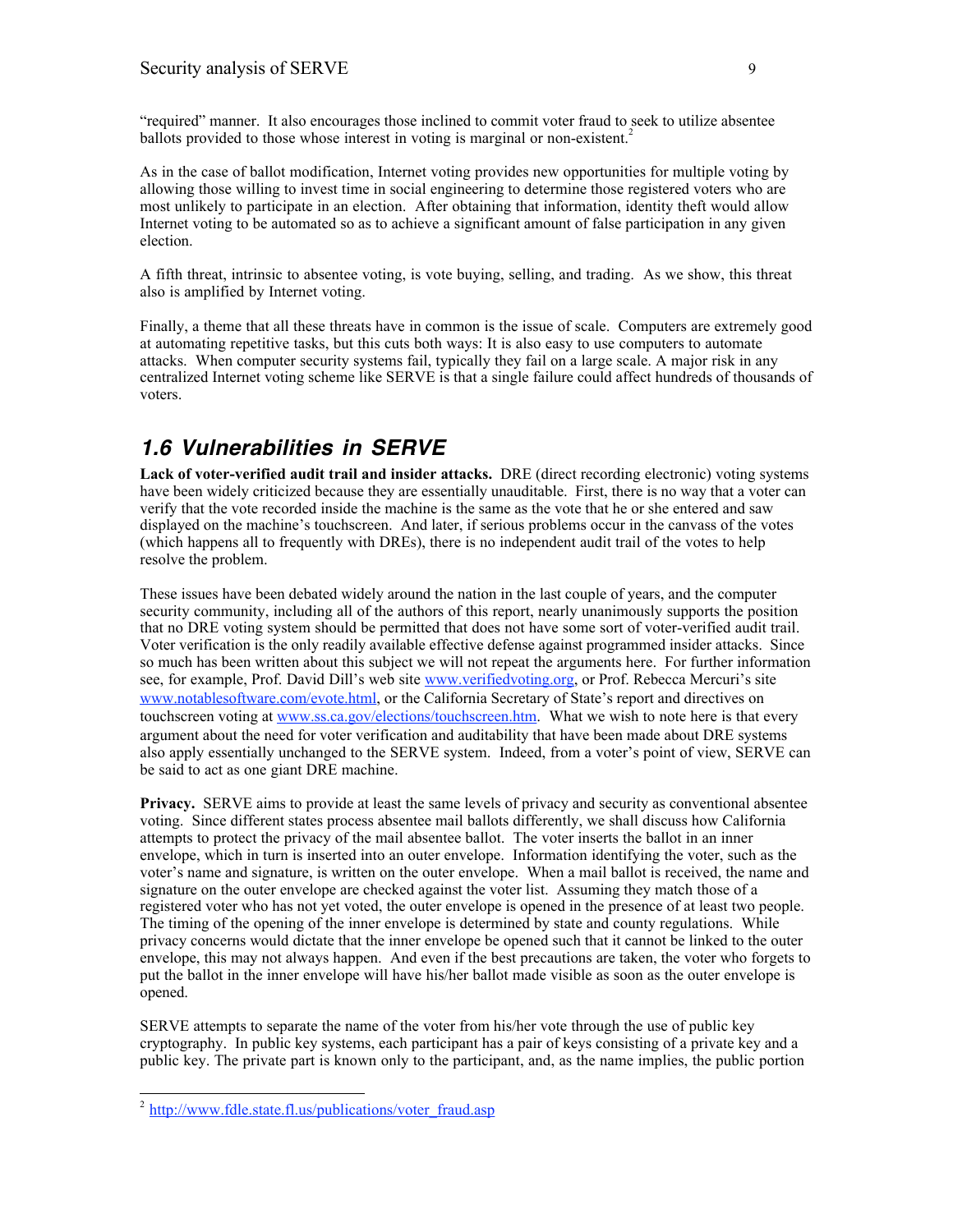is available to everyone. In each voting district that is participating in SERVE, a local election official (called the LEO by SERVE) generates such a key pair. The LEO's public key is used to encrypt (scramble) the ballots of SERVE voters from that district. Once a ballot has been encrypted, it can be read only if it is decrypted through the use of the unique private key known only to the LEO.

When the voter uses SERVE to cast a ballot, his/her web browser sends the completed ballot, along with identifying information such as the voter's name, to a SERVE web server. This information is transmitted to SERVE in encrypted form, sent in a way that only the SERVE web server can decrypt it. Because the ballot is encrypted before transmission, if someone were to intercept the encrypted ballot en route, it would be impossible to decipher the actual vote. Note that, at this point, the LEO's key pair has not yet been used.

When the ballot is received, SERVE verifies that the voter is registered and has not yet voted. SERVE decrypts the ballot using the SERVE private key, separates the ballot from the voter's name, and then encrypts the ballot (without the voter's name) using the LEO's public key. Therefore, only the appropriate LEO will be able to decrypt the encrypted ballot. The encrypted ballot is stored for later transmission to the LEO. SERVE retains the encrypted ballot, even after a copy has been sent to the LEO. SERVE also places the voter's name on a list of people who have already cast a vote, so that they will not be allowed to vote a second time.

This architecture introduces several privacy risks. First, the LEO could deduce how voters in his/her precinct have voted by downloading votes from SERVE so frequently that they get at most one new vote and voter name each time. Recall that the LEO can request from SERVE a list of names of voters from the LEO's district who have already voted via the Internet and the list (re-ordered randomly) of encrypted ballots for those voters. If a curious LEO makes the request sufficiently often, it should be possible to infer how each individual voter voted, an obvious privacy risk.

Second, the fact that ballots exist unencrypted on the server for a brief period before being encrypted with the LEO's key introduces other privacy risks. For instance, the SERVE system administrators could view how people have voted. Also, if the SERVE machines were compromised, the unencrypted ballots could be revealed to unauthorized third parties. See Appendix A for further discussion of this risk.

Third, the fact that the encrypted ballots together with the voters' names are stored in a SERVE database means that anyone with access to a LEO's private key and with access to the SERVE database could determine the votes of all SERVE voters from that voting district, another significant privacy risk.

Fourth, the encrypted ballots are stored for a long period of time on SERVE's computers, which increases the window of risk. We understand that, at a minimum, encrypted ballots will be retained until 18 months after the end of elections. We believe it is possible that encrypted ballots may remain accessible for an even longer period of time, and perhaps indefinitely, for instance on backup tapes or other computers, independent of the intention of the developers. Indeed, information often remains retrievable longer than developers intend; in modern systems, information is typically copied to so many locations that it can be challenging to find and erase them all. Consequently, it is conceivable that voter privacy could be compromised at a future date if the information were to land in the wrong hands and old system keys were exposed. Mathematical breakthroughs in the future, for example, could expose old keys.

In Sections 2 and 3, we describe in detail several further risks to voter privacy. While today's absentee voting systems have their own privacy risks, taking all these risks as a whole, we believe that SERVE heightens the risk of large-scale privacy compromise.

**Vote Buying/Selling.** Vote selling is a problem in all elections, but it is a special concern for Internet voting, since the Internet can facilitate large scale vote buying and selling by allowing vote buyers to automate the process. During the 2000 presidential election we saw the first Internet based attempt at vote swapping in a presidential election with the creation of a website to facilitate vote swapping between Gore and Nader voters. While the Gore/Nader swapping depended on the honor system and no money changed hands, what's new about SERVE is that a similar approach could be used to provide *enforced* vote swapping or vote bartering services, or to purchase votes from SERVE voters. Due to the ease of automating such attacks, the deployment of SERVE could potentially lead to vote buying or swapping on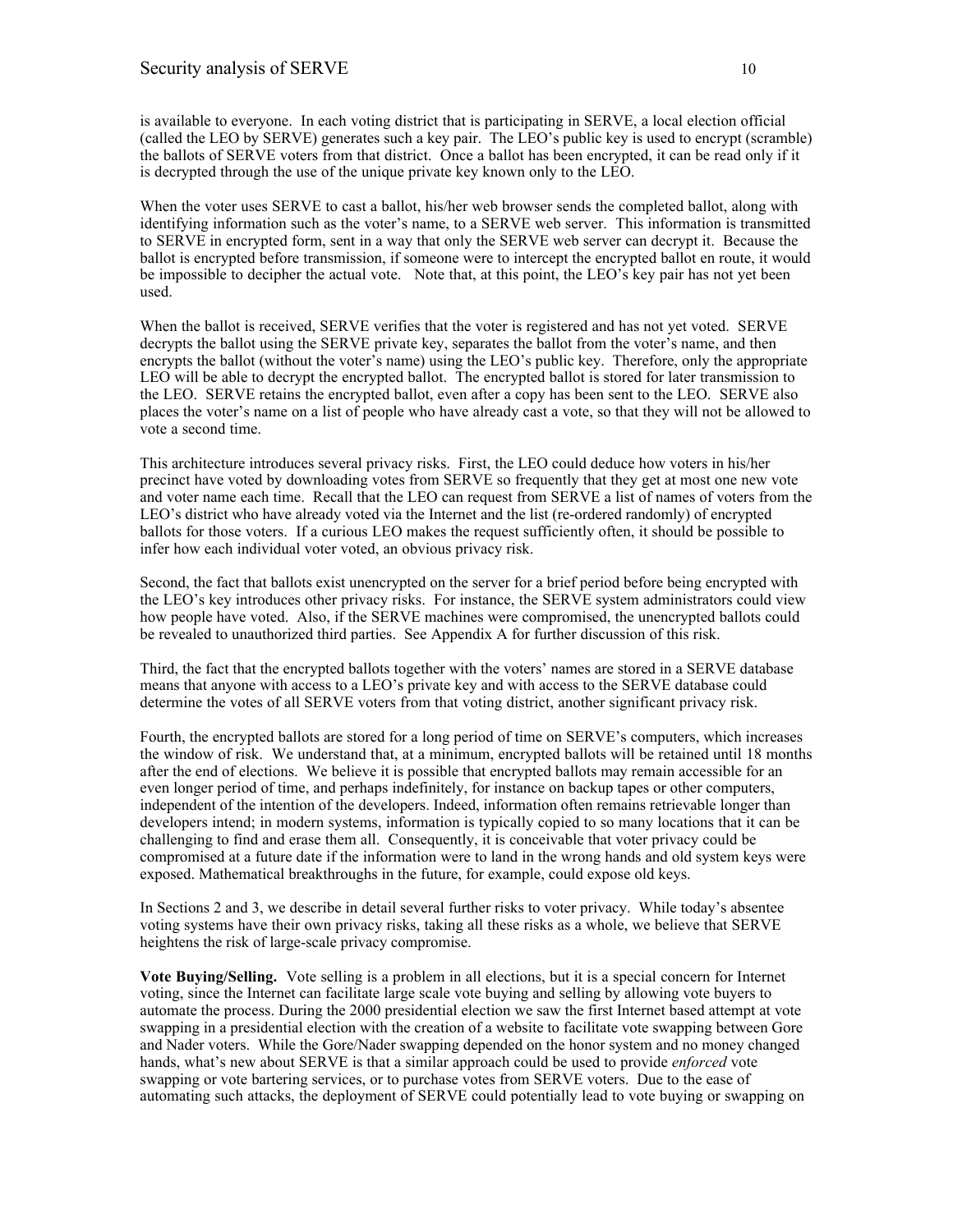a larger scale than has been seen before.

The most straightforward vote-buying scheme would involve the selling of voting credentials, namely personally identifiable information and the voter's password or private key. One possible defense we considered would be for SERVE to prohibit the submission of multiple votes from the same Internet address. Restricting the number of submissions from any particular web address is not a strong defense, however, because it is possible for a purchaser of votes to fool SERVE into thinking that the votes were coming from different addresses. Also, due to proxy servers, legitimate users often appear to come from the same IP address, so this hypothetical defense may not be deployable in practice. An extreme example of this is AOL, which uses the same IP address for all users coming from its domain. Finally, it is possible that many servicemembers would share the same computer, so obviously, those votes would legitimately come from the same IP address.

Another approach to vote-buying would be for the buyer to provide the seller with a modified version of the ActiveX component being used by SERVE. An appropriately modified version could ensure that the voting is done according to the wishes of the vote purchaser. There does not seem to be any way for SERVE to defend against this style of vote buying. In short, the possibilities for large-scale, automated vote buying, selling, and swapping in SERVE go beyond anything present in existing absentee systems.

**Intimidation.** Intimidation is a potential problem with all forms of absentee voting, since the voter is not guaranteed the privacy of the voting booth. But it can be even more of a problem with Internet voting if the voter is not using his/her personal machine, since the owner of the machine may have installed software that would record what the voter is doing.

**Large-Scale Impact.** Because SERVE is vulnerable to many different types of attacks, a significant percentage of votes cast over the Internet are also vulnerable, and a single successful attack might be able to affect a large fraction of all votes cast through SERVE. By contrast, when voting is conducted at physical precincts on mechanical devices or with paper ballots, vote manipulation, to the extent it occurs, happens on a far smaller scale: No single attack is likely to affect a large number of votes. To make the comparison more explicit, a single teenager, hacker, or other malicious party could potentially affect tens or hundreds of thousands of votes cast through SERVE, while it is extremely unlikely that any single person could conduct vote fraud on such a large scale in existing non-electronic elections. Consequently, vulnerabilities with SERVE could have a far more significant impact than was possible before the introduction of computers and the Internet to the voting process.

**Too Many Potential Attacks.** Because there are many different kinds of attacks that could be conducted against SERVE, as we discuss below, it is essentially impossible to protect against them all. While any particular attack taken in isolation might have a mitigation strategy, the cost of the defense could be high and would be added to the cost of defending against all the other attacks that have been anticipated. Worse yet, defenses created to inhibit one kind of attack may amplify the risks of another. And of course an attack that has not been anticipated remains a serious risk.

**Many Sources of Attacks.** The Internet knows no national boundaries. Consequently, an election held over the Internet is vulnerable to attacks from anywhere in the world. Not only could a political party attempt to manipulate an election by attacking SERVE, but so could individual hackers, criminals, terrorists, organizations such as the Mafia, and *even other countries.* There is no need to postulate a large conspiracy or highly sophisticated adversaries; many of the attacks we describe could be mounted by lone individuals with college-level training in computer programming.

**Undetectable Attacks.** Election fraud has occurred in many different types of elections. A recent example involved boxes of paper ballots that were found floating in San Francisco Bay in November, 2001. There also have been elections in which deceased people have voted. Undoubtedly, many instances of election fraud have gone undetected. But, when there is a physical ballot, there is a chance that fraud, or even unintentional mistakes, can be corrected – or at least uncovered.

With Internet voting, however, there is no way to verify that the vote that has been received by SERVE accurately represents the intent of the voter, nor can the voter verify that his/her vote was received by SERVE and accurately recorded by the LEO. The mere presence of a confirmation screen does not prove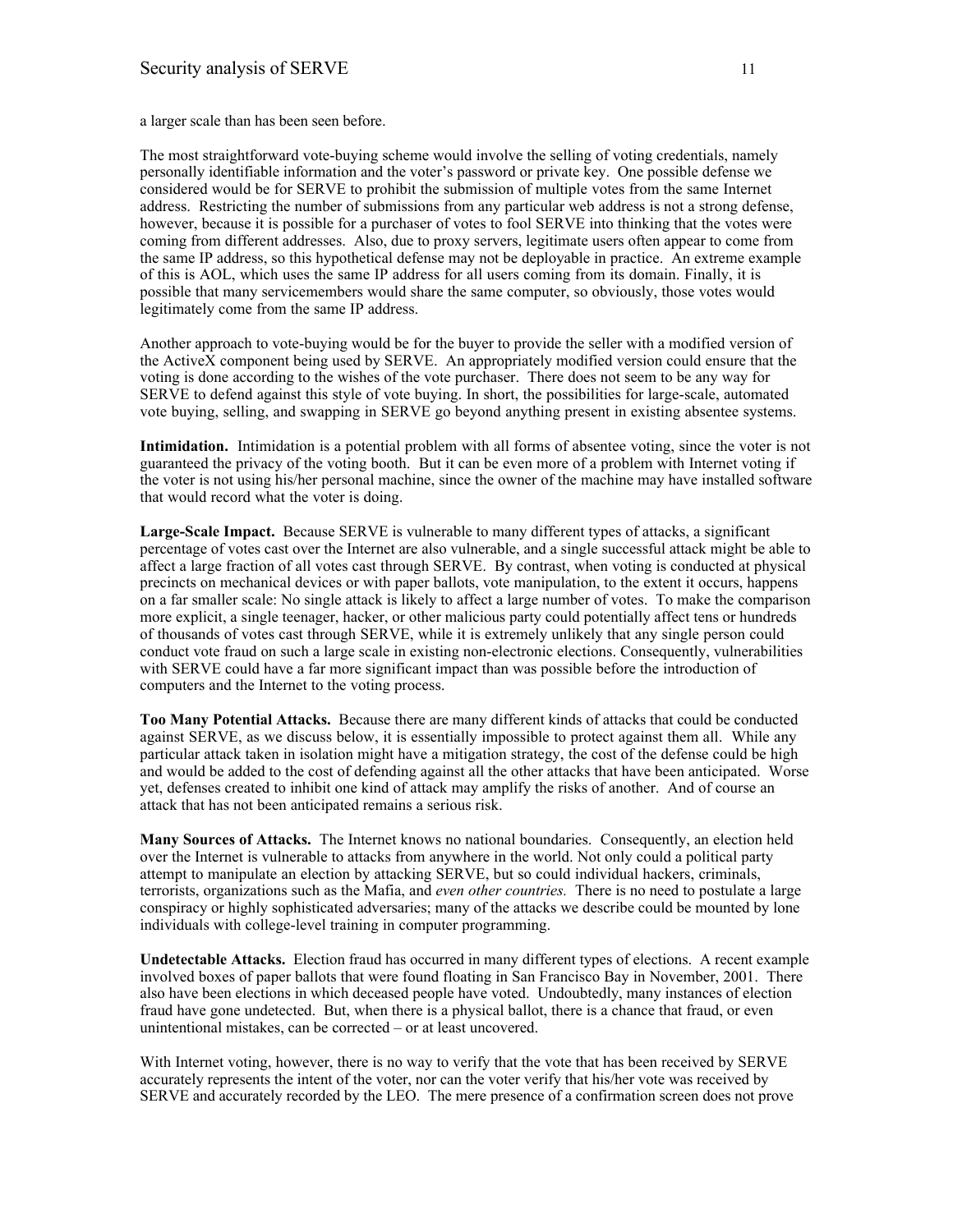that the vote was recorded correctly. These concerns are analogous to those that have been expressed about DRE's without a voter-verified audit trail.

Detected fraud could be almost as worrisome as undetected fraud. If fraud that impacts the SERVE votes were to be detected, it's not obvious what would happen. A judge can order a new election within a jurisdiction, and states can decide how to deal with election related issues. But there is no provision for re-holding a federal election. If the 2004 election is as close as the 2000 election was, it is possible that SERVE votes might swing the election to one of the candidates. If there were reason to believe that those votes were unreliable or possibly manipulated, this could have an adverse impact on an already cynical public.

**On-screen Electioneering.** Many states have electioneering laws that prohibit any form of campaigning within some distance of a polling place. In California, for example, that distance is 100 feet. Yet there are no laws yet to prevent the worst kinds of electioneering inside a web browser window while someone is voting. For example, an ISP (or browser company, etc.) may derive revenue from advertising, like AOL, and would thus have the ability to target ads based on the IP address a user is connected to at the moment. These could take the form of pop-up ads or even ads within the browser window. The problem is that the moment when a voter connects to the SERVE vote server address (or a voter information site) he/she could be bombarded with all sorts of political ads. It is even possible that at least some forms of ads will end up being protected by the First Amendment, and then there will be no escaping them.

### **1.7 Organization of This Report**

The remainder of this report is organized as follows. The technical core of the report analyzes three significant threats to the security of SERVE: attacks made possible by lack of control over the voting environment (Section 2), web spoofing and man-in-the-middle attacks (Section 3), and denial of service attacks (Section 4). Finally, we present our conclusions and recommendations (Section 5). Also, several appendices discuss additional issues, including other security risks of SERVE (Appendix A), a prior experience with Internet voting (Appendix B), a possible alternative to SERVE (Appendix C), and fundamental problems with writing secure and bug-free software (Appendix D).

The security threats to SERVE are summarized in Table 1, where we characterize the threats in terms of the skill level required to mount attacks, the consequences of successful attacks, whether or not the attacks are realistic, and finally the countermeasures that might be used to thwart them.

# **2. Lack of Control of the Voting Environment**

Perhaps the greatest challenge with Internet voting arises from the fact that, in contrast to conventional elections, electoral authorities no longer have control over all the equipment used by voters. With SERVE's Internet voting system, voters can vote from home or elsewhere on their own computers or vote from other locations using computers controlled by third parties. As a result, hackers and other third parties might be able to gain control of a large number of computers used for voting, and election officials would be powerless to protect the integrity of the election. This facet of SERVE's Internet voting architecture poses significant risks to the security of elections. The lack of control of the voting machinery opens up three classes of attack: Compromise of the privacy of votes, disenfranchisement, and vote alteration. The next two sections describe how an attacker could gain control of the voting environment, and what he or she could do once that control is gained.

### **2.1 How an attacker could control the voting environment**

There are two basic scenarios in which an attacker could control the voting environment: When a voter uses someone else's computer and when a voter's own computer contains malicious software. The latter could occur either because of pre-installed applications designed to attack the election, or because of malicious remote code, such as a worm or virus designed to exploit flaws in the Windows operating system or other applications.

If one votes at a cybercafe, the owners or system administrators of the cybercafe control the computer. In addition, a prior visitor to the cybercafe could have taken control of the computer and installed remote spying or subversion software. There are similar risks to voting from any shared computer such as those at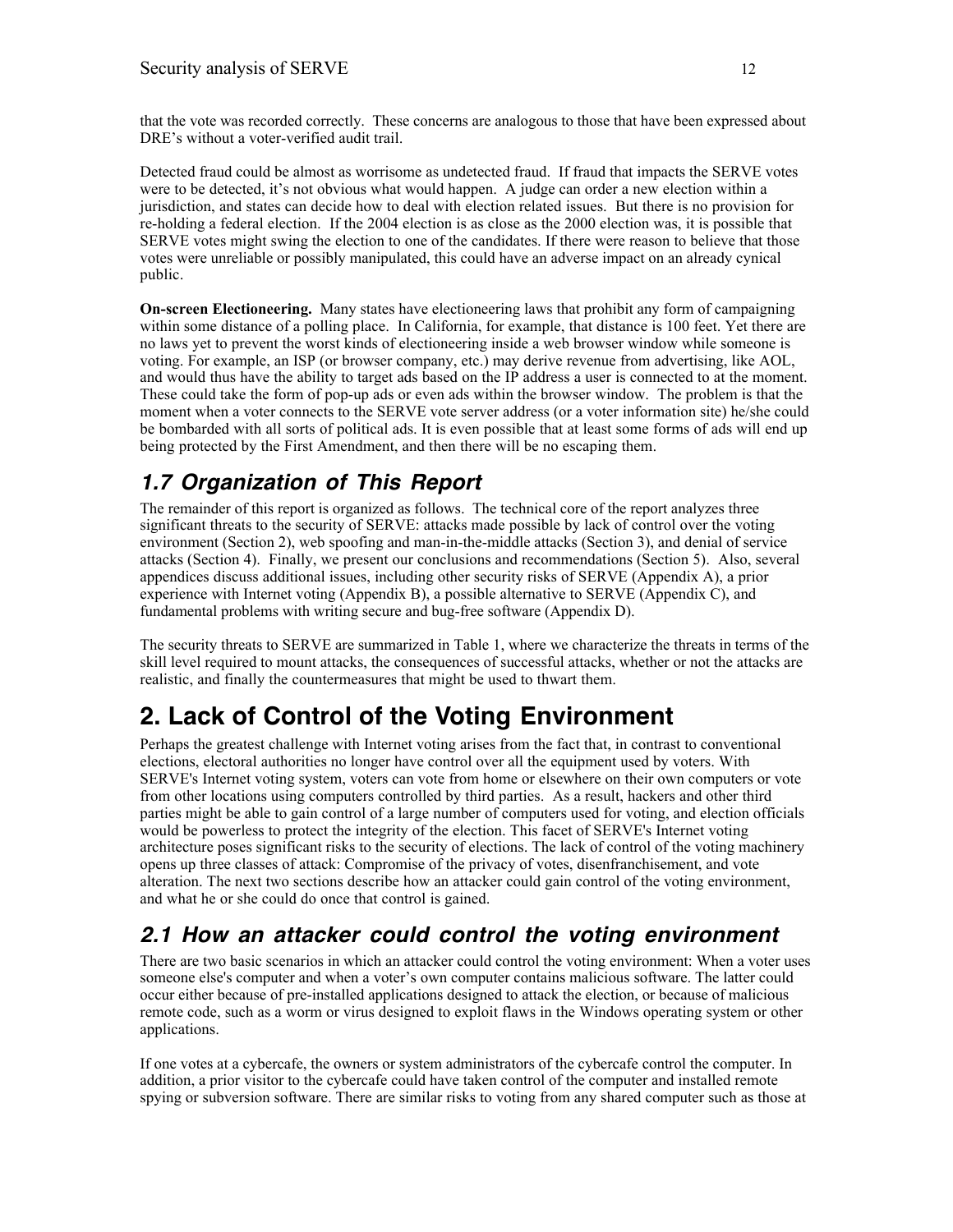public libraries.

| <b>Threat</b>       | <b>Skill</b>            | Consequences                                 | <b>Realistic?</b>                   | <b>Countermeasures</b>                       |
|---------------------|-------------------------|----------------------------------------------|-------------------------------------|----------------------------------------------|
|                     | needed                  |                                              |                                     |                                              |
| denial of service   | low                     | disenfranchisement                           | common on the                       | no simple tools; requires                    |
| attack (various     |                         | (possibly selective                          | Internet                            | hours of work by network                     |
| kinds)              |                         | disenfranchisement)                          |                                     | engineers; launchable from                   |
|                     |                         |                                              |                                     | anywhere in the world                        |
| Trojan horse attack | low                     | disenfranchisement                           | There are a million                 | can mitigate risk with                       |
| on PC to prevent    |                         |                                              | ways to make a                      | careful control of PC                        |
| voting              |                         |                                              | complex transaction                 | software; reason for failure                 |
|                     |                         |                                              | such as voting fail.                | may never be diagnosed                       |
| on-screen           | low                     | voter annoyance,                             | trivial with today's web            | nothing voter can do to                      |
| electioneering      |                         | frustration,                                 |                                     | prevent it; requires new law                 |
|                     |                         | distraction, improper                        |                                     |                                              |
|                     |                         | influence                                    |                                     |                                              |
| spoofing of SERVE   | $\overline{\text{low}}$ | vote theft, privacy                          | Web spoofing is                     | none exist; likely to go                     |
| (various kinds)     |                         | compromise,                                  | common and relatively               | undetected; launchable by                    |
|                     |                         | disenfranchised voters<br>disenfranchisement | easy                                | anyone in the world                          |
| client tampering    | $\overline{\text{low}}$ |                                              | one example: change                 | none exist for all possible                  |
|                     |                         |                                              | permissions on cookie               | mechanisms. Too difficult                    |
|                     |                         |                                              | file. Many other trivial            | to anticipate all attacks;                   |
| insider attack on   | medium                  | complete compromise                          | examples<br>Insider attacks are the | likely never diagnosed.<br>none within SERVE |
|                     |                         | of election                                  | most common,                        | architecture; voter verified                 |
| system servers      |                         |                                              | dangerous, and                      | ballots needed, e.g.                         |
|                     |                         |                                              | difficult to detect of all          | Appendix C; likely                           |
|                     |                         |                                              | security violations                 | undetected                                   |
| automated vote      | medium                  | disruption of                                | very realistic, since               | none exist; buyers may be                    |
| buying/selling      |                         | democracy                                    | voter willingly                     | out of reach of U.S. law                     |
|                     |                         |                                              | participates                        |                                              |
| coercion            | medium                  | disruption of                                | harder to deploy than               | none exist; likely to go                     |
|                     |                         | democracy                                    | vote buying/selling, but            | undetected.                                  |
|                     |                         |                                              | man in the middle                   |                                              |
|                     |                         |                                              | attacks make it                     |                                              |
|                     |                         |                                              | achievable with                     |                                              |
|                     |                         |                                              | average skill                       |                                              |
| SERVE-specific      | medium or               | vote theft, privacy                          | Some attacks require                | virus checking software can                  |
| virus               | high                    | compromise,                                  | only experimentation                | catch known viruses, but not                 |
|                     |                         | disenfranchised voters                       | with SERVE; others                  | new ones; likely to go                       |
|                     |                         |                                              | require leak of SERVE               | undetected                                   |
|                     |                         |                                              | specs or code and                   |                                              |
|                     |                         |                                              | resourceful attacker                |                                              |
| Trojan horse attack | high                    | vote theft, privacy                          | widely available                    | can mitigate risk with                       |
| on PC to change     |                         | compromise                                   | spyware would be a                  | careful control of PC                        |
| votes or spy on     |                         |                                              | good starting point                 | software; harder to control                  |
| them                |                         |                                              |                                     | at cybercafe, or other                       |
|                     |                         |                                              |                                     | institutionally managed                      |
|                     |                         |                                              |                                     | networks; attack likely to go                |
|                     |                         |                                              |                                     | undetected                                   |

**Table 1** This table describes, for each potential threat to SERVE, what skill is required by the attacker, the consequences of a successful attack, how realistic the attack is, and what countermeasures might be used to thwart the attack.

If one votes at work, the employer controls the computer. A study found that 62% of major US corporations monitor employee's Internet connections, and more than one-third store and review files on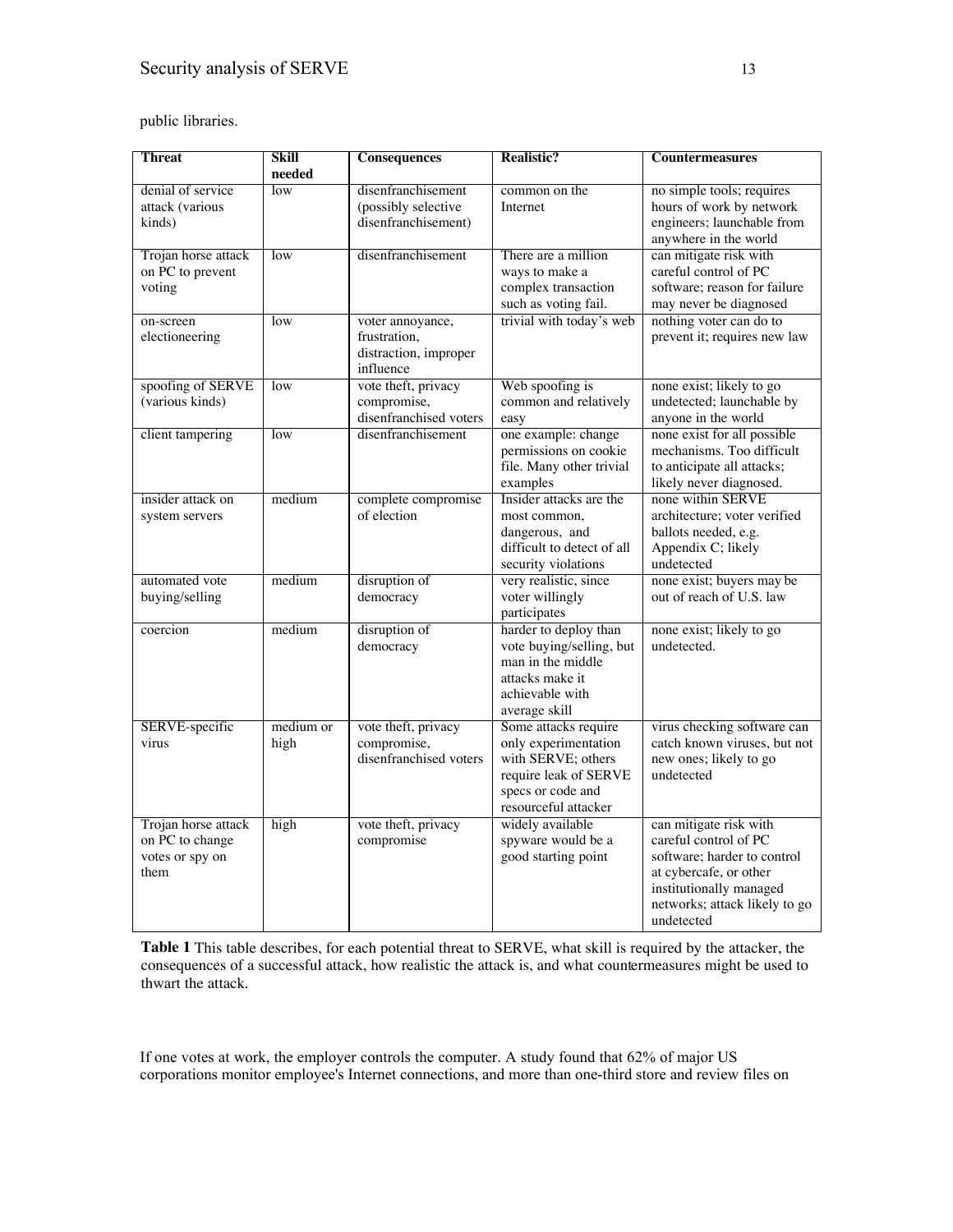employees' computers.<sup>3</sup> While monitoring Internet connections by passively sniffing would not impact the security of SERVE, since the system uses the Secure Socket Layer (SSL) protocol which encrypts traffic, any monitoring that is based on software running on the employee's computer could be used for malicious purposes. An employer is also in a position to coerce employees who vote at work into voting a certain way.

Software running on a voter's computer also poses risks. Backdoors, placed in software and activated when a user tries to vote, can invisibly monitor or subvert the voting process. The prevalence of so-called *Easter Eggs* in many popular software packages demonstrates that this is a real possibility. (Easter Eggs are cute extras that a software developer adds to the application without authorization, for fun. One well-known example: Microsoft's Excel 97 spreadsheet application contains a full-fledged flight simulator that can be launched using a secret sequence of keystrokes.)

Today's computers come loaded with software developed by many different entities; any employee at any of those companies could conceivably leave a backdoor that attacks SERVE. Operating systems, games, productivity applications, device drivers, multimedia applications, browser plug-ins, screen savers, and Microsoft Office macros are all possible carriers. Every time someone downloads new software, the risk is increased.

In addition to the threat from pre-installed applications, there is a threat from remote attackers. Such an attacker might gain control of a computer without being detected. For example, an attacker could exploit a security vulnerability in the software on a voter's computer. The attacker could then take remote control of the machine using any number of products. Examples of remote control software are PCAnywhere and BackOrifice. It is an unavoidable fact that today's computing systems are inadequate to protect against this threat. Successful penetration of even well-defended computers is routine and common.

Voters' home computers are unlikely to be as carefully defended as corporate ones, and hence voters' machines are especially susceptible to attack. Attacks can be easily automated; hackers routinely scan thousands or even millions of computers in search of those that are easiest to compromise. We can envision scenarios in which the computers of SERVE voters have been compromised on a large scale, calling into question all votes cast over the Internet. Regrettably, such a scenario is all too possible.

Remote attacks might be spread using any of a number of attack vectors. Perhaps most fearsome is a virus or worm that spreads itself and contains a malicious payload designed to take control of machines and wreak havoc with a future election. Since virus checking software programs defend against only previously known viruses, virus checkers often are unable to keep up with the spread of new viruses and worms. Consequently, malicious worms are widespread among Internet-connected computers today. For instance, in 2001, the Code Red worm infected 360,000 computers in 14 hours, and in 2003 the Slammer worm brought down many ATM machines and compromised many Internet hosts.<sup>4</sup> Modern worms are even more virulent, are often spread by multiple methods, are able to bypass firewalls and other defenses, and can be difficult to analyze. For example, it took quite a while to realize that SoBig.F was a large-scale Trojan horse designed to plant spam engines.<sup>5</sup>

The threat of SERVE-specific viruses should not be discounted. The first question that comes to mind is: "Can virus checking software prevent this threat?" The answer, we believe, is "No." New viruses almost certainly will not be detected by most current virus checking software. Moreover, it is not too difficult for attackers to build new viruses, or to modify existing viruses sufficiently that they will avoid detection. One can even find virus construction kits on the Internet. In addition, the attacker has the advantage that he/she can test new versions of viruses using the publicly available virus checkers that potential victims use to confirm that the virus will not be detected before its release. In our experience, new viruses usually spread rapidly until their signature is known and the anti-virus companies update their definition files, but this may be too late: the damage to the election may already have been done.

The worm threat is also quite real. It is easy for any competent programmer to write a crude worm; the

 $\overline{a}$ 

<sup>3</sup> http://www.amanet.org/research/pdfs/ems\_short2001.pdf

<sup>4</sup> http://securityresponse.symantec.com/avcenter/venc/data/w32.sqlexp.worm.html

<sup>&</sup>lt;sup>5</sup> http://securityresponse.symantec.com/avcenter/venc/data/w32.sobig.f@mm.html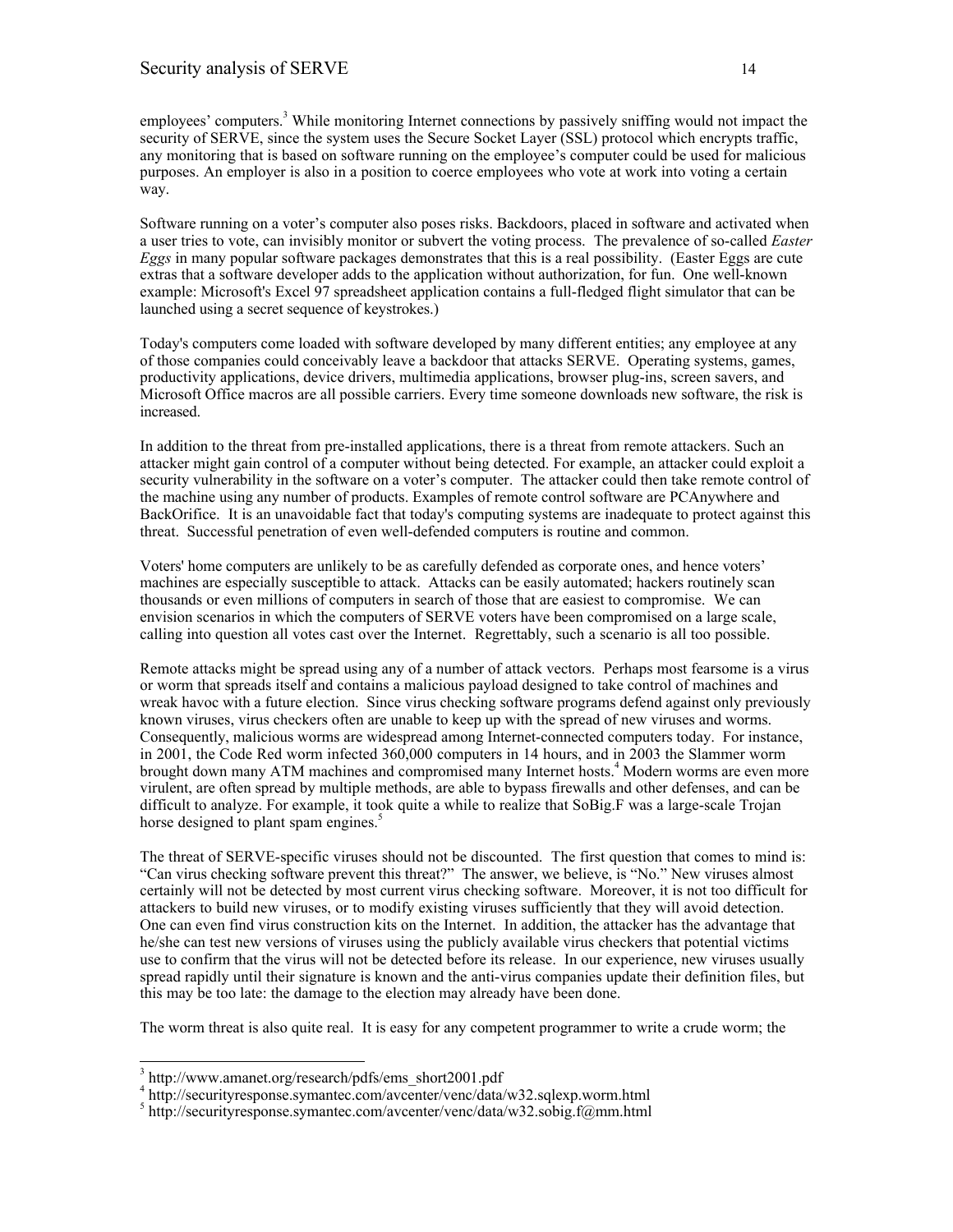source code to previous worms can be obtained and modified to create new worms. Writing a sophisticated worm is substantially harder. One set of experts estimates that a small team of experienced programmers could, after months of work, develop a worm that might compromise the majority of all Internet-connected computers within a few hours [SPW02]. We don't know if such an ambitious project would succeed on the first attempt, and there seems to be no clear consensus within the security community on how long such a worst-case worm could remain undetected. Some argue that it would be detected within hours or days, while others argue that it may be possible to conceal its existence for weeks or even longer. In any case, worms remain a significant risk. A smaller-scale worm that more selectively targeted a smaller population would be much harder to detect, and possibly could evade detection indefinitely. Even an unsuccessful widespread attack could damage voter confidence.

There are other ways that attacks might spread. One possible attack involves scanning a large number of computers and attacking them directly. This technique is widely used by hackers. We might also see attacks that are spread by the inclusion of malicious worms in email in order to influence a SERVE election. Elections also could be undermined through the use of web sites that are altered to contain malicious content. Any user visiting such a web site would have his or her computer invisibly hijacked. Because the SERVE voting system requires that voters enable certain dangerous features on their computers, the risk of web site attacks may be heightened. For instance, SERVE supports only Microsoft Windows, a platform that has suffered from many security problems; also, SERVE requires that voters enable ActiveX scripting, cookies, Java, and JavaScript—web technologies that pose significant risk to the security of voters' computers.

ActiveX scripting is a Microsoft technology that allows code from the Internet to run natively on client machines. There is a security architecture for ActiveX that is outside the scope of this report. As stated earlier, SERVE requires ActiveX because some of the functionality needed in the system cannot be achieved inside a browser. However, the use of ActiveX introduces additional vulnerabilities into the system, as shown below.

A dangerous hybrid attack involves placing malicious content on specially chosen websites. For instance, an attacker with a vendetta against one candidate might booby-trap the website of that candidate, so that those who visit the candidate's website are unable to vote using SERVE. Such selective disenfranchisement might eliminate several hundred votes for a candidate, thereby throwing the election to his/her opponent.

There are several ways to booby-trap a website or email that do not pose any major technical difficulties to the attacker. One simple method is to place on the website or in the email a malicious ActiveX control that, when viewed, changes the voter's machine so that it will not work with the SERVE voting system. (We give some examples in the next section.) For a malicious ActiveX control to run, it must be marked as *trusted.*<sup>6</sup> Any programmer who becomes a valid publisher, i.e., whose public key is signed by Microsoft, Verisign, GTE, Thawte or a corporate signing authority, can produce code that is implicitly trusted by the Windows operating system. There have been documented cases of people tricking Microsoft into signing a malicious ActiveX control.

Targeted attacks could be applied either on a large scale or on a small scale. There could be email-driven or web-driven attacks that affect hundreds of thousands or even millions of users: the extraordinary prevalence of spam is testament to the leverage available through email-driven attacks. For instance, these techniques might allow one party's partisan to prevent a large fraction of the other party from voting, while leaving most or their own party unaffected. Although it may be possible to build sophisticated email- or webdriven attacks that evade detection, it seems likely that such stratagems would be noticed if employed on a large scale. Nonetheless, even if such an attack were to be detected, there may be little one could do beyond invalidating the entire election, hardly a desirable outcome.

#### **2.2 What the attacker can do with control of the voting environment**

An attacker with control over the voter's computer is in position to observe how someone votes,

 $\overline{a}$ 

<sup>6</sup> Code is marked as *trusted* by applying a digital signature with a private key whose public counterpart is part of the Windows system, or whose public component has been certified by Microsoft.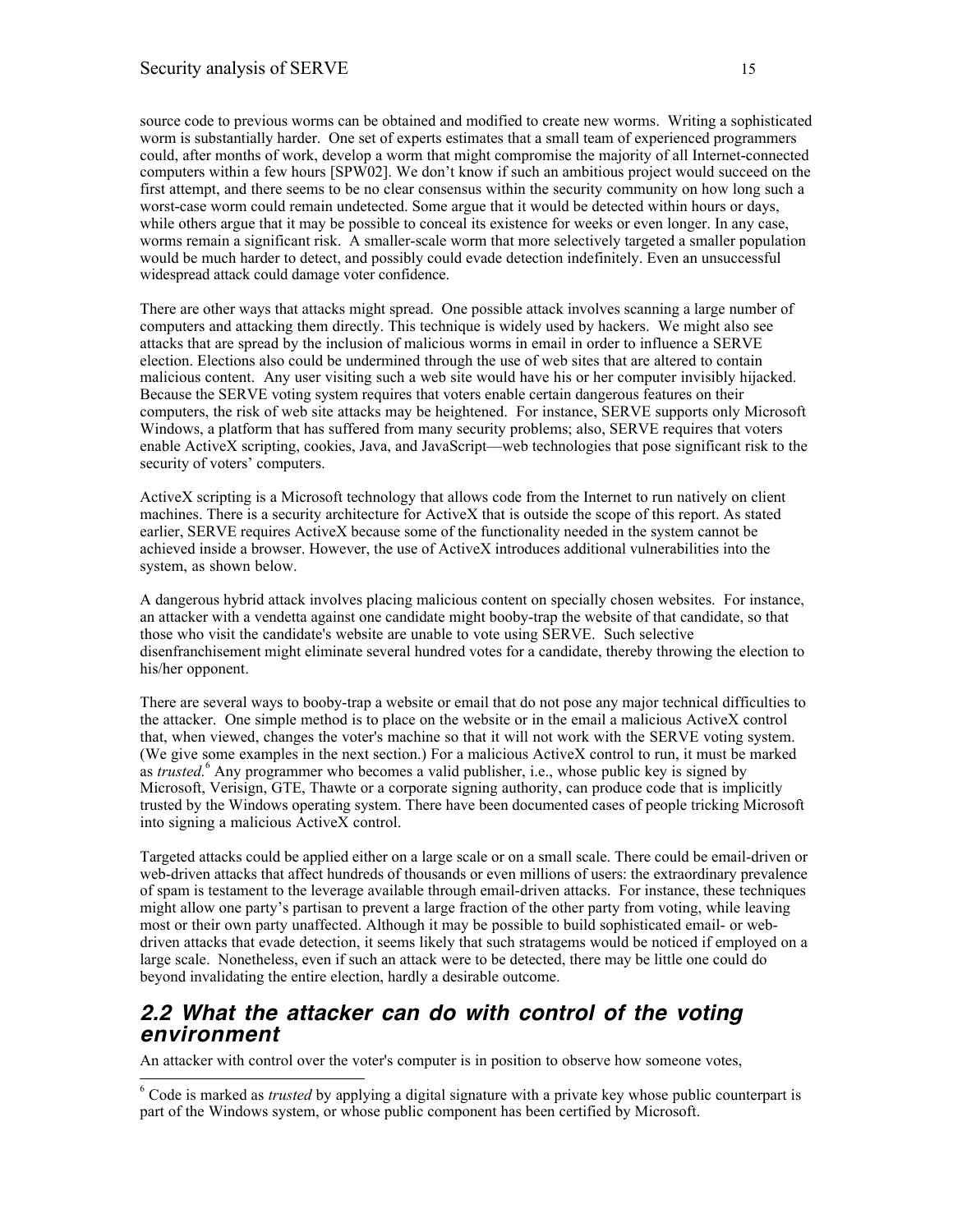compromising the secrecy of the vote. For instance, such an attacker might place spy software on the computer to silently record all actions taken by the voter. Today, spy software is readily available on the commercial market to record all keystrokes typed, websites visited, and actions taken by the user. What is surprising is not that such software exists, but that it is readily affordable to all; one can find such software for under \$50, as well as dozens of free versions. Moreover, if an attacker wants to monitor many voters at once, the software could be customized without too much difficulty to target SERVE elections specifically. Worse, the average computer user would have no way to detect whether third parties have observed his/her vote.

An attacker with control of the voting environment could disable ActiveX or Web cookies, for example, by changing the permissions on the cookie file to disallow write access, so that the user could no longer vote through SERVE. Such an attack is easy to mount. A clever attack could be designed in such a way that the user could not re-enable the necessary permissions. In this case the voter would realize that he/she had been disenfranchised. More sophisticated attacks might cause disenfranchisement in a way that the average voter would not detect.

Targeted voter disenfranchisement poses a serious threat to the integrity of the election. It is possible to imagine widespread attacks that targeted all voters in a particular party for disenfranchisement, leaving the other party unaffected. Such an attack would have serious consequences.

While the ease of selective disenfranchisement is a serious concern, another risk is that a malicious third party with control of a registered voter's computer could use that control to cast an unauthorized ballot, thereby violating the integrity of the election. The fraudulent ballot could appear to come from the authorized voter but in reality be filled out by the attacker. Or, an attacker could wait to see how the voter votes and then change the ballot cast by the voter before it is processed by the ActiveX control from SERVE. Such an attack would require some sophistication, but is not impossible. There are several safeguards in the SERVE design that would hinder this attack. But once the attacker has control of the client, these safeguards could be overcome. The easiest technique might be to modify the ActiveX control running on the machine so that the SERVE safeguards are intercepted and not seen by the user. The *patched* ActiveX control would act as a man in the middle (see below), giving the voter the experience he/she expects when voting legitimately, but modifying the vote. In one possible scenario, the attacker might allow the vote to proceed unmodified if it is to the attacker's liking, modifying or discarding it otherwise.

Privacy compromise, disenfranchisement, and vote fraud potentially could be perpetrated without anyone noticing. The voter might not be aware that his/her vote has been monitored or subverted by a malicious third party. Likewise, election officials would likely not have any way to detect the behavior of such malicious third parties.

# **3. Spoofing and Man in the Middle Attacks**

Despite all of the safeguards incorporated in the SERVE system, there are certain attacks that cannot be prevented. In this section, we describe the vulnerability of SERVE to the compromise of voter privacy and ultimately to the subversion of the election. We describe the attacks in increasing order of severity.

The first attack we describe is a man in the middle attack that compromises voter privacy. A man in the middle attack is one in which the adversary interposes itself between the legitimate communicating parties and simulates each party to the other party. To simplify the discussion, we focus on vote privacy, where an attacker seeks to learn how various people voted. The ability of an arbitrary outsider to learn on a wide scale how voters voted is enough of a threat to democracy that we think this alone justifies canceling the SERVE project. The fact that the attack is relatively easy to mount only strengthens our claim.

There are several ways that an adversary could become a *man in the middle*:

- **Control the client machine:** As described in the previous section, if an adversary can control the voting machine, then the adversary can act as a man in the middle to control the vote, even on an encrypted session.
- **Control the local network:** If the attacker has control over the local network environment, such as an employer in a workplace or anyone who shares a wireless network, then the attacker can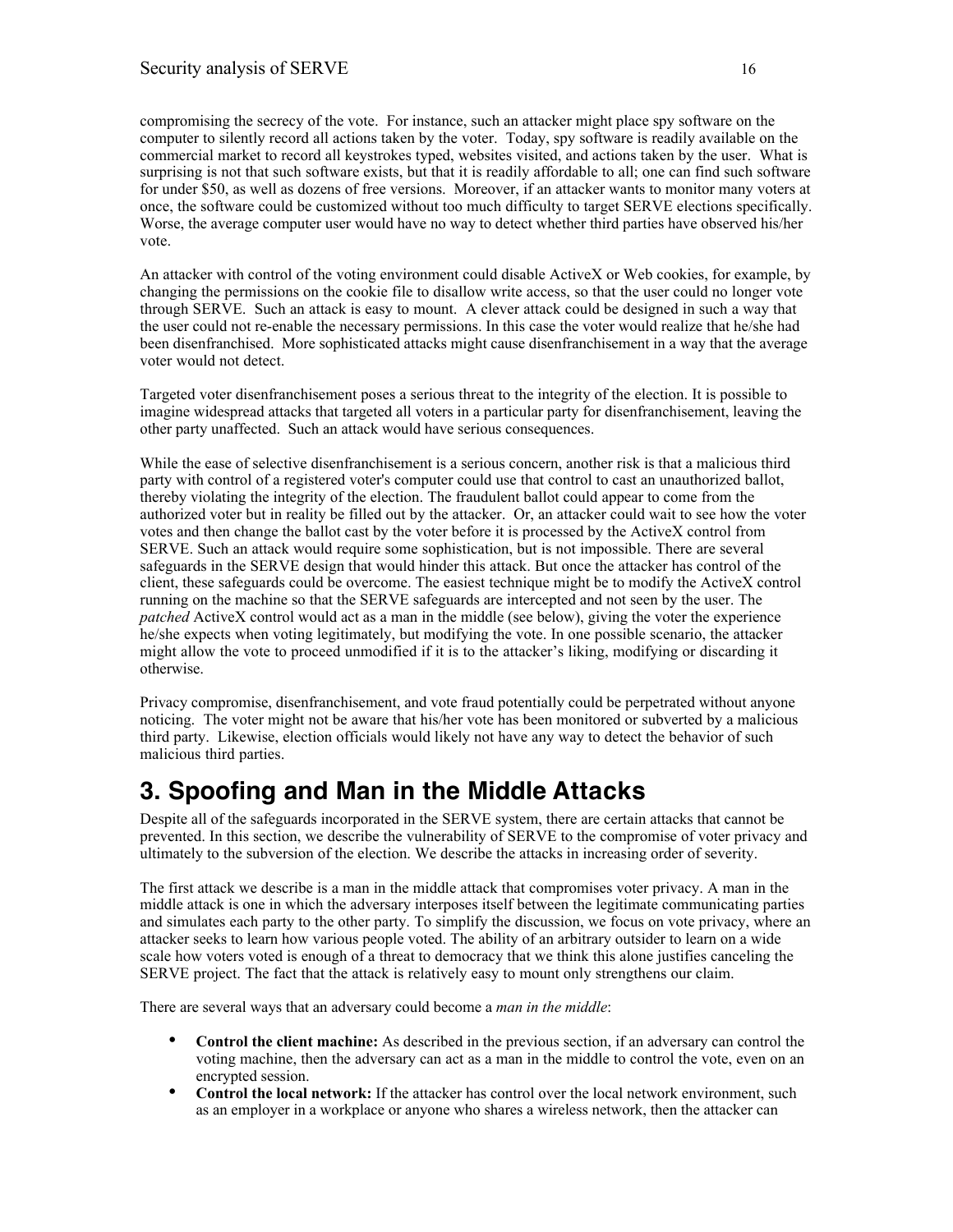interpose him/herself as a man in the middle of any network communications.

- **Control an upstream network:** An ISP or foreign government that controls network access from the voter to the voting server could masquerade as a man in the middle.
- **Spoof the voting server:** Even without physical access to the network path between a voter and the voting server and without access to the machine, there are social engineering attacks where a voter can be fooled into thinking that he or she is communicating with the voting server. This attack could be implemented, for example, by posting or emailing a link that appears to go to the voting server, but in fact does not.
- **Attack the Domain Name Service (DNS):** Attacks against the DNS could route traffic to an attacker instead of to the legitimate vote service.

Clearly, there are many ways that an attacker could become a man in the middle. The use of SSL does little to mitigate the man in the middle attack if the only goal is to compromise privacy. Any man in the middle could act as an SSL gateway, forwarding application data between the voter and the vote server unaltered. The attacker would be able to see all of the traffic by decrypting and re-encrypting it as it passes between the two. In effect, the attacker would communicate using two SSL sessions, one between itself and the voter, and the other between itself and the vote server, and neither would know that there was a problem.

One attempt to prevent a man in the middle attack would be for the ActiveX control from the voting server to sign the IP address of its SSL endpoint along with the completed ballot. However, this is not a good defense: It would be easy for a man in the middle to defeat this countermeasure by applying a simple patch to the ActiveX control as it traveled to the voter from the server. The patch would hard code the correct IP address into the right spot for the signature. Of course, the attacker would also have to re-sign the patched ActiveX control; becoming an ActiveX signer requires fooling one of the certifying authorities, or simply purchasing a key. Browsers come with over one hundred default keys that are already completely trusted, whether the users know it or not.

We carefully analyzed the SERVE system against this attack and conclude that the attack would be relatively straightforward to mount, and that it could be successful.

In the process of analyzing privacy, we discovered another vulnerability of SERVE, where the system could be used for vote selling as follows. The vote seller sets up a proxy server, as described above, and draws voters to his site. In this case the voters willingly connect to the attacker, with the result that the voter's privacy could be compromised. Since the attacker could see how people voted, the vote selling scheme could be verified. Similarly, attackers intent on coercing voters could use the same techniques to learn how the victims had voted, increasing the capability to coerce voters.

Man-in-the-middle attacks could also be used to disenfranchise voters, further raising the level of seriousness of this vulnerability. Once an attacker can act as a man in the middle, the attacker can completely shut out the vote server and spoof the entire interaction with the voter. Although SERVE has some safeguards in place, they assume that the voter knows exactly what to expect from the voting experience; it is probably safe to assume that an attacker could create a voting experience that the voter would believe was real. Once the attacker can spoof the election service, voters are completely disenfranchised. The attacker could make them think that they voted, and the voters will not know that their communications never reached the vote server. One safeguard in SERVE is that voters can check to see if their votes were recorded. It is not clear what the procedure would be if after the election, a large percentage of absentee voters said that they had voted but did not see their names. More likely is the possibility that few voters would bother to check. In either case, the election would be greatly disrupted.

Similar attacks could work against the registration process. Voters could be led to believe that they registered successfully, when in fact they were communicating directly with the adversary and not interacting with the legitimate registration server. The voters would discover when attempting to vote that they were not registered, which could be very disruptive.

Perhaps the most serious consequence of man in the middle attacks is that attackers could engage in election fraud by spoofing the voting server and observing how the voter votes. If a vote is to the attacker's liking, an error message is given and the voter is redirected to SERVE's legitimate voting site; in this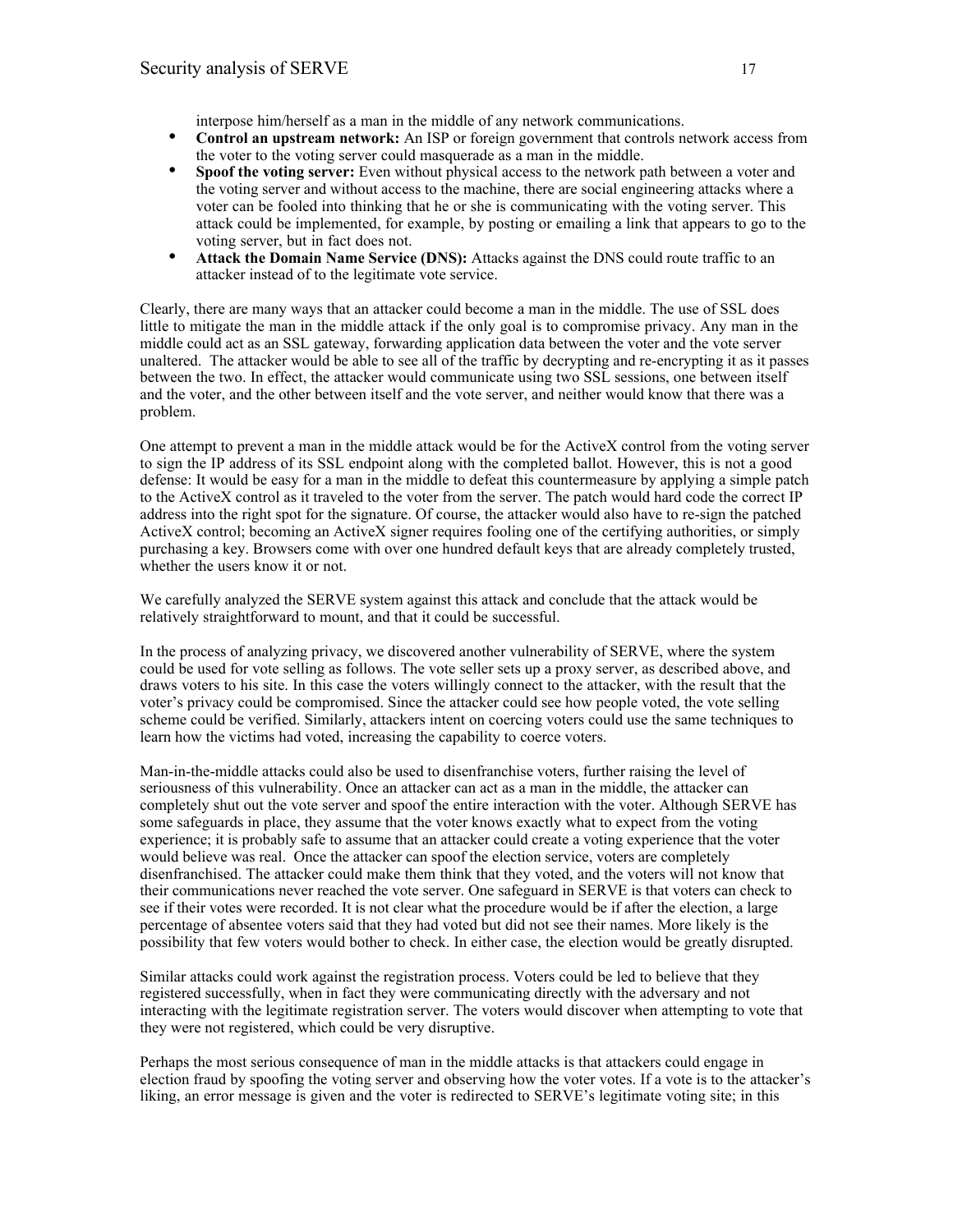case, the vote will be counted. If the attacker does not like the vote, then the entire voting session is spoofed; in this case, the user thinks he/she has voted, but in fact the vote was never received by SERVE and will not be counted. For instance, an attacker could arrange that votes for one candidate will be received and counted by SERVE, while votes for other candidates will never be seen or counted by SERVE. Thus, the attacker could use the privacy compromise described above to actually subvert the outcome of the election.

While the designers of SERVE are very talented and while they attempted to mitigate many of the threats posed by Internet voting, man in the middle and spoofing attacks remain threats that are not overcome in the system. It is not clear to us how one would avoid such threats in the current Internet environment. This forms part of the basis for our conclusion that Internet voting cannot be made secure for use in real elections for the foreseeable future.

# **4. Denial of service attacks**

If a hacker could overload the election web server and prevent citizens from voting, the integrity and meaningfulness of the election would be compromised. Such attacks, where legitimate users are prevented from using the system by malicious activity, are known as *denial of service attacks*. We believe that denial of service attacks are a serious risk for SERVE.

Denial of service attacks are possible in everyday life. For instance, flooding a victim's telephone number with a deluge of unwanted phone calls can pose enough of a disruption that the victim disconnects his/her telephone—thereby becoming unreachable to legitimate callers. On the Internet, denial of service attacks are often much more devastating, because Internet denial of service attacks can be automated with a computer, and because such attacks can often be mounted untraceably over the Internet.

A particularly nasty variant of denial of service attack is the *distributed denial of service* (DDoS) attack. In a DDoS attack, many attacking machines collaborate to mount a joint attack on the target. In this scenario, an attacker could take control of many computers in advance by spreading a custom-crafted virus or worm. In computer security jargon, the compromised machines are often known as "zombies" or "slaves," because the attacker leaves behind hidden software that causes infected machines to blindly obey subsequent commands from the attacker. "Zombie networks" are widely used by hackers today to mount denial of service attacks (and to send spam).

Denial of service is not a theoretical threat; the risk is all too real. Denial of service attacks have become a steadily growing nuisance over the past several years. Automated tools for mounting DDoS attacks have been circulating among the hacker community since at least 1999 [HW01], and hackers routinely amass large "zombie networks" of compromised machines. In February 2000, major DDoS attacks were mounted against several high-profile web sites, including CNN, Yahoo and eBay.<sup>7</sup> It was later discovered that these damaging attacks had been perpetrated by a lone teenager not on US soil.<sup>8</sup>

Since then, DDoS attacks have become routine. One study recorded over 10,000 denial-of-service attacks during a three-week period in 2001 [MVS01]. In 2001, the Code Red worm infected 360,000 computers in 14 hours; it contained code to mount a DDoS attack on the White House website. (Fortunately, the DDoS attack was deflected at the last minute).<sup>9</sup> In 2003, an Internet election in Canada was disrupted by a denial of service attack on Election Day.<sup>10</sup> These are not isolated examples; it is all too easy to mount DDoS attacks, and the culprits are rarely caught.

### **4.1 How an attacker could mount a denial-of-service attack**

Broadly speaking, there are two major forms that Internet denial of service attacks can take. In the first category are attacks in which an adversary is able to swamp the network connection of a targeted web server with junk data that clogs up the network and prevents other, legitimate traffic from getting through. The second category includes attacks in which the adversary is able to overload the web server's computational

 $\overline{a}$ 

 $\alpha$ <sup>7</sup> http://www.nipc.gov/investigations/mafiaboy.htm 8 http://www.cnn.com/2000/TECH/computing/04/18/hacker.arrest.01/

<sup>9</sup> http://www.symantec.com/avcenter/venc/data/codered.worm.html

 $10$  http://cbc.ca/stories/2003/01/25/ndp\_delay030125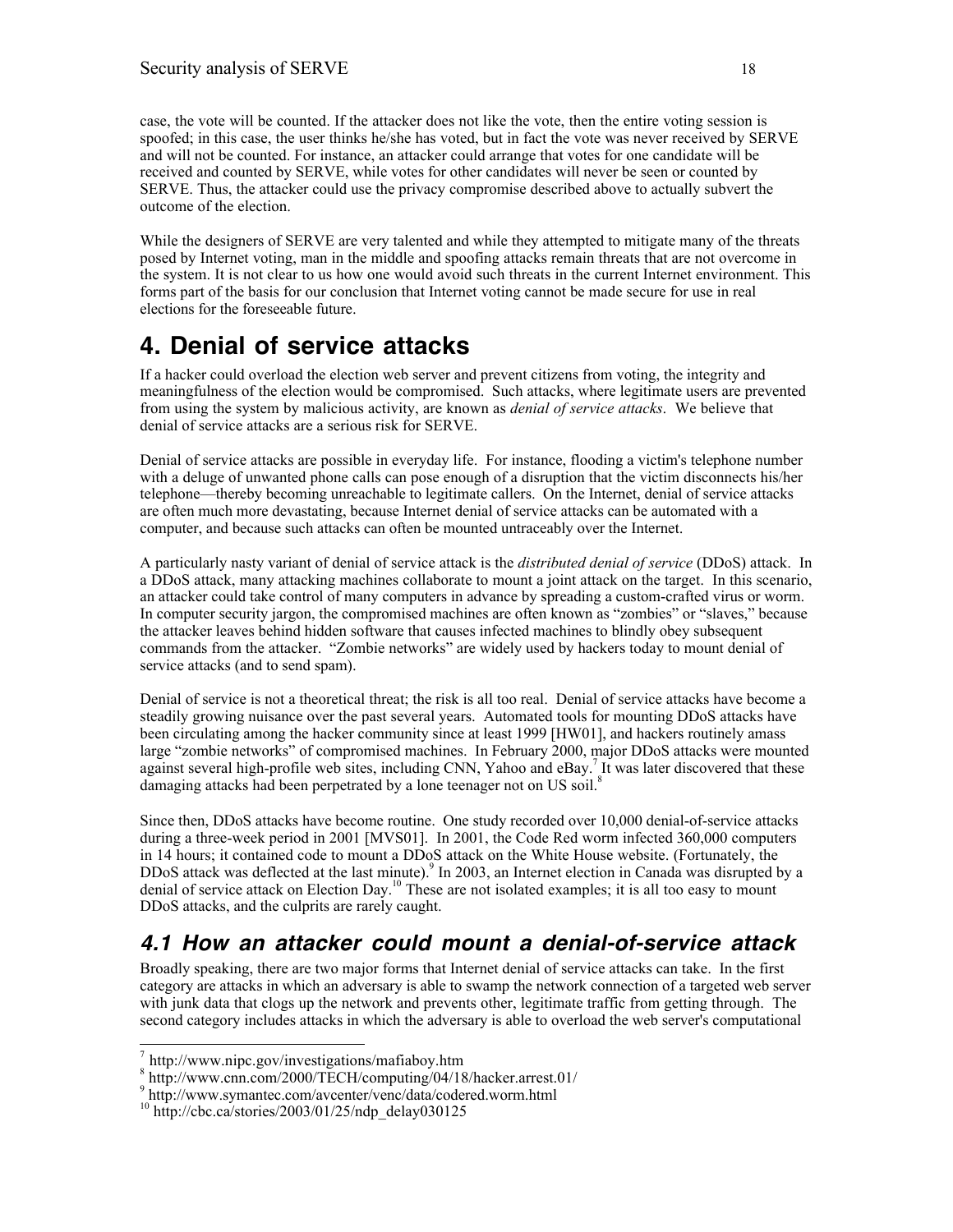resources with useless tasks that keep it busy; if the web server becomes too busy, it may be unable to respond to connections from legitimate users. We will discuss both categories.

In a network flooding attack, the adversary sends huge volumes of data in the direction of the victim, saturating the victim's network connection and making it impossible for legitimate users to contact the victim. SERVE's websites are at risk for this kind of attack; if their network connection is overwhelmed by a denial-of-service attack, then eligible voters will not be able to vote using SERVE.

As a rule of thumb, the robustness of a website against network flooding attacks is determined largely by the network capacity available to that website. For instance, a website with a 1 Gbps link to the Internet would be hard-pressed to withstand a 1 Gbps DDoS attack. Large e-commerce sites typically have a 10 Gbps link at most. In comparison, researchers have observed DDoS attacks with peak traffic rates in excess of 150 Gbps [MVS01,MPSSSW03]. It seems unlikely to us that SERVE could withstand such a highvolume DDoS attack.

In the second category of denial-of-service attack, the adversary sends many valid-looking requests to the victim in an attempt to overload the victim's computer and keep it busy with useless work. There are many opportunities for attacks of this sort, and it would be hard to anticipate them all. Instead, we will describe an example of one attack in this category, to give the general idea. Similar principles may apply to many other aspects of the SERVE architecture.

SERVE uses an SSL-protected website. However, SSL is susceptible to a denial-of-service attack. An adversary could send many requests to initiate new SSL connections, and the SSL protocol requires the recipient to perform a slow cryptographic operation (typically an RSA private-key computation) when responding to each such request. The exact performance depends on the security level provided, but with the fastest and lowest-security key sizes that are today considered acceptable (i.e., 1024-bit RSA), modern computers can handle about 100 new connections per second; hardware accelerators raise this number to thousands of new connections per second. Today's largest e-commerce sites can handle up to 15,000 new SSL connections per second. In comparison, an attacker might be able to initiate about 500,000 new SSL connections per second, based on the following assumption: It is plausible that an attacker could gather a "zombie network" of 10,000 slave computers, and each computer could initiate about 50 new SSL connections per second. Consequently, an attacker could generate 10 to 100 times more SSL traffic than the SERVE website is likely to be able to handle. Thus, a DDoS attack against SERVE's SSL web servers could render SERVE unreachable to voters and disrupt an election in progress.

Unfortunately, mitigating or responding to denial-of-service attacks is very difficult. Today's technology is not up to the task. For example, no good defenses against network flooding attacks are known on today's Internet. It may be possible to defend against the particular SSL attack we describe; however, defending against all variants of this scheme is difficult. As an attacker will attack the weakest link in any system, SERVE must protect against all possible denial-of-service attacks—a very difficult task.

In summary, we are concerned that, no matter how much energy is invested into defensive countermeasures, adequate protection against denial-of-service attacks is unattainable with the technology available today. No matter how careful the designers are, SERVE is unavoidably at risk.

### **4.2 The implications of denial-of-service attacks for SERVE**

An attacker could mount a large-scale denial of service attack that renders SERVE's voting service unavailable on the day of an election. Those voting on Election Day would be unable to vote, calling into question the validity of the election.

Alternatively, network services could be knocked out or degraded for areas where a particular demographic is known to vote for a particular party. The outcome of the election could be swayed by such an attack. Detection of such a selective disenfranchisement attack would be possible, but it is not clear how to respond; once polls close, there may be no good choices.

Though today's absentee voting process already disenfranchises some voters, we fear that SERVE could make the problem worse, not better. We recognize that UOCAVA voters are having a harder time voting than they ought to, and there are reasons to believe that a significant number (perhaps 20-30%, according to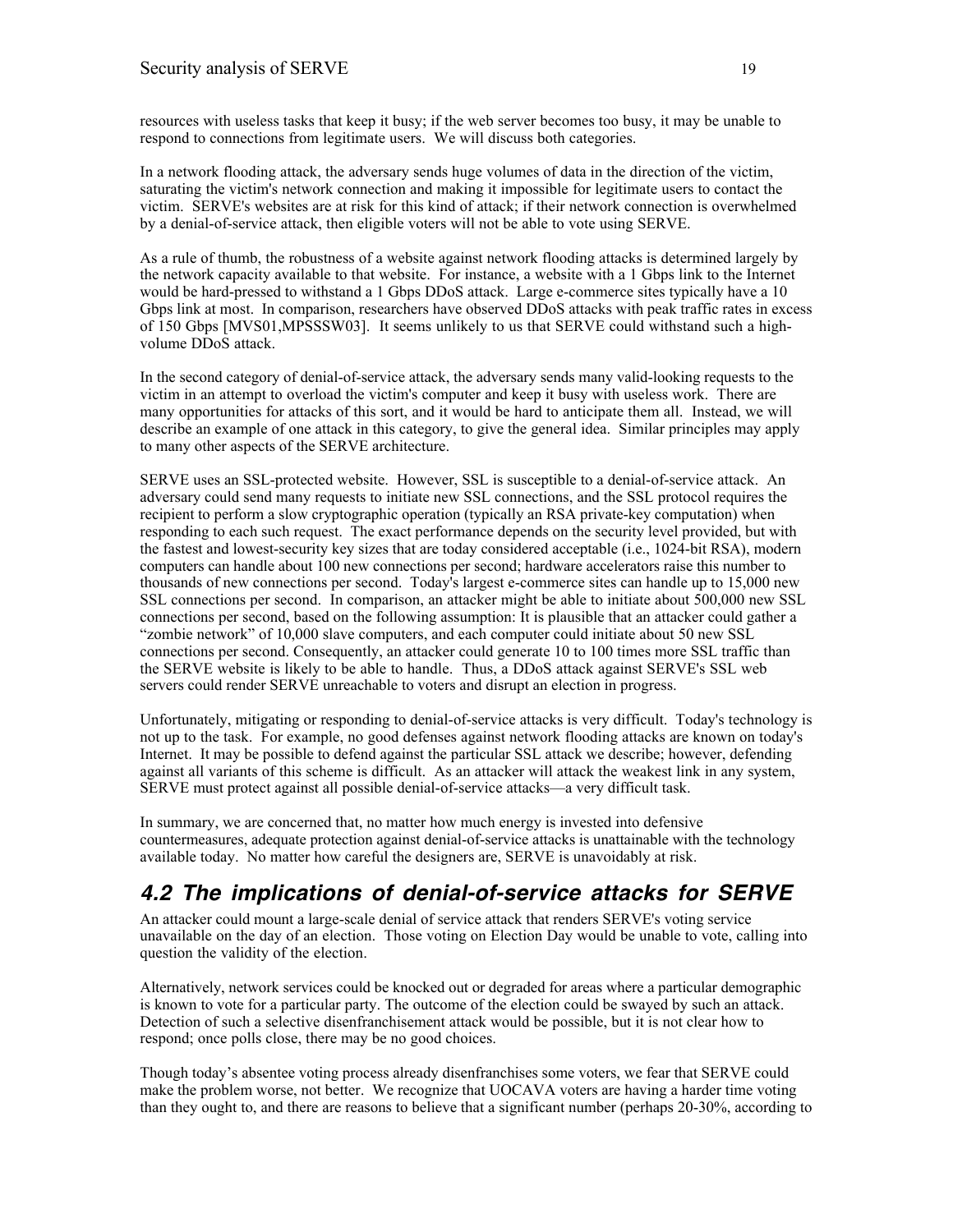some estimates) of military voters fail in their attempt to vote absentee. However, SERVE runs the risk of exacerbating these problems. With SERVE, there is the possibility that the disenfranchisement rate could rise to close to 100%, if a denial of service attack is successfully mounted against SERVE. In addition, SERVE creates the risk of large-scale selective disenfranchisement, which is not present in today's absentee system. Large-scale selective disenfranchisement is especially problematic because it could be used to influence the outcome of an election.

One important difference between SERVE and in person voting is that eligible voters can vote at any time during a 30-day window starting 30 days before Election Day and extending until the close of polls on Election Day. If voters could be persuaded to vote early in this time window, the impact of denial-ofservice attacks might be reduced: In the past, most denial-of-service attacks have lasted only for a few days, and when the attack subsides, affected voters could then vote, if the polls had not yet closed.

However, SERVE's 30-day window cannot be relied upon to defend against denial-of-service attacks. There are reasons to believe that a large proportion of the voting population will want to vote on Election Day. (See Appendix B for an example). This introduces the threat of *last-day denial-of-service attacks* in which the attacker mounts a denial-of-service attack starting on the morning of Election Day and lasting until polls close. Because responding to denial-of-service attacks takes time, it is likely that an attacker would be able to maintain a last-day denial-of-service attack all day long, so that the SERVE systems would remain unreachable for the entire Election Day. In such a scenario, any overseas citizen who had intended to vote on Election Day would be unable to vote through SERVE, probably would not be able to find any alternative way to vote before the close of polls, and thus would be disenfranchised.

We expect that last-day denial-of-service attacks would disenfranchise a substantial fraction of the SERVE population. There seems to be little that SERVE can do to defend against such attacks. For these reasons, we consider last-day denial-of-service attacks a significant threat to the security of SERVE's elections.

# **5. Conclusions**

Our conclusions, based on the arguments in this report are summarized as follows:

- a) DRE (direct recording electronic) voting systems have been widely criticized elsewhere for various deficiencies and security vulnerabilities: that their software is totally closed and proprietary; that the software undergoes insufficient scrutiny during qualification and certification; that it is especially vulnerable to various forms of insider (programmer) attacks; and that DREs have no voter-verified audit trails (paper or otherwise) that could largely circumvent these problems and improve voter confidence. All of these criticisms, which we endorse, apply directly to SERVE as well.
- b) But in addition, because SERVE is an Internet- and PC-based system, it has numerous other fundamental security problems that leave it vulnerable to a variety of well-known cyber attacks, (insider attacks, denial of service attacks, spoofing, automated vote buying, viral attacks on voter PCs, etc.), any one of which could be catastrophic.
- c) Such attacks could occur on a large scale, and could be launched by anyone from a disaffected lone individual to a well-financed enemy agency outside the reach of U.S. law. These attacks could result in large-scale, selective voter disenfranchisement, and/or privacy violation, and/or vote buying and selling, and/or vote switching even to the extent of reversing the outcome of many elections at once, including the presidential election. With care in the design, some of the attacks could succeed and yet go completely undetected. Even if detected and neutralized, such attacks could have a devastating effect on public confidence in elections.
- d) It is impossible to estimate the probability of a successful cyber-attack (or multiple successful attacks) on any one election. But we show that the attacks we are most concerned about are quite easy to perpetrate. In some cases there are kits readily available on the Internet that could be modified or used directly for attacking an election. And we must consider the obvious fact that a U.S. general election offers one of the most tempting targets for cyber-attack in the history of the Internet, whether the attacker's motive is overtly political or simply self-aggrandizement.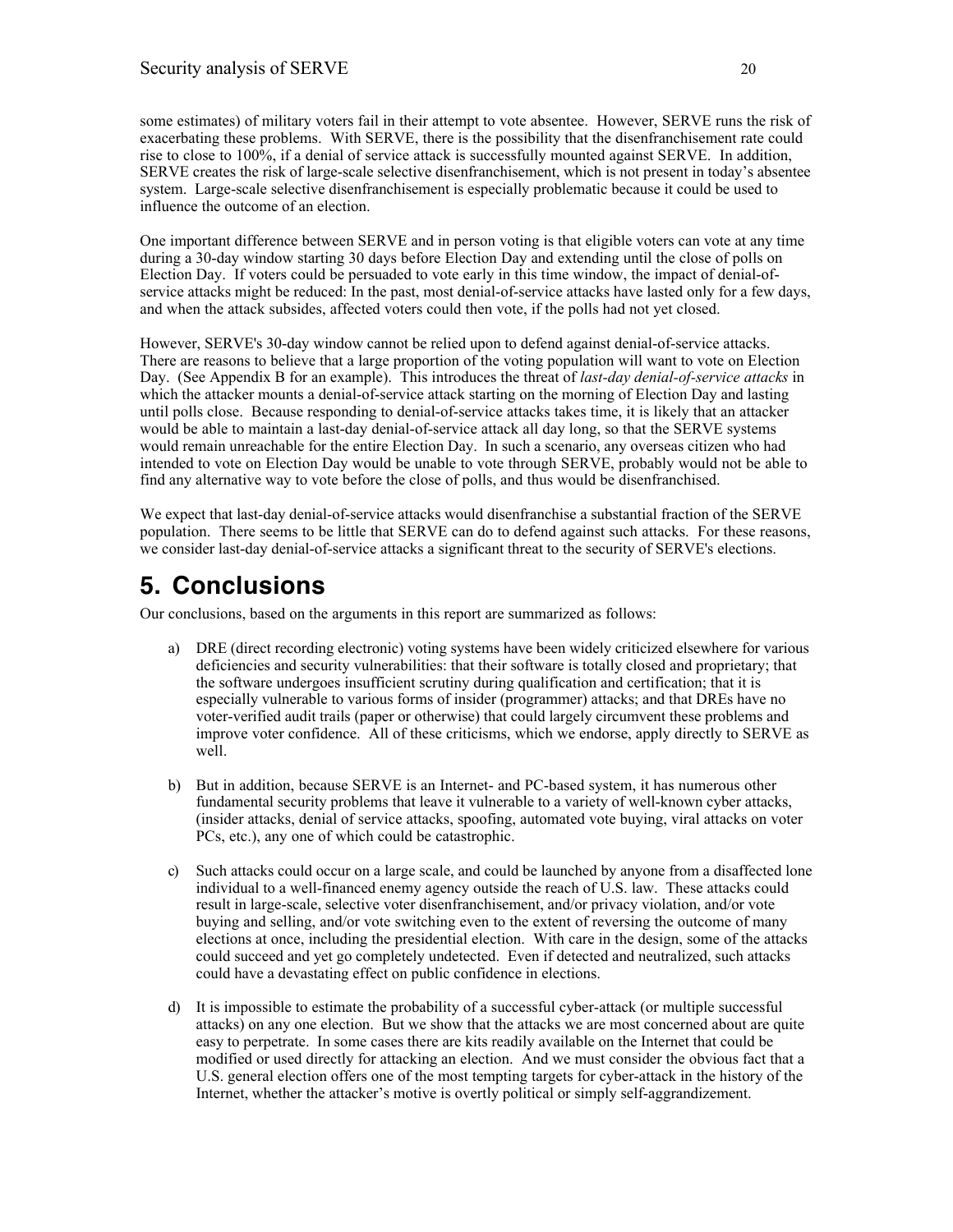- e) The vulnerabilities we describe cannot be fixed by design changes or bug fixes to SERVE. These vulnerabilities are fundamental in the architecture of the Internet and of the PC hardware and software that is ubiquitous today. They cannot all be eliminated for the foreseeable future without some unforeseen breakthrough. It is quite possible that they will not be eliminated without a wholesale redesign and replacement of much of the hardware and software security systems that are part of, or connected to, today's Internet.
- f) We have examined numerous variations on SERVE in an attempt to recommend an alternative system that may deliver somewhat less voter convenience in exchange for fewer or milder security vulnerabilities. However, all such variations suffer from the same kinds of fundamental vulnerabilities that SERVE does; regrettably, we cannot recommend any of them. We do suggest a kiosk architecture as a starting point for designing an alternative voting system with similar aims to SERVE, but that does *not* rely on the Internet or on unsecured PC software (Appendix  $C$ ).
- g) The SERVE system might appear to work flawlessly in 2004, with no successful attacks detected. It is as unfortunate as it is inevitable that a seemingly successful voting experiment in a U.S. presidential election involving seven states would be viewed by most people as strong evidence that SERVE is a reliable, robust, and secure voting system. Such an outcome would encourage expansion of the program by FVAP in future elections, or the marketing of the same voting system by vendors to jurisdictions all over the United States, and other countries as well. (The existence of SERVE has already been cited as justification for Internet voting in the Michigan Democratic caucuses.)

However, the fact that no successful attack is detected does not mean that none occurred. Many attacks, especially if cleverly hidden, would be extremely difficult to detect, even in cases when they change the outcome of a major election. Furthermore, the lack of a successful attack in 2004 does not mean that successful attacks would be less likely to happen in the future; quite the contrary, future attacks would be more likely, both because there is more time to prepare the attack, and because expanded use of SERVE or similar systems would make the prize more valuable. In other words, a "successful" trial of SERVE in 2004 is the top of a slippery slope toward even more vulnerable systems in the future.

h) Like the proponents of SERVE, we believe that there should be better support for voting for our military overseas. Still, we regret that we are forced to conclude that the best course is not to field the SERVE system at all. Because the danger of successful, large-scale attacks is so great, we reluctantly recommend shutting down the development of SERVE immediately and not attempting anything like it in the future until both the Internet and the world's home computer infrastructure have been fundamentally redesigned, or some other unforeseen security breakthroughs appear.

We want to make clear that in recommending that SERVE be shut down, we mean no criticism of the FVAP, or of Accenture, or any of its personnel or subcontractors. They have been completely aware all along of the security problems we have described here, and we have been impressed with the engineering sophistication and skill they have devoted to attempts to ameliorate or eliminate them. We do not believe that a differently-constituted project could do any better job than the current team. The real barrier to success is not a lack of vision, skill, resources, or dedication; it is the fact that, given the current Internet and PC security technology, and the goal of a secure, all-electronic remote voting system, the FVAP has taken on an essentially impossible task. There really is no good way to build such a voting system without a radical change in overall architecture of the Internet and the PC, or some unforeseen security breakthrough. The SERVE project is thus too far ahead of its time, and should not be reconsidered until there is a much improved security infrastructure to build upon.

# **Acknowledgements**

We thank Kim Alexander, Dr. Steve Bellovin, Lillie Coney, Prof. David Dill, Prof. Doug Jones, Yoshi Kohno, Prof. Deirdre Mulligan, Prof. Ron Rivest, Prof. Gene Spafford and Adam Stubblefield for helpful comments.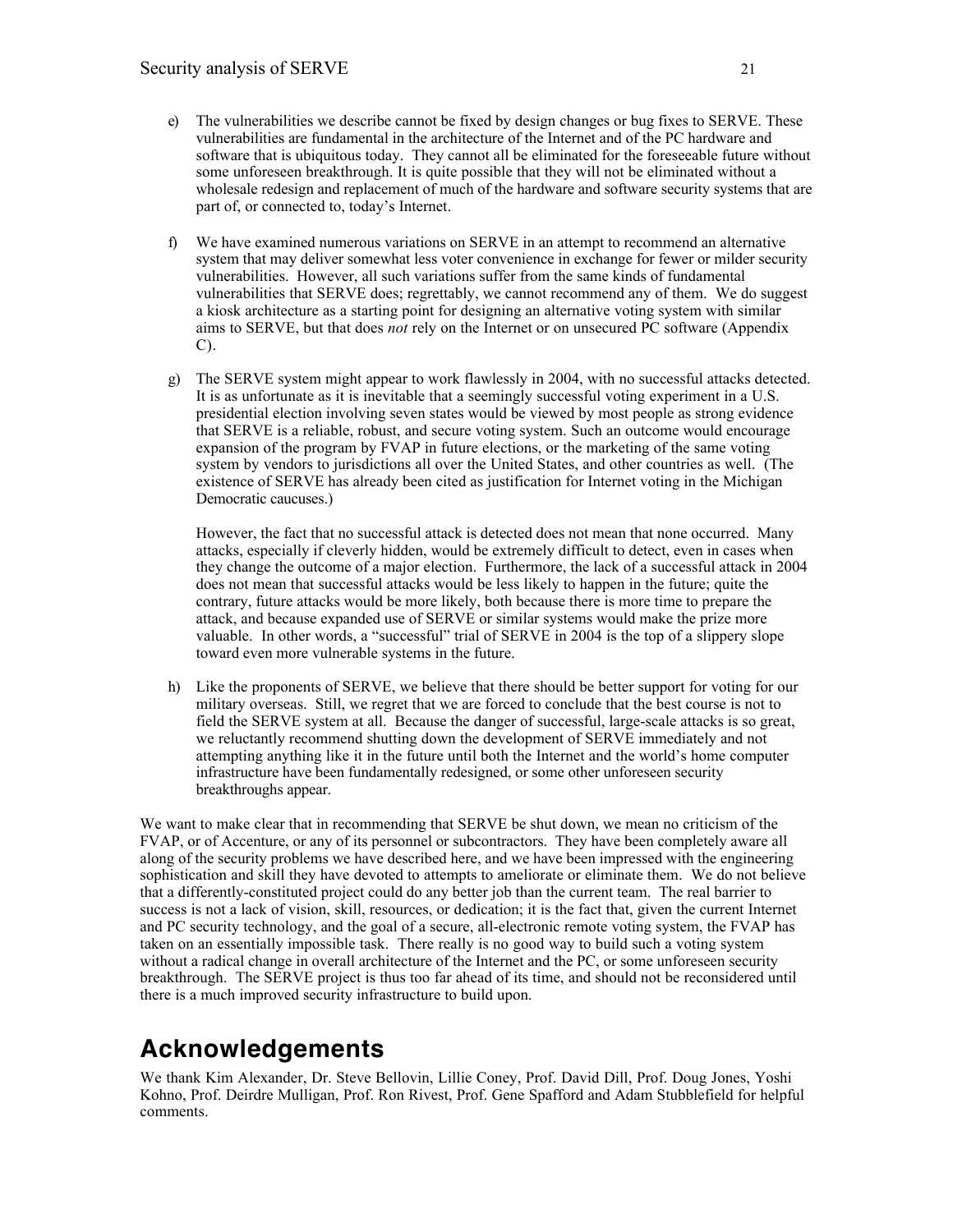# **References**

[AK96] Ross Anderson and Markus Kuhn, "Tamper Resistance - a Cautionary Note," *Proceedings of the Second Usenix Workshop on Electronic Commerce*, pages 1-11, November, 1996.

[Garman81] John R. Gamran, "The "bug" heard round the world," *ACM Software Engineering notes*, 6(5):3, October, 1981.

[HW01] Kevin J. Houle, George M. Weaver, "Trends in Denial of Service Attack Technology", October 2001.

[Kohno03] Tadayoshi Kohno, Adam Stubblefield, Aviel D. Rubin, and Dan S. Wallach, "Analysis of an Electronic Voting Machine", Johns Hopkins Information Security Institute Technical Report TR-2003-19, July 23, 2003.

[MVS01] David Moore, Geoffrey M. Voelker, Stefan Savage, "Inferring Internet Denial-of-Service Activity", Usenix Security 2001.

[MPSSSW03] David Moore, Vern Paxson, Stefan Savage, Colleen Shannon, Stuart Staniford, Nicholas Weaver, "Inside the Slammer Worm", IEEE Security & Privacy 2003.

[Pfleeger03] Charles P. Pfleeger and Shari Lawrence Pfleeger, *Security in Computing third edition,* Prentice Hall, 2003.

[SPW02] Stuart Staniford, Vern Paxson, Nicholas Weaver, "How to Own the Internet in Your Spare Time", Usenix Security 2002.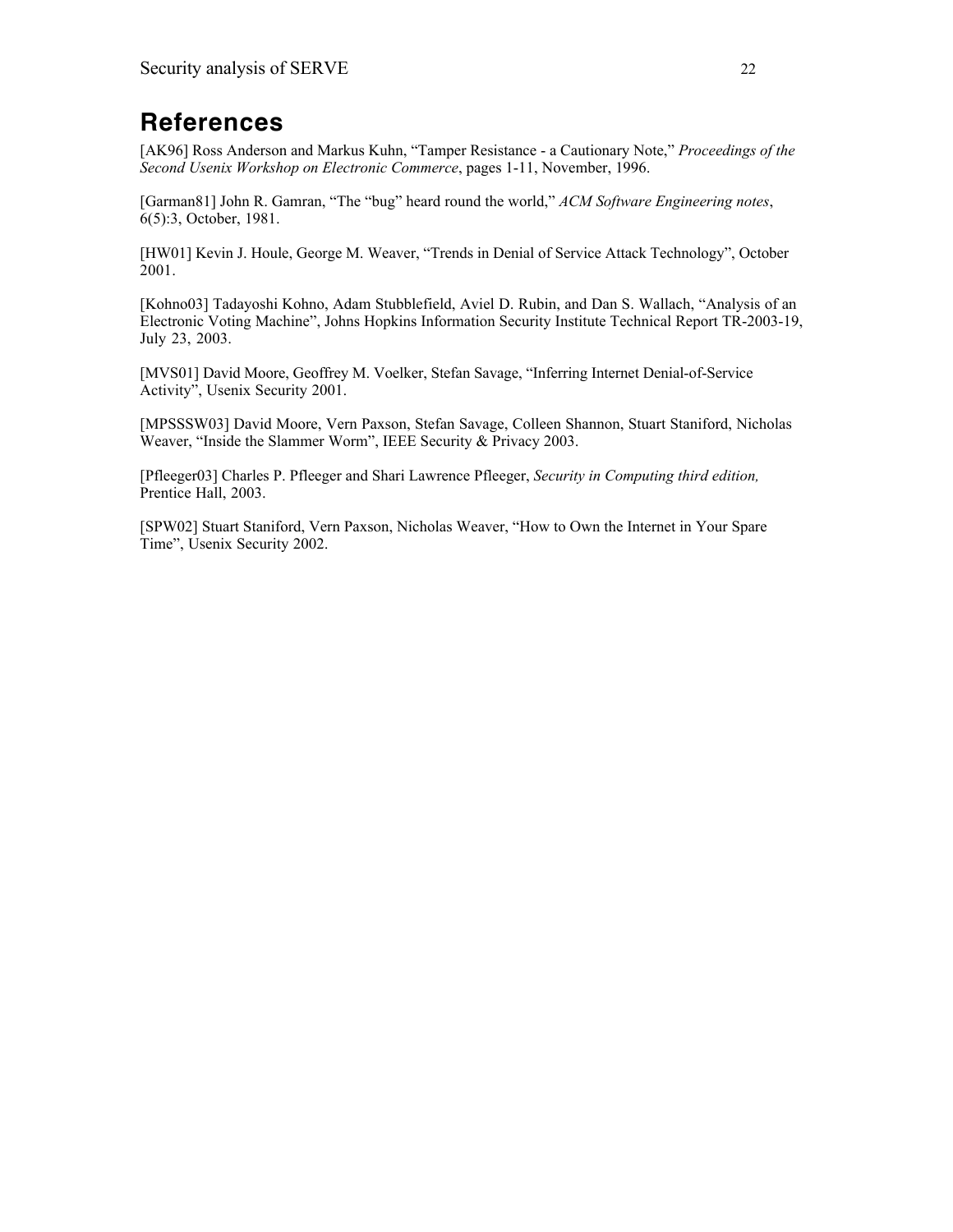# **Appendix A**

The main body of the report covers some of the most serious security risks in great detail, but we did not attempt to give an exhaustive list. This appendix is intended to supplement that list. In this appendix, we briefly discuss several other security issues that also pose serious risks for SERVE.

### **Vulnerabilities in Servers Could Breach Election Security**

SERVE uses centralized computers (servers) to record and forward votes. If those servers are compromised, every ballot cast through SERVE could be modified or replaced, and the integrity of the entire election would be irreparably damaged. Since the servers are a central single point of failure, it is absolutely vital that they resist attack.

The risk of intrusion into SERVE's centralized computers is, unfortunately, significant. SERVE has deployed a careful and well-designed firewalling architecture designed to prevent many kinds of direct attacks; however, there remain possible vulnerabilities in the software exposed to the outside world that could enable attackers anywhere on the Internet to penetrate SERVE's defenses and gain control of the servers. Some examples of the kinds of vulnerabilities are buffer overruns, format string vulnerabilities, directory traversal bugs, race conditions, cross-site scripting bugs, SQL injection bugs, cryptographic failures, and session authentication weaknesses. It is important to understand that there are no comprehensive methods for avoiding, or testing for, these vulnerabilities and bugs. As a result, even the most widely used, exhaustively tested software in the world usually has many such vulnerabilities. SERVE has deployed several mitigation strategies that we will not enumerate here, but these strategies are not sufficient, in our view, to reduce the risk to acceptable levels.

High-confidence software can be found in safety-critical systems such as nuclear reactor control subsystems, fly-by-wire passenger airplanes, the FAA's air-traffic control system, the Space Shuttle, and certain military applications. Designers of safety-critical systems typically avoid the use of commercial software, because it is widely accepted that standard commercial programming practices pose an unacceptable risk for such applications. Designers of safety-critical software employ known techniques for building highly reliable software. These elaborate and costly techniques have not been used in the development of SERVE. Therefore, we must recognize that the standard commercial practices used in SERVE, and in the commercial-off-the-shelf (COTS) software it builds upon, come with an unavoidable risk of failure.

#### **Existing Processes are Inadequate for Certifying Voting Software**

Election law in most states requires that all voting systems—whether electronic or not—be qualified by an authorized federally licensed laboratory known as an Independent Testing Authority (ITA), and then submitted to the state for certification. The ostensible purpose of these procedures it to make sure that the voting system meets the voluntary federal voting system standards promulgated by the FEC (and in the future, by NIST), and that they conform to the state's election laws. It is tempting to place a lot of faith in certification procedures as a means for preventing security failures. We believe such faith is unwarranted. We argue that even a lengthy, conscientious testing and examination program by the most qualified people cannot give us the necessary security guarantees. In fact, in general, no process can, since in most cases the problem of establishing that a program meets any particular security requirement is known to be fundamentally unsolvable [Pfleeger03].

With electronic and Internet voting systems the most important part of the ITA qualification process is review and testing of the software. We argue, however, that this review and testing does not, and cannot, guarantee that the software in voting systems actually does the job it is supposed to do. Ideally one would like the testing to be designed to verify that the software is at least *correct*, i.e. that it captures and counts votes properly under all normal conditions, in any possible election, and with any legal voter behavior. It should also verify that the software is *robust* and *reliable*, i.e. that it works reasonably even in the presence of various bug and failure scenarios, including aberrant behavior by users (such as clerks and voters, etc.); and that the software is *secure,* i.e. that it contains no internal malicious logic (Trojan horse code) and is not vulnerable to any of a vast range of potential external attack scenarios. Unfortunately, however, neither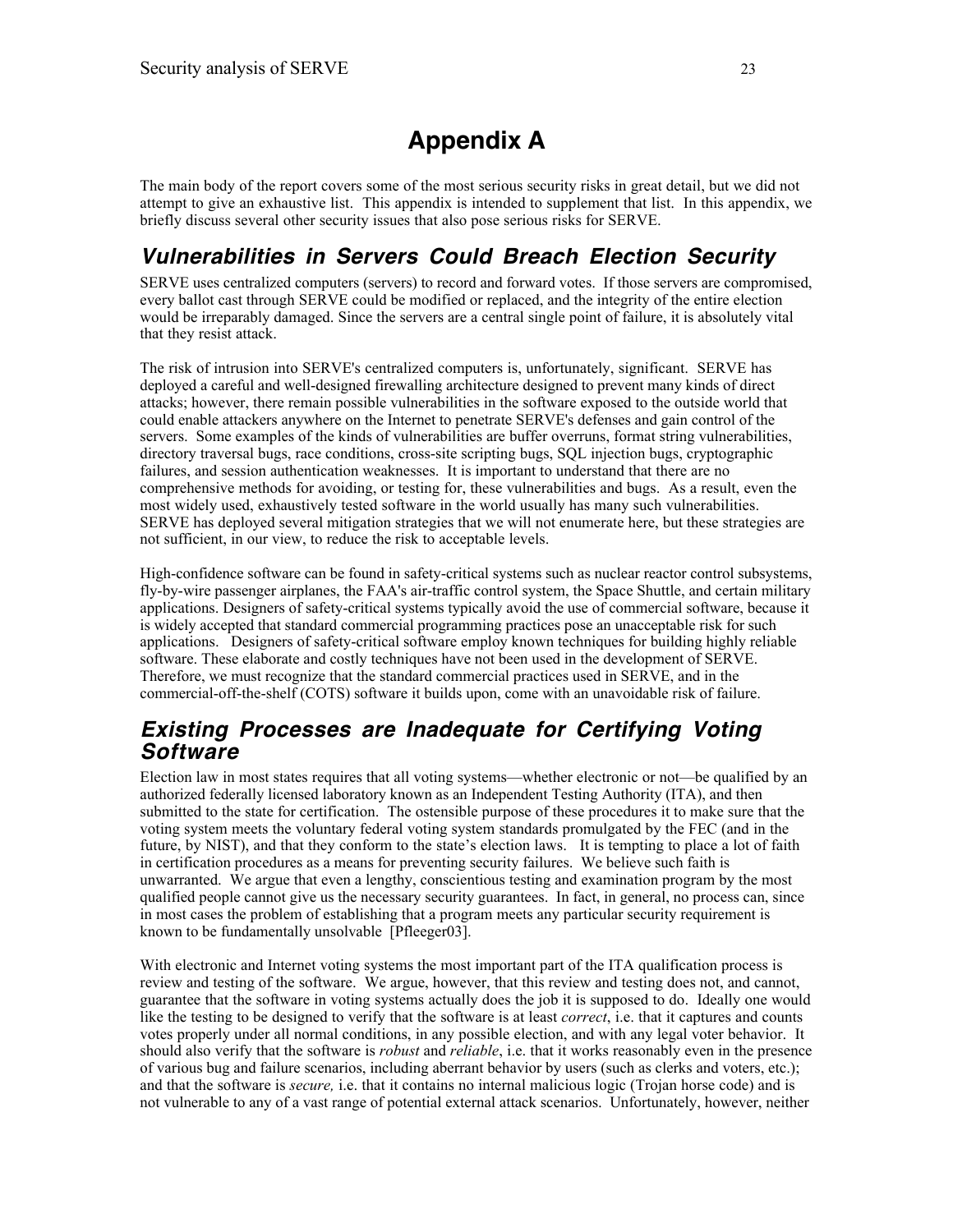the ITAs nor anyone else could perform review and testing even remotely comprehensive enough to establish any of these properties because the time and labor involved would be truly astronomical. There are fundamental limits to what testing can accomplish; it is a truism of the software world that *while testing can be used to verify that bugs and security vulnerabilities are present, it can never prove that they are absent*.

What the ITAs actually do to qualify voting system software is considerably less than the ideal. They run mock elections with test votes to verify that the software appears to work as required under normal conditions. This amount of testing is probably sufficient to detect simple program errors and obvious defects, although those will likely already have been found by the developers. (We do not really know because, as we note later, results of this testing in SERVE are secret.) But generally speaking such a testing process cannot be expected to do more than filter out the most obvious bugs, leaving intact more subtle bugs that get triggered less frequently. And it is safe to say that the ITAs do very little testing at all to look for software reliability, security, or malicious code problems, since testing is generally ineffective for those purposes.

Besides testing, the ITAs also examine the source code of the software. Most of the examination is in the form of automated scripts that run over the source and look for simple properties required by the FEC standards, e.g. that there are sufficient comments in the code, that "modules" in the programs are not too long, and that each has a single entrance and exit. These are syntactic and stylistic requirements that are only crude indicators of good engineering practices; they indicate nothing at all about the code's correctness, reliability, or security.

We have been told that the ITA engineers also examine the source code by eye, searching for suspiciouslooking code fragments that might indicate the presence of a bug, a security vulnerability, or malicious logic. If so, it may give ITA engineers a better idea of the software engineering skill that went into the program development. But it is unlikely that someone not on the development team will spot many subtle bugs in a large codebase, because he or she can never take the time to fully understand its overall code structure in the necessary detail. And, contrary to many people's intuition, it is unlikely in the extreme that anyone, whether on the development team or not, would detect malicious logic that was deliberately disguised by a clever programmer, no matter how much effort was put into the search.<sup>11</sup> It is much easier to hide a needle in a haystack than to find it.

However, even if the ITAs were to do an excellent job of examining the software used in election systems, we would still have major concerns. Regrettably, the ITAs operate under the same cloak of secrecy as voting machine vendors. Both the tests conducted by the ITAs and the results of those tests are secret. Still, there are some things that we know about how ITAs have evaluated computerized touch screen machines (DREs), and there are other things that we can deduce from some glaring failures in the DREs that were not detected by the ITAs. It is reasonable to assume that the shortcomings of ITAs with respect to DREs will carry over to their certification of Internet voting.

For example, there are fundamental differences between modern software systems and previous voting systems. In particular, today's software-based systems are orders of magnitude more complex than mechanical and paper voting machines, and this complexity poses tremendous challenges for verification. In a mechanical voting machine, there are only so many moving parts and only so many ways that the system can misbehave. In contrast, modern software systems are exceptionally complex, with the electronic equivalent of hundreds of thousands or millions of moving parts; such machines can fail in convoluted and unpredictable ways. The very fact that Microsoft and other software vendors are forced to issue frequent software patches (see below) demonstrates that the complexity of modern software systems makes it impossible to detect all software errors, let alone malicious code, with testing and code reviews. Because current methods are good at exposing only simple failures, these methods are not a reliable way of certifying software.

Even if current practices were effective at checking that the voting system behaves as it should during normal operation, security is by definition about the behavior of the system when it is under attack by a malicious entity, a (hopefully) abnormal situation. Because it is hard to anticipate how attackers might

 $\overline{a}$ 

 $11$  For an example of software problems that were undetected by ITA testing, see [Kohno03].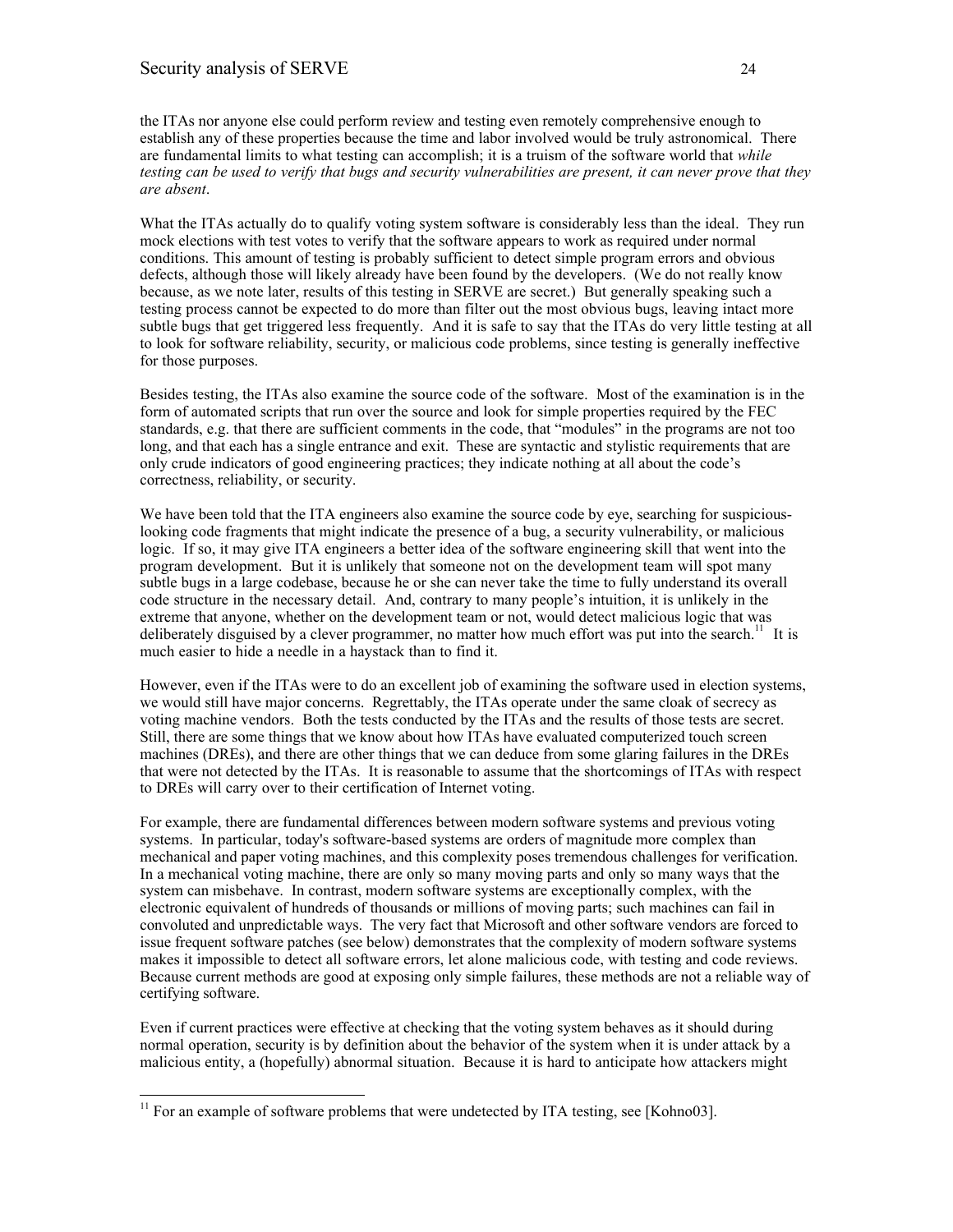behave, it is hard to test for security flaws. Existing practices almost certainly can be improved, but there are limitations on what can be achieved given our current state of knowledge.

It is even harder to detect intentional security flaws that have been purposefully planted by insiders. After careful consideration, we have concluded that if a malicious insider with access to SERVE software wanted to insert a back door in SERVE's software systems, it is likely that the attacker could camouflage the attack well enough to avoid detection by the ITA's during the certification process, especially in the absence of a meaningful code review.

As if these problems with the certification process were not enough, there is a giant loophole in the FEC requirements: commercial-off-the-shelf software does not have to be tested at all by the ITAs. It is simply assumed to be bug-free, Trojan free, and invulnerable to external attack.

And finally, we note that for systems where security is critical, testing should be done in a truly hostile environment. As Anderson and Kuhn point out in [AK96], "although it is necessary to design commercial security systems with much more care, it is not sufficient. They must also be subjected to hostile testing." The SERVE system has undergone ITA testing but has not existed in a truly hostile environment. There are well known examples of code that underwent extreme testing and then failed when deployed in the field. One example that illustrates this is that the first attempt to launch a space shuttle failed due to a software synchronization error [Garman81]. Very few software systems are tested as rigorously as that which runs on the space shuttle, and yet a serious bug was not found until after the failure in the field.

Given these difficulties, it is no surprise that recent experiences with certification of software voting systems have not been encouraging. Regrettably, there are no good solutions in sight. The computer security community has been struggling with these problems for decades, and they are unlikely to be resolved any time soon.

#### **Commercial-Off-The-Shelf Software Poses a Major Risk to Election Security**

SERVE relies heavily on commercial-off-the-shelf (COTS) software. Voters will vote from computers running a Microsoft operating system, and SERVE's infrastructure is built on top of commodity operating systems and applications. We are concerned that heavy reliance on COTS software introduces significant risks.

One of the fundamental problems with using COTS software in a voting system is that it is exempt under FEC guidelines from evaluation by the ITA's during federal qualification. It does not have to conform to FEC coding standards and its source code need not be inspected at all. It does not have to be tested at all except in the context of the whole voting system it is part of. Most of the software comprising SERVE—millions of lines, including the cryptographic core (i.e. the software performing the cryptographic operations) —is COTS, and thus exempt from close scrutiny.

Some advocates of the COTS exemption argue that COTS software is everywhere—that it is the most widely used software in the world, and thus the most thoroughly tested and reliable. We believe that this argument is fundamentally mistaken. While we agree that COTS software is widely used, we disagree that widespread usage is reason for confidence in its security. Indeed, broad usage experience has only underscored the fact that the most widely used COTS operating systems and applications are riddled with bugs and plagued by security defects. New security vulnerabilities in COTS software are discovered every day. For instance, over 4,000 new COTS vulnerabilities were reported in 2002 alone. Such statistics make it likely that the COTS software that SERVE relies upon will have many unknown vulnerabilities, some of which could compromise election security if discovered and exploited.

This raises the question: "What do we do if a new security vulnerability is discovered in COTS software upon which SERVE relies?" Currently, when a security hole is discovered, the software vendor issues a security patch, which happens on a fairly frequent basis. Since security patches modify the voting system, SERVE is required to resubmit the system to the ITA and to the states for certification. This procedure normally takes about two weeks from patch issuance to installation.

Today, it is routine to see hackers exploiting new security vulnerabilities only days after they are initially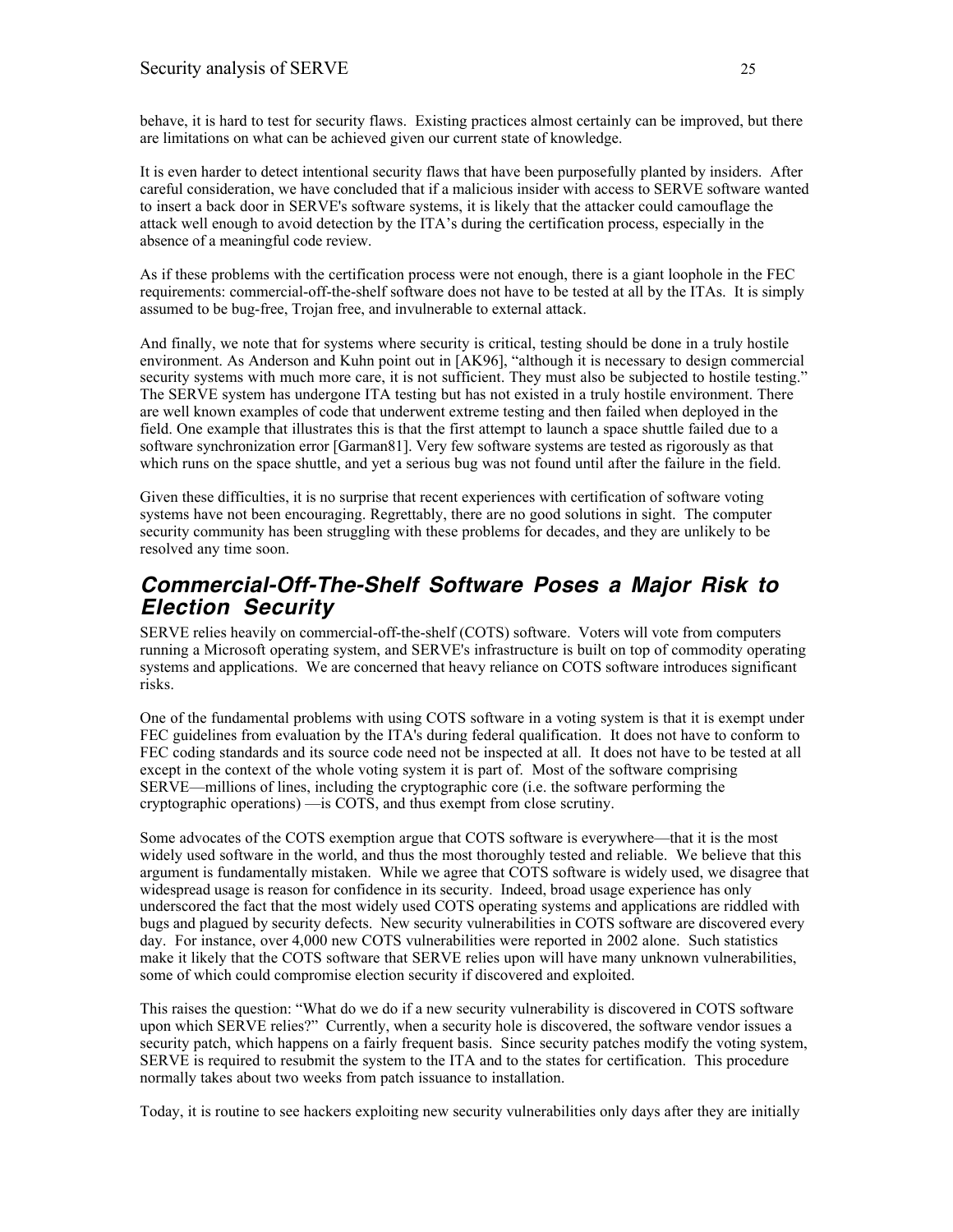announced or after the patch is first made available. Thus, on the one hand a two-week delay may be too long to prevent exploitation of vulnerabilities. On the other hand, two weeks may be insufficient to install, *adequately* test, and certify a new patch. Therefore, we believe that the heavy use of COTS software in SERVE, its known security risks, and its exemption from examination during qualification represent significant risks for SERVE.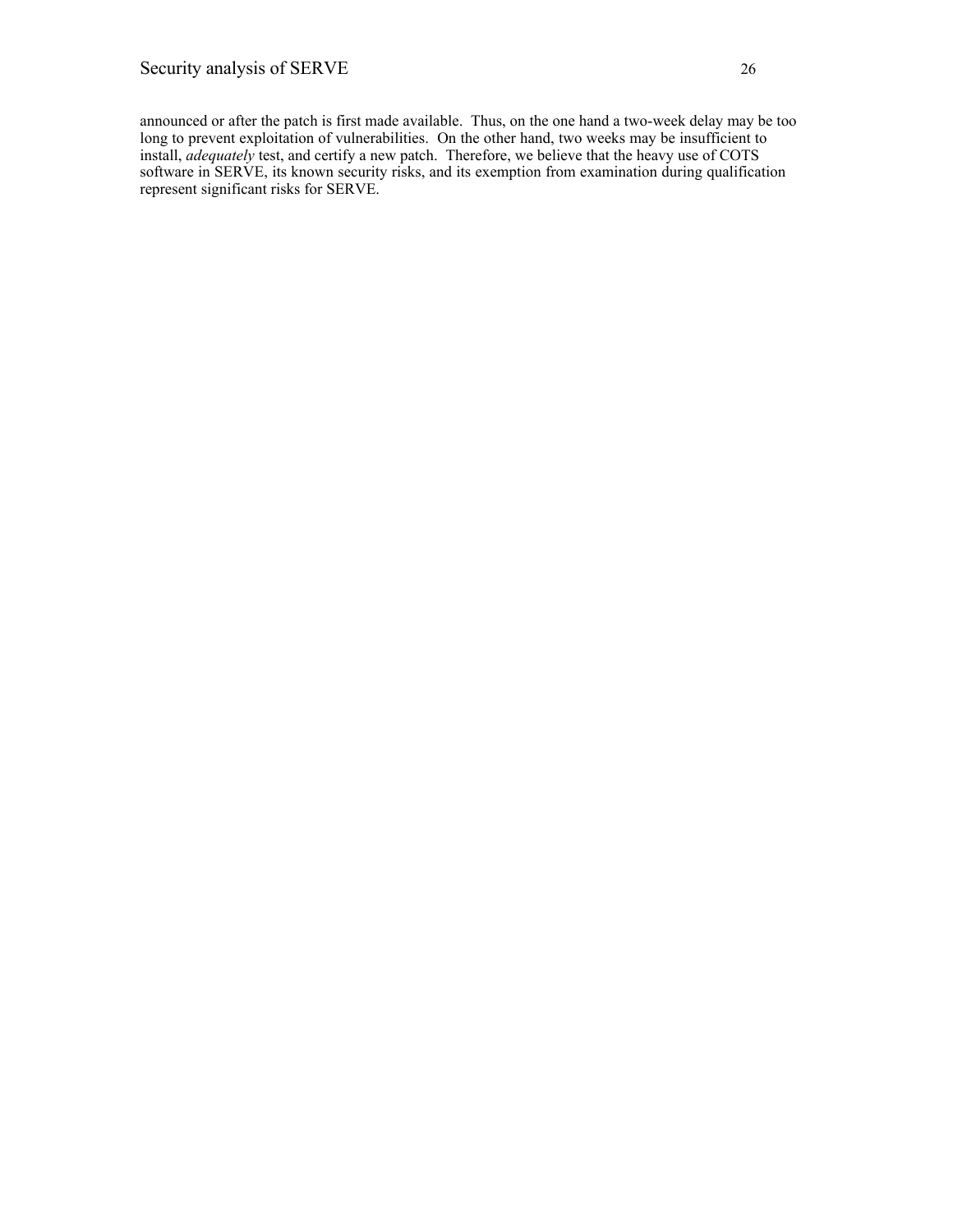# **Appendix B**

#### **The ICANN experience**

 $\overline{a}$ 

Internet voting has been occurring for several years, most typically with private elections, such as stock holder elections or the election of officers of private organizations.

Internet elections might possibly be acceptable if the stakes are not high. For example, if the issues on which stockholders are voting are not controversial, then there is little incentive to subvert a stockholder election. By contrast, there is a lot of incentive to subvert national presidential and congressional elections.

In 2000 the Internet Corporation for Assigned Names and Numbers  $(ICANN)^{12}$  held an election over the Internet. Anyone age 16 or older with an Internet address was eligible to vote. The world was divided into five regions, and candidates were nominated from each region by a nominating committee. There was also a Member Nomination process that involved the "endorsement" of a potential candidate via the Internet.

Problems with accessing the official website occurred in every phase of the ICANN election, including voter registration, endorsement, and voting. ICANN significantly underestimated the computing resources that would be required, especially since people tended to wait until near the various deadlines to attempt to access the ICANN website. Also, some of the processes that ICANN had put in place to try to minimize fraud, such as requiring "activation" of membership after a member had registered, were confusing to voters. Many voters were unable to vote because they did not activate their membership by the deadline.

Even though individual passwords were mailed to physical addresses, some people claim to have voted multiple times. There were also numerous reports of people being disenfranchised. Disenfranchisement occurred because the ICANN website was overwhelmed by the demand, because some voters never received their passwords or subsequently lost them, and because some voters did not realize that registration was not sufficient for voting. In spite of difficulties with registration, about 158,000 people registered. While 76,183 of the registered voters activated their membership, the number who managed to vote in the election was only 34,035.<sup>13</sup> These numbers suggest large-scale disenfranchisement of voters at every stage of the process, with fewer than 1/4 of the initially registered voters actually voting. According to the Markle Foundation report, "the technical weaknesses in the registration system made it virtually impossible to assess the integrity of the voters' list, the security of the PINs, and secrecy of vote."

There were also rumors of country or corporate competition to pack the voter list during the later phases of the registration period. Technical problems experienced during the first day of voting, which took place over a ten day period, created, according to the Markle report, "a credibility problem…with voters and interested parties watching the process."

 $12$  One of the authors of this paper, Barbara Simons, was nominated by the endorsement process; she was the runner-up in North America, losing to Karl Auerbach.

<sup>&</sup>lt;sup>13</sup> "Report on the Global, On-Line, Direct Elections for Five Seats Representing At-Large Members on the Board of Directors, a report by the Markle Foundation, http://www.markle.org/News/Icann2\_Report.Pdf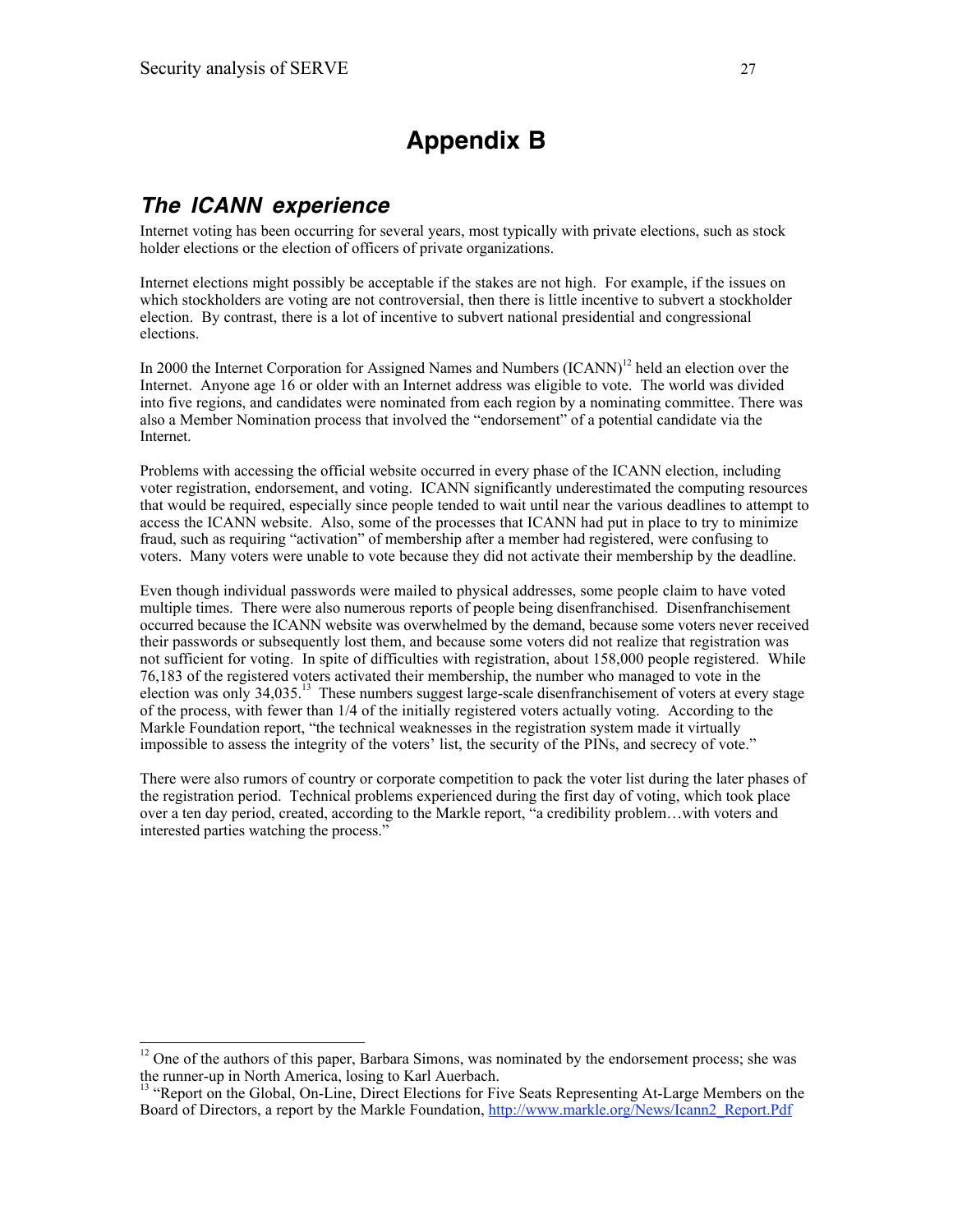# **Appendix C**

#### **An Alternative to SERVE**

Although we are concerned that the SERVE architecture has too many serious vulnerabilities to be used in public elections, we agree nonetheless that there is a need to lower barriers to voting for overseas Americans and the military. Here we offer an alternative architecture that we believe has most of the benefits that SERVE offers, with far less vulnerability. We are not proposing that this scheme be adopted, but we do suggest that it is a much better starting point for a voting system for that population.

The troubles with SERVE derive from three fundamental design choices: It uses the Internet heavily, with all of the vulnerabilities that implies (e.g., denial of service, spoofing, and man-in-the-middle attacks). It relies on voters using private, unsecured PCs with proprietary, commercial software configured to accept mobile code, with all of the vulnerabilities that implies (e.g., virus attacks, various kinds of privacy violations). And SERVE itself is proprietary software, with all of the vulnerabilities that implies (e.g., security holes, bugs, insider fraud).

We suggest building a system that avoids the dangers of these architectural features. Here is how it might be done:

- a) The system would be based on kiosks, to be located at consulates and military bases at major sites around the world. Voters would come to the kiosk to vote, rather than vote from their own PCs.
- b) The software on the kiosk would be booted from a clean copy, maintained and configured by trained elections officials so that the software environment on the voting machine is known and controlled.
- c) The kiosk is never connected to the Internet; hence, no Internet-related attacks are possible. It receives software and databases via disks (such as DVD Write Once Read Many (WORM)) delivered by certified mail in advance of the election. It does not transmit ballots back to the counties by Internet; rather, it prints them, and they are mailed back to the counties, just like any other absentee ballot.
- d) The kiosk has three databases that allow it to perform the voting functions. All three together could fit on one DVD-WORM disk.
	- i) An identification database to authenticate all voters who have registered to vote via the SERVE system. This would have at most 6 million records, since that is the size of the eligible population.
	- ii) A voter registration database to indicate which ballot image (style) each voter is supposed to receive. This data is compiled from information contributed by any or all of the 3000+ county jurisdictions in the U.S. that wish to participate. There are approximately 200 million registered voters in the U.S., but only at most the 6 million records corresponding to those eligible to vote via SERVE would be needed.
	- iii) A ballot image database, containing a PDF or XML representation of each ballot style used in every county in the U.S. that is participating in SERVE. There are on the order of 100,000 such ballot styles. These also would be provided by the LEO in the counties participating in SERVE.
- e) The voter at the kiosk identifies himself or herself using military ID or other authentication information provided by SERVE. The kiosk verifies that the voter is registered to vote, and looks up which ballot style to issue. Then the voter indicates his or her choices on a touch screen, and prints out a completed ballot. The voter examines the printed ballot to make sure it correctly indicates his or her choices. (If not, the voter approaches the election official for help in voiding the ballot and revoting.) This last step provides for a *voter-verified paper ballot*, and assures that no potential bugs or Trojan logic anywhere in the system's code can incorrectly record the voter's intent. Finally, the voter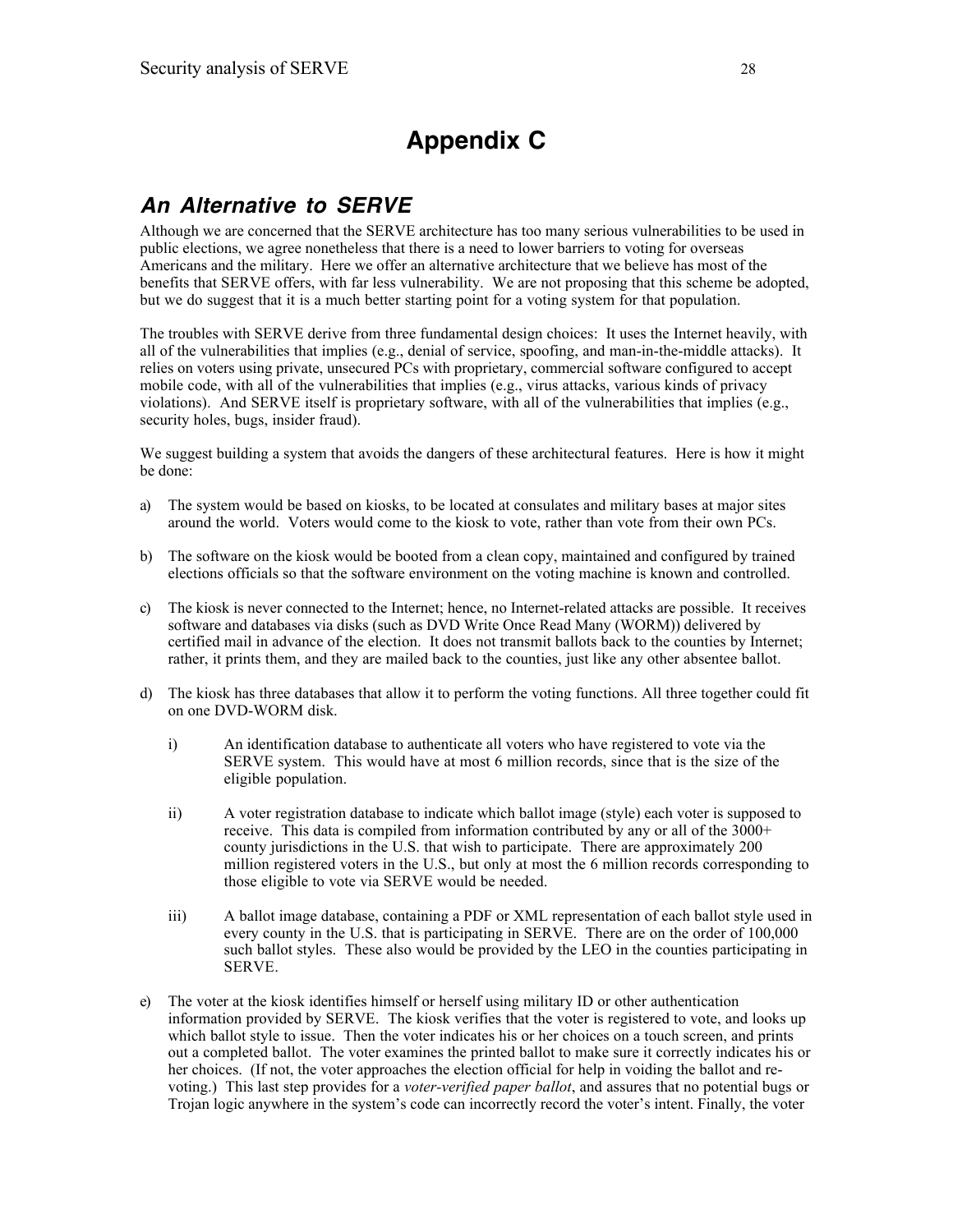deposits the completed ballot in an envelope addressed to his home county for mailing back, again like a traditional absentee ballot.

The system we have described is essentially a remote ballot printer located near most Americans throughout the world. Its design would need to be fleshed out with more detail and additional security procedures. These procedures would be charged with preventing multiple voting, managing encryption keys for the databases, and determining what kinds of electronic record of the voting transactions the machines keep and what they do with these records.

We stress that this architecture is not a complete system; it is only a starting point. The details would need to be worked out, and that process could always introduce unforeseen issues. For this reason, we believe it is crucial that any such system undergo hostile review, and that all relevant communities be involved in the design and evaluation of the system. However, with appropriate care, we believe such a system could deliver significant benefits. Such a system would reduce the voting transaction from three trips through the mail down to one, and with proper development we expect it could be made far less vulnerable than SERVE to any kind of remote or programmed attack.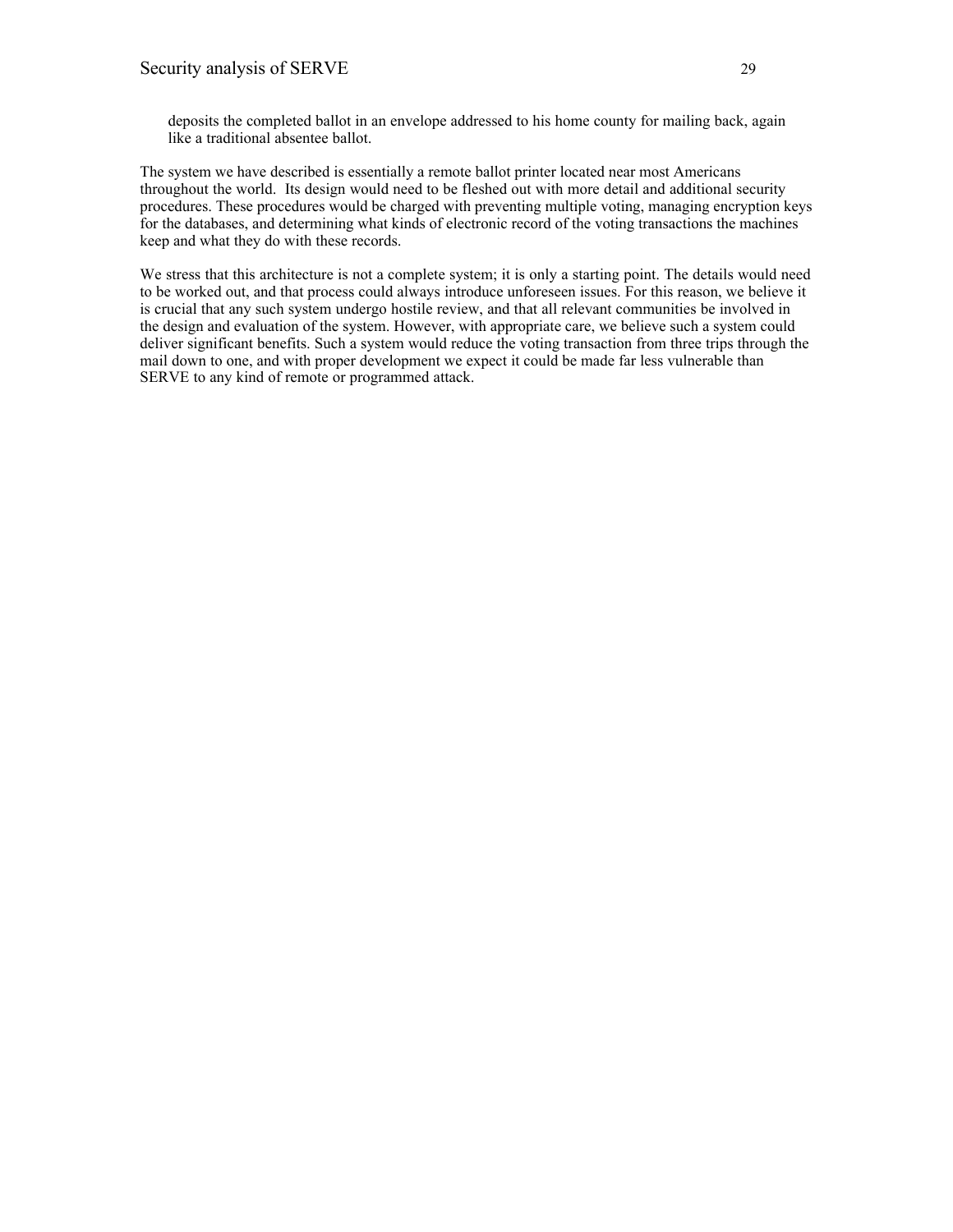# **Appendix D**

In this appendix, we elaborate on some of the issues that are often misunderstood about software and the difficulty of finding hidden code or flaws in programs. We also discuss why the Internet and the current personal computers are not appropriate platforms for voting applications.

#### **Determining that software is free of bugs and security vulnerabilities is generally impossible**

In mathematics there is a long history of profound impossibility results, i.e. theorems stating that certain problems are fundamentally impossible to solve regardless of how much effort or intelligence is applied to them. For example, it is impossible to trisect an angle (divide it into three equal parts) by classical means of ruler and straight edge construction; it is impossible to solve a 5th-degree  $(x^5)$  polynomial equation using only addition, subtraction, multiplication, division and extraction of roots; it is impossible to construct a consistent and complete axiomatization (set of rules) for arithmetic.

Computability theory has a many such results, referred to as unsolvable or incomputable problems. They are typically of the form "there exists no computer program that can do X". The first and most famous such result, due to Alan Turing, is known as the Halting Problem: there exists no program H that can determine (in a finite number of steps) whether or not an arbitrary other program P ever halts. It does not matter what programming language is used, or what computer is used, or how fast it is, or how much memory is available, or how long the program is, etc.; there simply is no program H that can solve the Halting Problem.

If a problem is unsolvable in this sense, then humans cannot solve it either. This may seem contrary to the common observation that there are things humans can do easily that no computer program can do, e.g. understand the English language; but these are examples of things no program yet written can do, rather than examples of things no program at all can do. In general, if humans can perform an information processing task, then they do so by some method in the brain. We may not know the method; but if we did, we could write a (complex) program that emulates that same method and performs the task just as well. There does exist a program that understands English, even if no one knows at the moment how to write it, so understanding English is not an unsolvable problem.

Unfortunately many of the important questions one might ask about the behavior of software--its correctness, reliability, or security--turn out to be unsolvable. Here is a partial list of such problems that are relevant to program correctness (absence of bugs), program security, and the privacy required by election software. They are stated informally because the mathematical apparatus to state them precisely is beyond the scope of this report; but each could be suitably formalized and proved mathematically.

It is impossible to determine by any finite means, for an arbitrary program, whether or not it:

- halts (a compressed phrasing of the Halting Problem);
- has a particular type of bug (e.g. array bounds error, fencepost error, dangling pointer);<br>• is correct (i.e. meets its specifications);
- is correct (i.e. meets its specifications);<br>• has hidden functionality (i.e. does additionally)
- has hidden functionality (i.e. does additional things not mentioned in its specifications, especially malicious actions);
- preserves privacy (does not store or transmit information that it should not);
- is reliable (i.e. does something reasonable in spite of various kinds of failures, e.g. memory, communication, or software failures);
- is secure (i.e. performs its job in spite of various kinds of attacks).

Reading this list one should get the impression that just about anything you really want to know about the behavior of important software, including election software, is impossible to determine for certain. And indeed that is the case. If there were a surefire way to detect bugs in programs, then commercial software would be bug-free. And if there were a foolproof way to find or avoid security vulnerabilities, then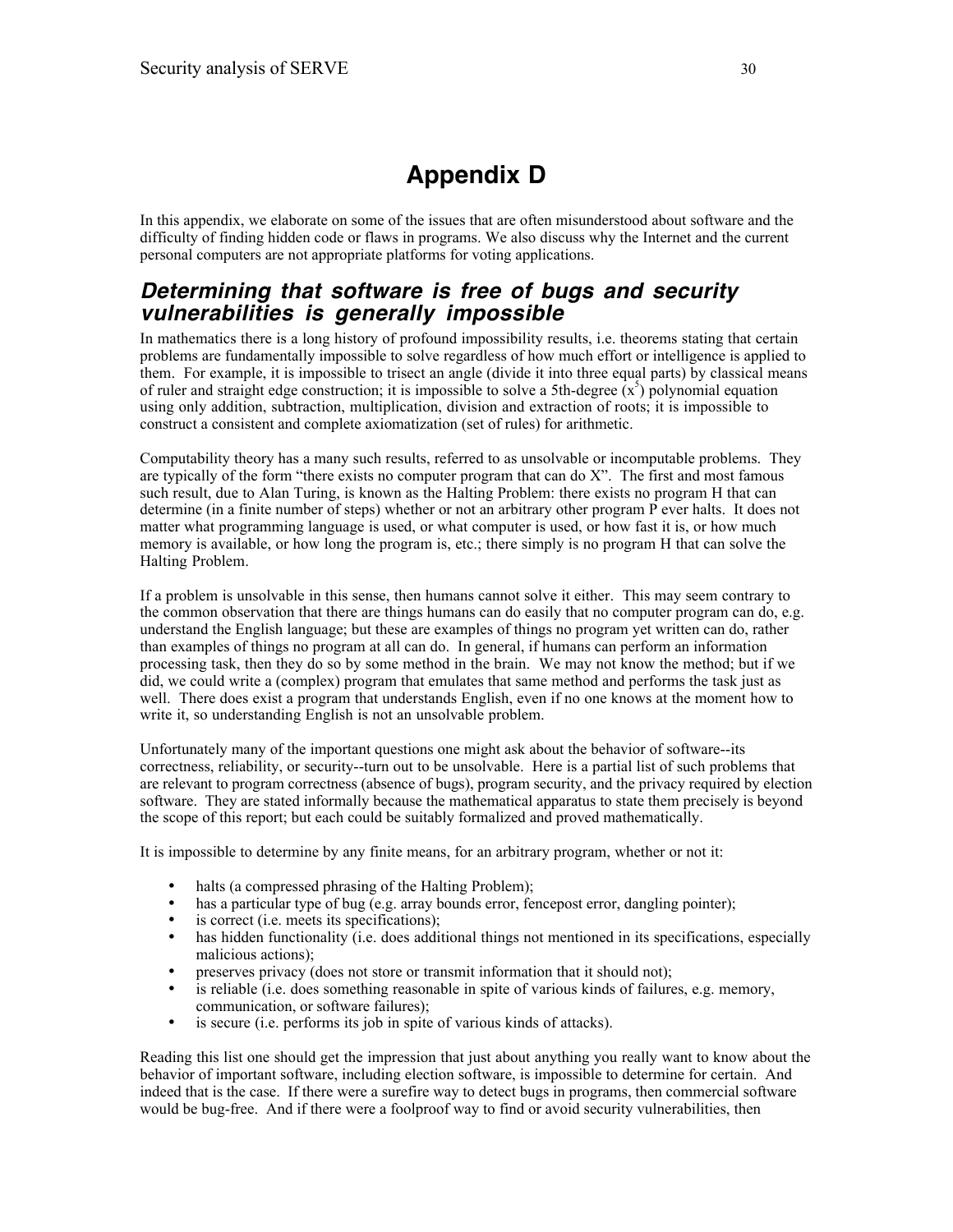operating systems companies would use those methods, and would not have to issue security patches on a regular basis.

If all of these important software problems are unsolvable, then how does working, secure software get built at all? This is the subject of software engineering. The general answer is that, with enough careful mathematical and algorithmic analysis ahead of time, with enough methodological care and discipline on the part of programmers, with ferocious drive for simplicity of design, with enough systematic and randomized testing of the software, with formal proofs that key parts of the program have key properties, and with enough openness so that the software can be scrutinized by many experts, then the prevalence of defects such as bugs, or security vulnerabilities, can often (but not always) be made tolerably low. But there is no method for writing totally bug free software, or totally secure software; and if by a miracle such software were to be created, there is no general way of proving it to be bug-free or secure. This is a mathematical fact of life. Anyone who claims that some nontrivial program is bug-free or secure simply because it has been widely used or thoroughly tested is misinformed. No amount of use or testing is sufficient to prove that.

Though there has been substantial research on new methods for software engineering—for instance, proof carrying code and static program analysis, among others, these technologies are currently immature, and they are a long way from being applicable to the complex type of software needed for elections.

#### **Malicious code**

Software is generally designed to serve a clear, documented purpose, and people rely on it doing what its specifications and documentation say. But software can be written to do other things in addition to, or instead of, what it is supposed to do, i.e. it may have secret or hidden functionality that is not documented. Sometimes this is legitimate, but sometimes the hidden functionality is malicious, i.e. it does something that the programmer or vendor wants, but the user does not want, and does it without the knowledge of the user. Such malicious code might spy on the user by surreptitiously sending private data to an Internet site; it might throw ads in the face of the user; it might disable security protections on the computer to allow later break-ins by unauthorized people; it might install other unwanted programs; it might do random violence by deleting data or files; or it might do any of a thousand other malicious things.

The terms *Trojan horse*, *virus*, and *worm* all refer to types of malicious code, differing only in the means by which they get transported to the computer and get executed. Most people are aware of email viruses, which is malicious code in the form of an email attachment, but there are many other infection routes, including, for example, malicious scripts (ActiveX controls, JavaScript programs, or Java applets) that can enter your computer as an invisible side-effect of visiting a web page. Malicious code is one of the most serious security threats in any application, because it is so easy to install, and so difficult to detect.

In the context of the SERVE voting system, malicious code is a threat in two separate ways. First, it is possible that an insider (one of the developers who builds SERVE) might insert malicious code into the SERVE software itself, perhaps to spy on votes or to selectively throw some away. (We don't suggest this is at all likely; but the fact is that it cannot be excluded.) The other threat is malicious code infecting voters' computers, in such a way that it spies on the voting process, or prevents voting, or even changes votes without detection.

It is important to understand, as discussed above, that there is no foolproof test for whether or not malicious code is installed. Virus checkers, for example, can detect the presence of viruses that have been seen before, studied by experts, and for which a signature has been extracted; but it cannot reliably detect new viruses. Even experts with access to the source code of a program may not be able to tell if there is malicious code in it, since it is relatively easy to disguise malicious code so that it is extraordinarily difficult to find.

The most powerful defense against malicious logic is for the security of the election not to depend on detecting it at all, but to structure the voting system so that we can guarantee that it works correctly even if malicious logic is present. Voter verified audit trails are among the simplest and strongest features that can provide such guarantees (though there may be others). But in our opinion some form of protection against malicious logic is imperative for any software-based voting system.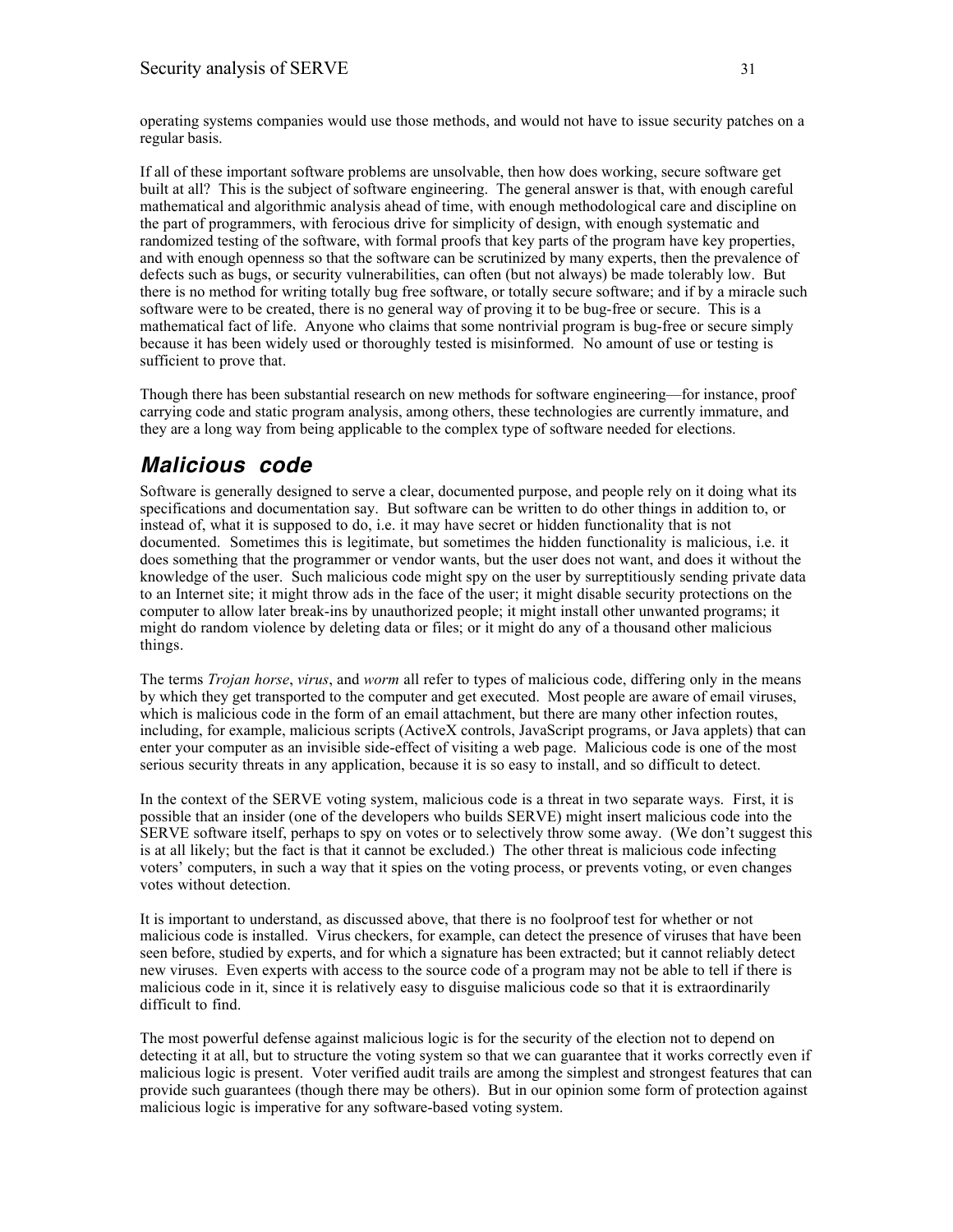#### **Security weaknesses of the Internet**

The Internet is revolutionizing communication, commerce, and entertainment, but in ways that were never envisioned by its designers. The basic data transmission, naming, and routing protocols still in use on the Internet today, called collectively TCP/IP, were designed in the late 1970's and early 1980's, a time when all network users formed a single community, when the network engineers all knew each other personally, and there was universal trust among the users. There was little need for, security because the community of users was small and everyone was cooperative. The key goals of the Internet's original protocols were scalability, ease of use, communication performance, and reliability; security was not a priority, and the issues were not well understood at the time anyway.

But today, after a million-fold growth in size, the Internet is a voluntary worldwide federation of networks of great diversity, with no central authority and no common culture or goals. It links hundreds of millions of people and organizations that are mostly strangers to one another, but sometimes competitors or even enemies. In such an environment, security is of profound importance, and many security protocols have been layered on top of the basic ones with the intent to secure certain kinds of applications, e.g. email or financial transactions, against certain specific threats.

Yet, for all of the importance of security today, the Internet has no general security architecture; in fact, it is well known to be full of very general vulnerabilities. It relies on the voluntary cooperation of thousands of corporations around the world to keep its naming and routing infrastructure consistent, and it uses open, forgeable source addresses on every packet it transmits. As a result, it is not possible to guarantee exactly where an outgoing data packet will be routed, or where an incoming packet came from. These limitations are the ultimate reason why spoofing and man-in-the-middle attacks are so easy to perpetrate and difficult to defend against in any Internet application, not just elections. Likewise the routers and servers distributed all over the world that form the Internet's higher-level infrastructure are themselves just computers with their own array of security vulnerabilities, known and unknown; they are often easily tampered with, by either insiders or outsiders.

It is extremely hard, to build a secure, all-electronic Internet-based application, e.g. a banking system, a legal system, or an election system, on top of such a fundamentally weak security foundation. In our opinion, no one should attempt it without voter-verified audit trails and out of band (i.e. non-Internet) channels of communication between the LEO and the voter, or else an as-yet unknown security breakthrough.

#### **Security weaknesses of the PC**

The PC platform that is used as a voting machine under SERVE is another dangerously weak element of the security architecture. A PC running Windows software is very easily compromised, and never more so than when it is connected to the Internet.

The PC was originally designed as a personally owned and maintained, single-user system (which is why it was called a "personal" computer). This fact seemed to minimize the need for sophisticated security since the owner/user could always trust himself/herself. The Internet was not originally a security consideration because the PC family of architectures was designed in the early 1980's, long before there was any thought that PCs would connect directly to the Internet. In any case, it was generally assumed that whatever light security might be useful, such as password protection, could be satisfactorily implemented entirely in software.

As a result, PC hardware has evolved to this day with essentially no concern for security at all. Most PC motherboards, for example, contain no tamperproof, cryptographic keys that can be used as the basis for identification, and no source of true random numbers for cryptographic key generation. Furthermore, the key human interface devices for PCs (keyboard, pointer, screen, or speakers) are not designed to perform cryptographic operations. This has the effect of forcing critical data to be manipulated in the clear (unencrypted) on the main part of the PC, where it is vulnerable to malicious software.

The Microsoft software suite for the PC was also originally designed without security in mind. The primary design goals of the Windows and Internet Explorer have been maximal functionality and ease of use, not security. Only recently has Microsoft made security an important priority, but their operating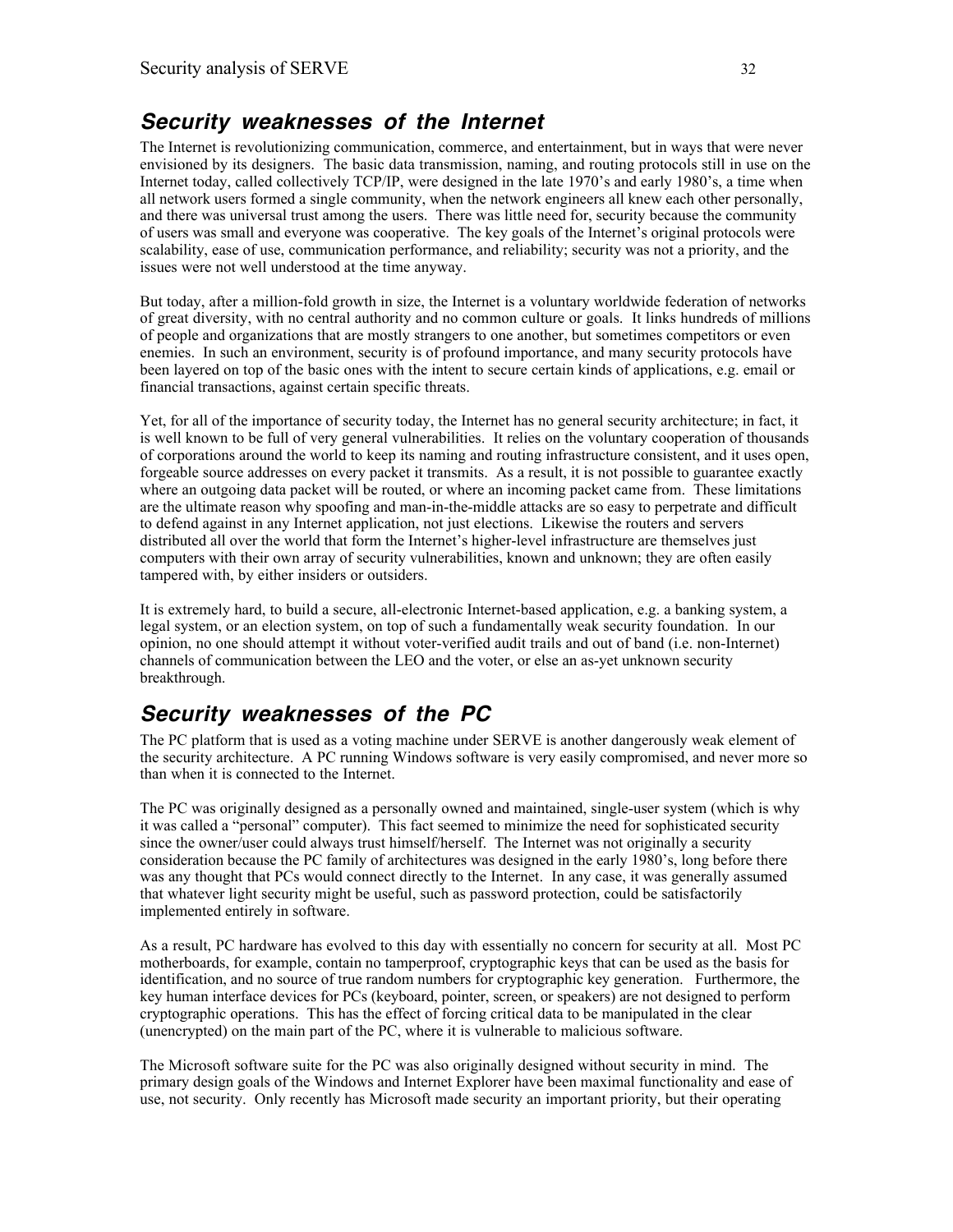systems are still well known to be thoroughly riddled with security vulnerabilities. Indeed, for years hardly a week went by when Microsoft did not issue one or more security patches. Indeed, to help manage the problem Microsoft has started batching the patches so that groups of them are released monthly.

Windows is especially vulnerable to malicious software attacks. There are so many forms of software, and so many vectors of transmission, that it is impossible to control them all. Users are constantly encouraged to download and install software, sometimes without knowing it, including OS and browser updates and patches, device drivers, plug-ins for browsers and other applications, scripts associated with web pages and office documents, shareware programs, and of course, full applications. Any of these types of programs can contain malicious logic that might completely undermine the security of the PC, and of any votes cast on it, without the user/voter ever finding out.

These security limitations of PC hardware and software are widely acknowledged. There is an industrywide consortium known as the Trusted Computing Platform Alliance (http://www.trustedcomputing.org) that has specified hardware additions to the PC architecture that are intended to remedy some of its security deficiencies. So far there are no hardware implementations of the TCPA spec and no operating system support for it. It is possible that within a few years TCPA-equipped PCs will be begin to be sold, and a few years after that they will largely replace all of the current generation of PCs. But there is as yet no public specification of what security features and tools Microsoft will implement using the TCPA hardware, or whether they will suffice to permit safe Internet voting from a PC.